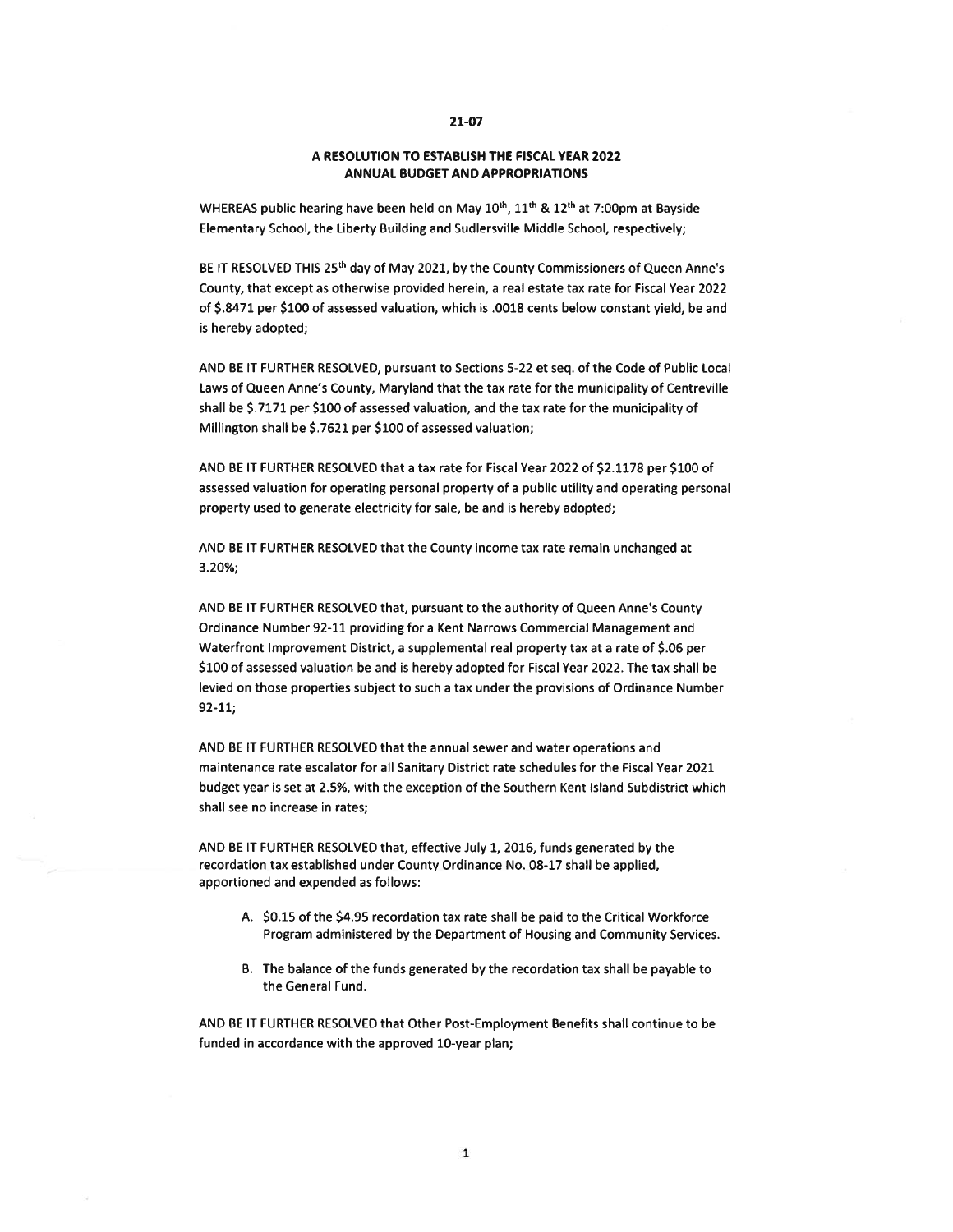AND BE IT FURTHER RESOLVED that financial status reports shall be provided to the Commissioners on <sup>a</sup> quarterly basis;

AND BE IT FURTHER RESOLVED that in Fiscal Year 2022 the Bay Bridge Airport shall continue repaymen<sup>t</sup> of the \$1,308,000 loan from the General Fund at 3 percen<sup>t</sup> interest for <sup>a</sup> remaining term of 15 years;

AND BE IT FURTHER RESOLVED that the fee for Residential Solid Waste Disposal Ticket Books will increase by \$5 to \$60 per book in Fiscal Year 2022;

AND BE IT FURTHER RESOLVED that the Volunteer Fire Companies may carry forward their capital budget allocations for fire and station related equipment, from one fiscal year to the next, while they are still required to submit receipts and evidence of items purchased, and must maintain these capital funds in <sup>a</sup> separate account with no commingling of these funds with any other account;

AND BE IT FURTHER RESOLVED that the Board of Education will be funded at Maintenance of Effort or \$1,525,830 above the Fiscal Year 2021 budget;

AND BE IT FURTHER RESOLVED that the Board of Education budget is adopted by category, in accordance with the Maryland Annotated Code, Education Article, Section 5-101. Any transfers between categories must be approved by the County Commissioners (Section 5- 105), including, within 30 days after the adoption of the budget, the changes to categories which reflect how the alterations to the budget approved by the County Commissioners will be implemented (Section 5-103). In implementing this provision, upon adoption of the Board of Education's budget as reconciled to the approved County contribution, the Board must submit their revised budget by category for approval of the County Commissioners;

AND BE IT FURTHER RESOLVED that the revenue received from the personal property tax on solar generation of electricity shall be budgeted for farmland preservation;

AND BE IT FURTHER RESOLVED that there will be <sup>a</sup> continuing annual review of capital projects based on annual budgeted amounts versus annual spending;

AND BE IT FURTHER RESOLVED that any savings from capital projects shall be returned to the General Capital Projects Fund. Any re-appropriation of said savings requires the approval of the County Commissioners. Project funds must be expended within three years;

AND BE IT FURTHER RESOLVED that the proposed budgets for the General Fund, the Special Revenue Funds, the Enterprise Funds, and the Capital Projects funds for Fiscal Year 2022, copies of which are attached hereto, as <sup>a</sup> par<sup>t</sup> hereof, be and are hereby adopted.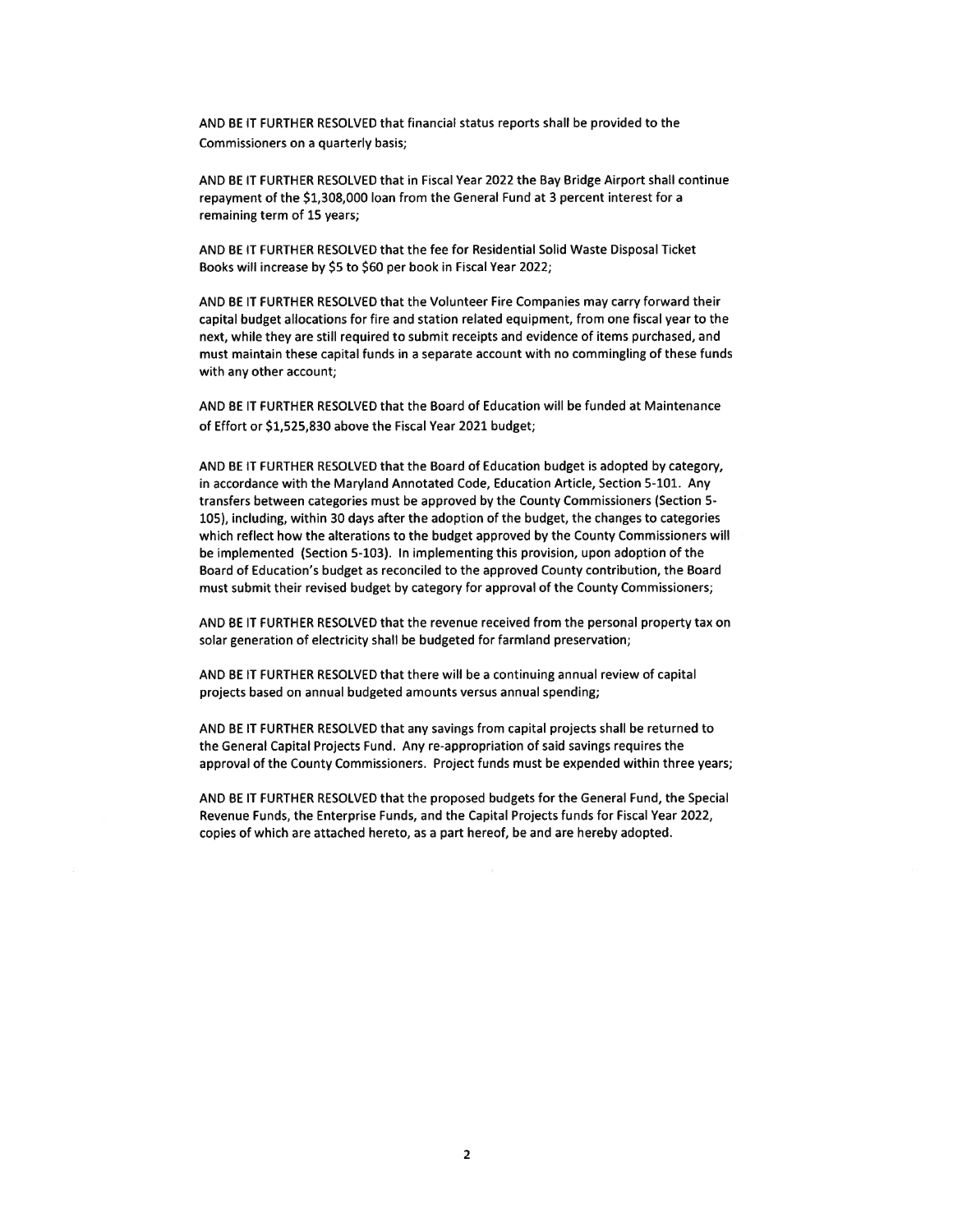AS WITNESS the hands and seals of the County Commissioners of Queen Anne's County, Maryland the day and year above written.

 $k$ 

Margie Houck Executive Assistant

ATTEST: THE COUNTY COMMISSIONERS OF QUEEN ANNE'S COUNTY

Christo Corchiarino í

James J. Moran Wikog Ń Stephen Wilson  $\tau_{\mathbf{Q}}$ 

Philip L. **\**umenii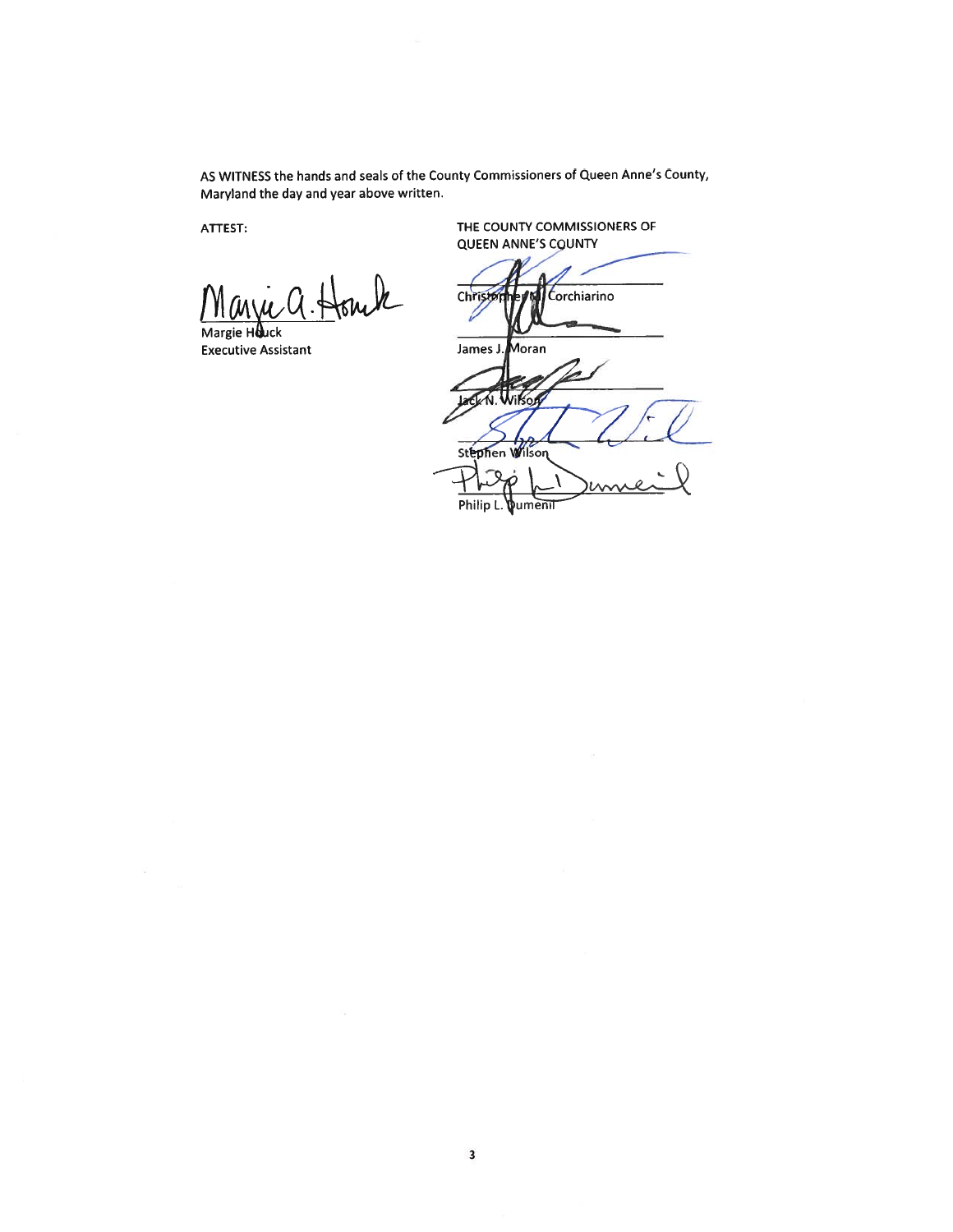# **FY2022 BUDGET REVENUES COUNTY COMMISSIONERS' BUDGET**

#### **GENERAL FUND REVENUE**

|                                      |                    |             |             | <b>FY21-FY22</b> |
|--------------------------------------|--------------------|-------------|-------------|------------------|
|                                      | <b>FY20 Actual</b> | FY21 Budget | FY22 Budget | \$ Change        |
| <b>Revenue Sources - By Type</b>     |                    |             |             |                  |
| <b>Taxes</b>                         |                    |             |             |                  |
| Real & Personal Prop Taxes           | 69,735,669         | 70,130,041  | 71,934,144  | 1,804,103        |
| <b>Income Taxes</b>                  | 61,547,651         | 52,415,276  | 61,238,067  | 8,822,791        |
| <b>Public Utility Tax</b>            | 1,909,397          | 1,850,000   | 1,850,000   |                  |
| <b>Admission &amp; Amusement Tax</b> | 150,153            | 160,000     | 155,000     | (5,000)          |
| <b>Hotel Tax</b>                     | 530,601            | 463,085     | 500,000     | 36,915           |
| <b>Franchise Fee</b>                 | 485,727            | 485,000     | 485,000     |                  |
| <b>Recordation Taxes</b>             | 6,147,087          | 5,250,000   | 7,000,000   | 1,750,000        |
| <b>Transfer Taxes</b>                | 2,283,527          | 1,820,663   | 2,600,000   | 779,337          |
| State Shared Taxes/Highway User      | 1,074,473          | 1,250,000   | 1,000,000   | (250,000)        |
| <b>Licenses &amp; Permits</b>        | 543,912            | 641,055     | 557,375     | (83,680)         |
| Intergovernmental                    | 1,615,025          | 2,050,000   | 1,774,641   | (275, 359)       |
| <b>Service Charges</b>               | 2,645,061          | 2,500,000   | 2,562,937   | 62,937           |
| <b>Miscellaneous</b>                 |                    |             |             |                  |
| Interest & Insurance Income          | 961,923            | 350,000     | 200,000     | (150,000)        |
| Rents                                | 145,371            | 154,500     | 145,300     | (9,200)          |
| <b>Fines</b>                         | 63,843             | 90,500      | 71,500      | (19,000)         |
| Other Income                         | 698,152            | 355,000     | 358,389     | 3,389            |
| <b>Transfers In</b>                  | 225,251            | 1,833,980   | 1,947,088   | 113,108          |
| <b>Revenue Stabilization</b>         |                    | 2,031,440   |             | (2,031,440)      |
| <b>Fund Balance</b>                  |                    |             | 1,525,829   | 1,525,829        |
| <b>TOTAL REVENUES</b>                | 150,762,823        | 143,830,540 | 155,905,270 | 12,074,730       |

#### **TAX RATES:**

1. Real Property Tax revenue for FY22 is based on a rate of \$.8471 per \$100 of assessed valuation for all properties in Queen Anne's County

2. Railroad and Public Utilities Tax and operating personal property used to generate electricity for sale for FY22 is based on a rate of \$2.1178 per \$100 of assessed valuation

3. Local Income Tax revenue for FY2022 is based on a rate of 3.20% of the Maryland Taxable Income

4. Recordation Tax revenue for FY22 is based on a rate of \$4.95 per \$500 of the value of the recorded transaction

5. Transfer Tax revenue for FY22 is based on a rate of .5% of the dollar consideration presented for recording The rate drops to .25% for First time Maryland Homebuyers who occupy the property as their principal residence

6. Hotel tax revenue for FY22 is based on a rate of 5% of the value of the rental of rooms for sleeping accommodations provided to transients

7. Admissions and Amusement Tax revenue for FY22 is based on a rate of 5% of the value of the amusement or admission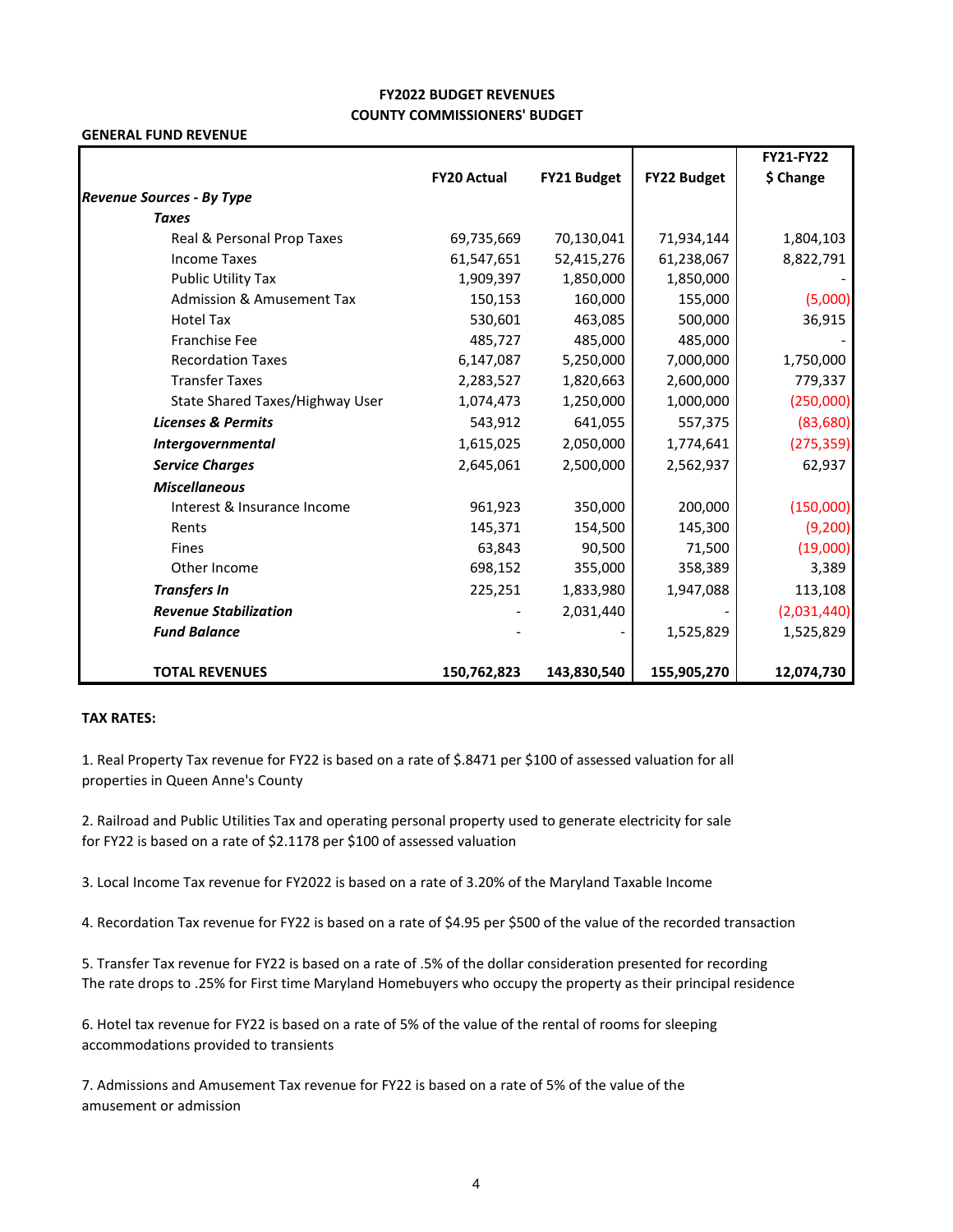# **QUEEN ANNE'S COUNTY FY2022 EXPENDITURES COUNTY COMMISSIONERS' BUDGET**

|                                      |                    |               | FY21 Approved FY22 Proposed | <b>FY21-FY22</b> | %       |
|--------------------------------------|--------------------|---------------|-----------------------------|------------------|---------|
|                                      | <b>FY20 Actual</b> | <b>Budget</b> | <b>Budget</b>               | \$ Change        | Change  |
| <b>County Administration</b>         |                    |               |                             |                  |         |
| <b>County Commissioners</b>          | 403,295            | 483,644       | 490,251                     | 6,607            | 1.4%    |
| Executive                            | 436,204            | 431,232       | 433,895                     | 2,663            | 0.6%    |
| Legal                                | 367,787            | 501,700       | 501,700                     |                  | 0.0%    |
| <b>Budget &amp; Finance</b>          | 1,277,425          | 1,337,801     | 1,383,280                   | 45,479           | 3.4%    |
| <b>Information Technology</b>        | 1,580,784          | 1,948,644     | 2,229,851                   | 281,207          | 14.4%   |
| <b>Human Resources</b>               | 608,113            | 625,316       | 578,055                     | (47, 261)        | $-7.6%$ |
| Economic & Tourism Development       | 547,486            | 679,737       | 810,939                     | 131,202          | 19.3%   |
| QAC-TV                               | 401,507            | 410,390       | 408,631                     | (1,759)          | $-0.4%$ |
| <b>TOTAL</b>                         | 5,622,601          | 6,418,464     | 6,836,602                   | 418,138          | 6.5%    |
|                                      |                    |               |                             |                  |         |
| <b>Community Services</b>            |                    |               |                             |                  |         |
| Area Agency on Aging                 | 1,332,750          | 1,877,529     | 2,061,226                   | 183,697          | 9.8%    |
| Housing & Community Services         | 743,921            | 621,730       | 618,612                     | (3, 118)         | $-0.5%$ |
| Local Management Board               | 396,213            | 432,045       | 436,825                     | 4,780            | 1.1%    |
| <b>TOTAL</b>                         | 2,472,884          | 2,931,304     | 3,116,663                   | 185,359          | 6.3%    |
| <b>Planning &amp; Zoning</b>         | 1,841,941          | 2,046,822     | 2,147,137                   | 100,315          | 4.9%    |
|                                      |                    |               |                             |                  |         |
| <b>Public Safety</b>                 |                    |               |                             |                  |         |
| <b>Detention Center</b>              | 4,577,461          | 5,102,975     | 5,343,957                   | 240,982          | 4.7%    |
| <b>Emergency Services</b>            | 9,486,602          | 10,106,685    | 11,061,936                  | 955,251          | 9.5%    |
| <b>TOTAL</b>                         | 14,064,063         | 15,209,660    | 16,405,893                  | 1,196,233        | 7.9%    |
|                                      |                    |               |                             |                  |         |
| <b>Public Works</b>                  |                    |               |                             |                  |         |
| Administration                       | 577,541            | 542,432       | 567,403                     | 24,971           | 4.6%    |
| Animal Services*                     | 194,050            | 748,648       | 847,180                     | 98,532           | 13.2%   |
| Engineering                          | 716,186            | 853,584       | 965,577                     | 111,993          | 13.1%   |
| <b>General Services</b>              | 2,252,538          | 2,498,696     | 2,604,233                   | 105,537          | 4.2%    |
| Roads                                | 4,668,886          | 4,980,542     | 5,248,165                   | 267,623          | 5.4%    |
| Solid Waste                          | 1,503,956          | 1,650,368     | 1,598,609                   | (51, 759)        | $-3.1%$ |
| <b>Property Management</b>           | 108,713            | 320,180       | 321,871                     | 1,691            | 0.5%    |
| <b>TOTAL</b>                         | 10,021,870         | 11,594,450    | 12,153,038                  | 558,588          | 4.8%    |
| <b>Parks and Recreation</b>          |                    |               |                             |                  |         |
| Parks                                | 3,732,316          | 4,144,974     | 4,324,645                   | 179,671          | 4.3%    |
| Recreation                           | 780,924            | 1,063,523     | 1,044,509                   | (19, 014)        | $-1.8%$ |
| Airport                              | 60,963             | 59,669        | 59,594                      | (75)             | $-0.1%$ |
| Golf Course                          | 96,621             | 198,388       | 195,001                     | (3, 387)         | $-1.7%$ |
| <b>TOTAL</b>                         | 4,670,824          | 5,466,554     | 5,623,749                   | 157,195          | 2.9%    |
|                                      |                    |               |                             |                  |         |
| <b>SUBTOTAL GENERAL COUNTY GOVT:</b> | 38,694,183         | 43,667,254    | 46,283,082                  | 2,615,828        | 6.0%    |

*\*Note: Animal Welfare League received \$550,000 in FY2020 for animal services.*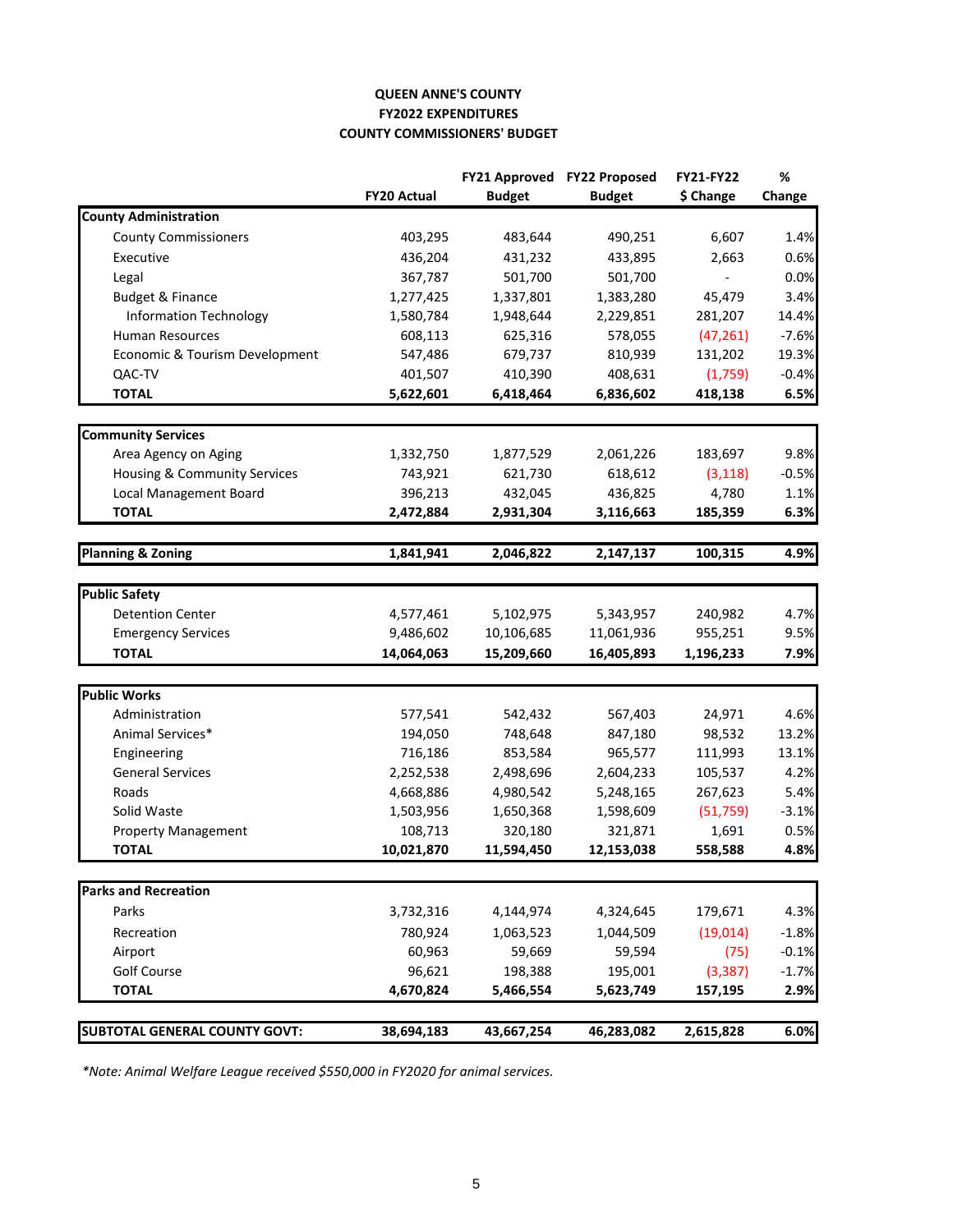# **QUEEN ANNE'S COUNTY FY2022 EXPENDITURES COUNTY COMMISSIONERS' BUDGET**

|                       |                                  |                    | <b>FY21 Approved</b> | <b>FY22 Proposed</b> | <b>FY21-FY22</b> | %        |
|-----------------------|----------------------------------|--------------------|----------------------|----------------------|------------------|----------|
|                       |                                  | <b>FY20 Actual</b> | <b>Budget</b>        | <b>Budget</b>        | \$ Change        | Change   |
|                       | <b>Board of Education</b>        | 59,491,381         | 61,033,559           | 62,559,389           | 1,525,830        | 2.5%     |
| <b>Other Agencies</b> |                                  |                    |                      |                      |                  |          |
|                       | State's Attorney's Office        | 1,356,567          | 1,375,380            | 1,439,901            |                  | 4.7%     |
|                       | 4-H Park                         | 75,935             | 93,300               | 96,500               | 64,521<br>3,200  | 3.4%     |
|                       | <b>Sheriff's Office</b>          | 7,927,304          | 8,191,366            | 9,408,969            | 1,217,603        | 14.9%    |
|                       |                                  | 83,396             | 88,143               | 88,446               | 303              | 0.3%     |
|                       | Orphans' Court                   |                    | 709,297              |                      |                  |          |
|                       | Circuit Court                    | 439,513            |                      | 710,124              | 827              | 0.1%     |
|                       | Fire Protection & Rescue         | 3,846,877          | 3,959,026            | 4,155,087            | 196,061          | 5.0%     |
|                       | Chesapeake College               | 2,061,485          | 2,009,418            | 1,991,406            | (18, 012)        | $-0.9%$  |
|                       | QAC Free Library                 | 1,889,225          | 1,957,600            | 2,038,528            | 80,928           | 4.1%     |
|                       | <b>Board of Elections</b>        | 734,976            | 969,448              | 969,448              |                  | 0.0%     |
|                       | <b>Health Department</b>         | 2,147,035          | 2,450,480            | 2,451,468            | 988              | 0.0%     |
|                       | <b>Social Services</b>           | 177,746            | 175,479              | 179,497              | 4,018            | 2.3%     |
|                       | Soil Conservation Service        | 150,227            | 207,406              | 197,834              | (9,572)          | $-4.6%$  |
|                       | <b>UMD Extension Service</b>     | 338,570            | 345,563              | 352,378              | 6,815            | 2.0%     |
|                       | <b>TOTAL</b>                     | 21,228,856         | 22,531,906           | 24,079,586           | 1,547,680        | 6.9%     |
| <b>Debt</b>           |                                  |                    |                      |                      |                  |          |
|                       | <b>Board of Education</b>        | 7,010,502          | 6,074,728            | 6,368,111            | 293,383          | 4.8%     |
|                       | <b>General County Government</b> | 5,504,815          | 5,701,898            | 6,006,317            | 304,419          | 5.3%     |
|                       | <b>TOTAL</b>                     | 12,515,317         | 11,776,626           | 12,374,428           | 597,802          | 5.1%     |
|                       |                                  |                    |                      |                      |                  |          |
| Other                 |                                  |                    |                      |                      |                  |          |
|                       | Intergovernmental                | 562,056            | 663,686              | 718,010              | 54,324           | 8.2%     |
|                       | General Insurance                | 505,588            | 700,000              | 800,000              | 100,000          | 14.3%    |
|                       | Benefits/OPEB                    | 3,220,056          | 4,106,425            | 4,716,560            | 610,135          | 14.9%    |
|                       | <b>Local Grants</b>              | 636,312            | 691,675              | 593,979              | (97, 696)        | $-14.1%$ |
|                       | Transfer to Capital/Other        | 6,679,596          | 419,659              | 2,533,933            | 2,114,274        | 503.8%   |
|                       | Non-Departmental                 | 884,533            | 539,300              | 546,300              | 7,000            | 1.3%     |
|                       | Salary Lapse                     |                    | (2, 124, 856)        | (1,000,000)          | 1,124,856        | $-52.9%$ |
|                       | Contingency                      | 319,639            | 425,306              | 1,700,003            | 1,274,697        | 299.7%   |
|                       | Contingency for Budget Savings   |                    | (600,000)            |                      | 600,000          | 100.0%   |
|                       | <b>TOTAL</b>                     | 12,807,780         | 4,821,195            | 10,608,785           | 5,787,590        | 120.0%   |
|                       |                                  |                    |                      |                      |                  |          |
|                       | <b>TOTAL GENERAL FUND:</b>       | 144,737,517        | 143,830,540          | 155,905,270          | 12,074,730       | 8.4%     |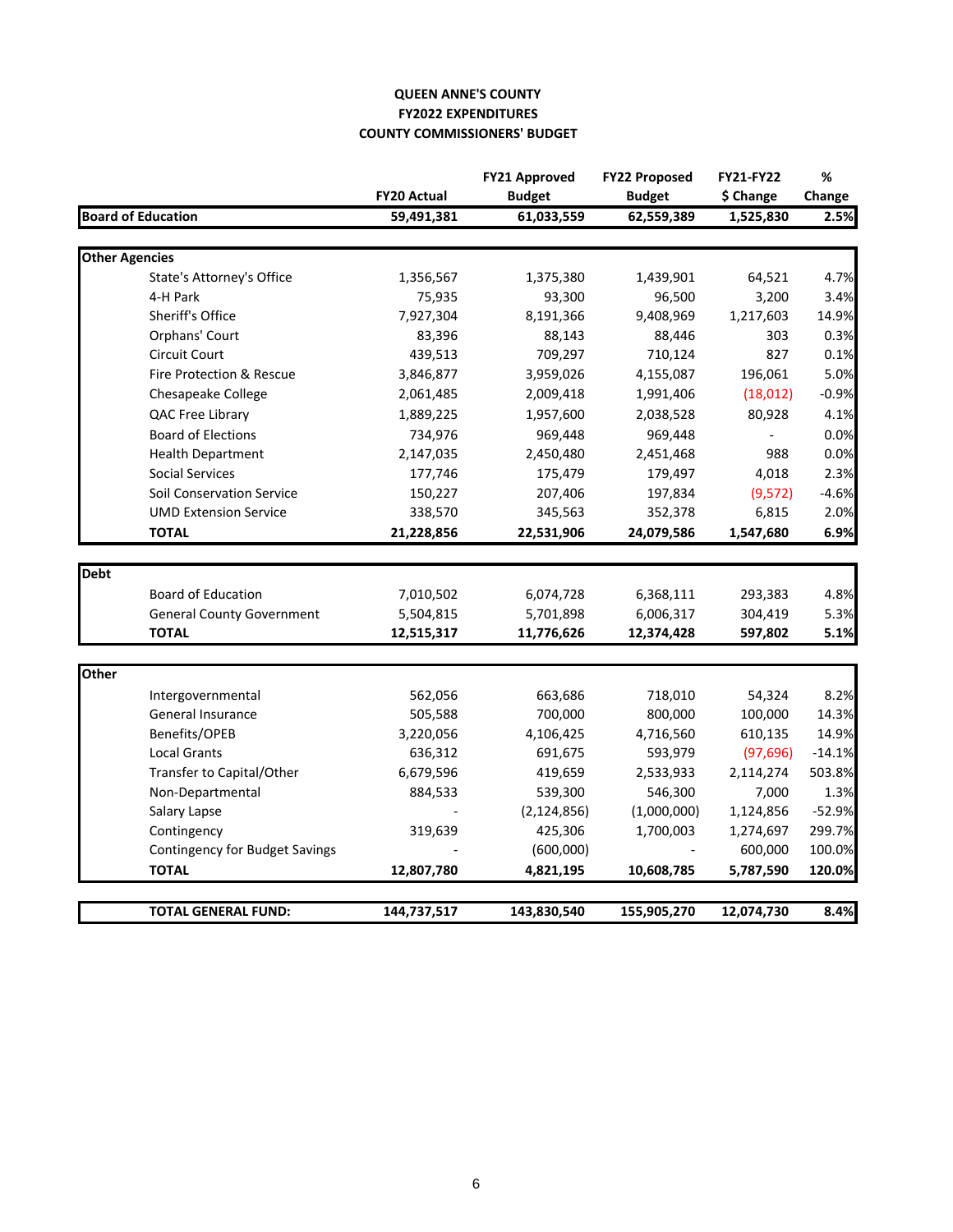# **Queen Anne's County Budget: FY2022 Department of Aging**

|                                    |    |                    | <b>FY21 Approved</b> | <b>FY22 Proposed</b> |    |           |          |
|------------------------------------|----|--------------------|----------------------|----------------------|----|-----------|----------|
|                                    |    | <b>FY20 Actual</b> | <b>Budget</b>        | <b>Budget</b>        |    | \$ Change | % Change |
| <b>Revenues</b>                    |    |                    |                      |                      |    |           |          |
| Transfer In                        | \$ | $1,332,750$ \$     | 1,877,529 \$         | 2,061,226            | Ŝ  | 183,697   | 9.8%     |
| Intergovernmental                  |    | 1,361,516          | 1,124,691            | 1,142,469            |    | 17,778    | 1.6%     |
| <b>Charges for Services</b>        |    | 72,840             | 116,100              | 111,100              |    | (5,000)   | $-4.3%$  |
| <b>Miscellaneous</b>               |    | 59,553             | 71,000               | 71,000               |    |           | $0.0\%$  |
| <b>Total Revenue</b>               |    | 2,826,659          | 3,189,320            | 3,385,795            |    | 196,475   | 6.2%     |
| <b>Expenditures</b>                |    |                    |                      |                      |    |           |          |
| Salaries & Wages                   |    | 1,561,775          | 1,672,812            | 1,755,034            |    | 82,222    | 4.9%     |
| <b>Contracted Services</b>         |    | 269,907            | 289,769              | 289,696              |    | (73)      | $0.0\%$  |
| Supplies & Materials               |    | 226,621            | 351,510              | 374,136              |    | 22,626    | 6.4%     |
| <b>Benefits</b>                    |    | 683,887            | 754,379              | 833,788              |    | 79,409    | 10.5%    |
| Other Charges                      |    | 56,088             | 105,850              | 118,141              |    | 12,291    | 11.6%    |
| Capital Outlay                     |    | 114,525            | 15,000               | 15,000               |    |           | $0.0\%$  |
| <b>Total Expenditures</b>          |    | 2,912,803          | 3,189,320            | 3,385,795            |    | 196,475   | 6.2%     |
| <b>Operating Surplus (Deficit)</b> | -Ş | $(86, 144)$ \$     | $\sim$               | \$<br>$\sim$         | \$ |           |          |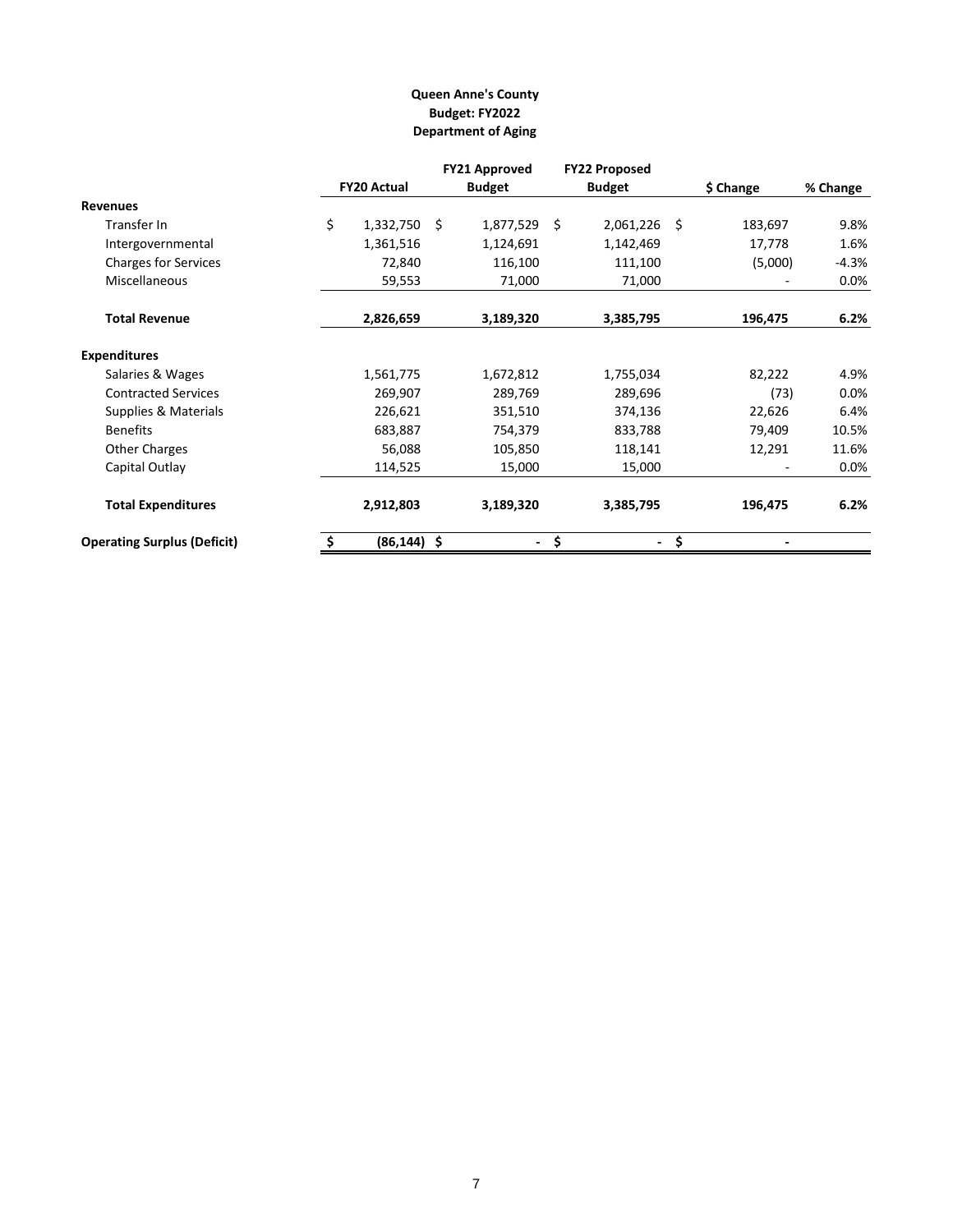# **Queen Anne's County Budget: FY2022 Bay Bridge Airport**

|                                    |                    | <b>FY21 Approved</b> |           | <b>FY22 Proposed</b>           |           |          |
|------------------------------------|--------------------|----------------------|-----------|--------------------------------|-----------|----------|
|                                    | <b>FY20 Actual</b> | <b>Budget</b>        |           | <b>Budget</b>                  | \$ Change | % Change |
| <b>Revenues</b>                    |                    |                      |           |                                |           |          |
| Transfer In                        | \$<br>59,941 \$    |                      | 59,669 \$ | 59,594 \$                      | (75)      | $-0.1\%$ |
| Intergovernmental                  | (504)              |                      |           |                                |           | 0.0%     |
| <b>Charges for Services</b>        | 24,172             |                      | 23,500    | 23,500                         |           | 0.0%     |
| <b>Miscellaneous</b>               | 695,735            |                      | 553,554   | 561,822                        | 8,268     | 1.5%     |
| <b>Total Revenue</b>               | 779,344            |                      | 636,723   | 644,916                        | 8,193     | 1.3%     |
| <b>Expenditures</b>                |                    |                      |           |                                |           |          |
| Salaries & Wages                   | 113,104            |                      | 115,904   | 119,079                        | 3,175     | 2.7%     |
| <b>Contracted Services</b>         | 100,680            |                      | 41,200    | 45,000                         | 3,800     | 9.2%     |
| Supplies & Materials               | 137,465            |                      | 149,450   | 149,480                        | 30        | 0.0%     |
| <b>Benefits</b>                    | 38,998             |                      | 39,595    | 40,600                         | 1,005     | 2.5%     |
| <b>Other Charges</b>               | 409,735            |                      | 290,574   | 290,757                        | 183       | 0.1%     |
| Capital Outlay                     |                    |                      |           |                                |           | $0.0\%$  |
| <b>Total Expenditures</b>          | 799,982            |                      | 636,723   | 644,916                        | 8,193     | 1.3%     |
| <b>Operating Surplus (Deficit)</b> | $(20, 638)$ \$     |                      | ۰.        | \$<br>$\overline{\phantom{a}}$ | \$        |          |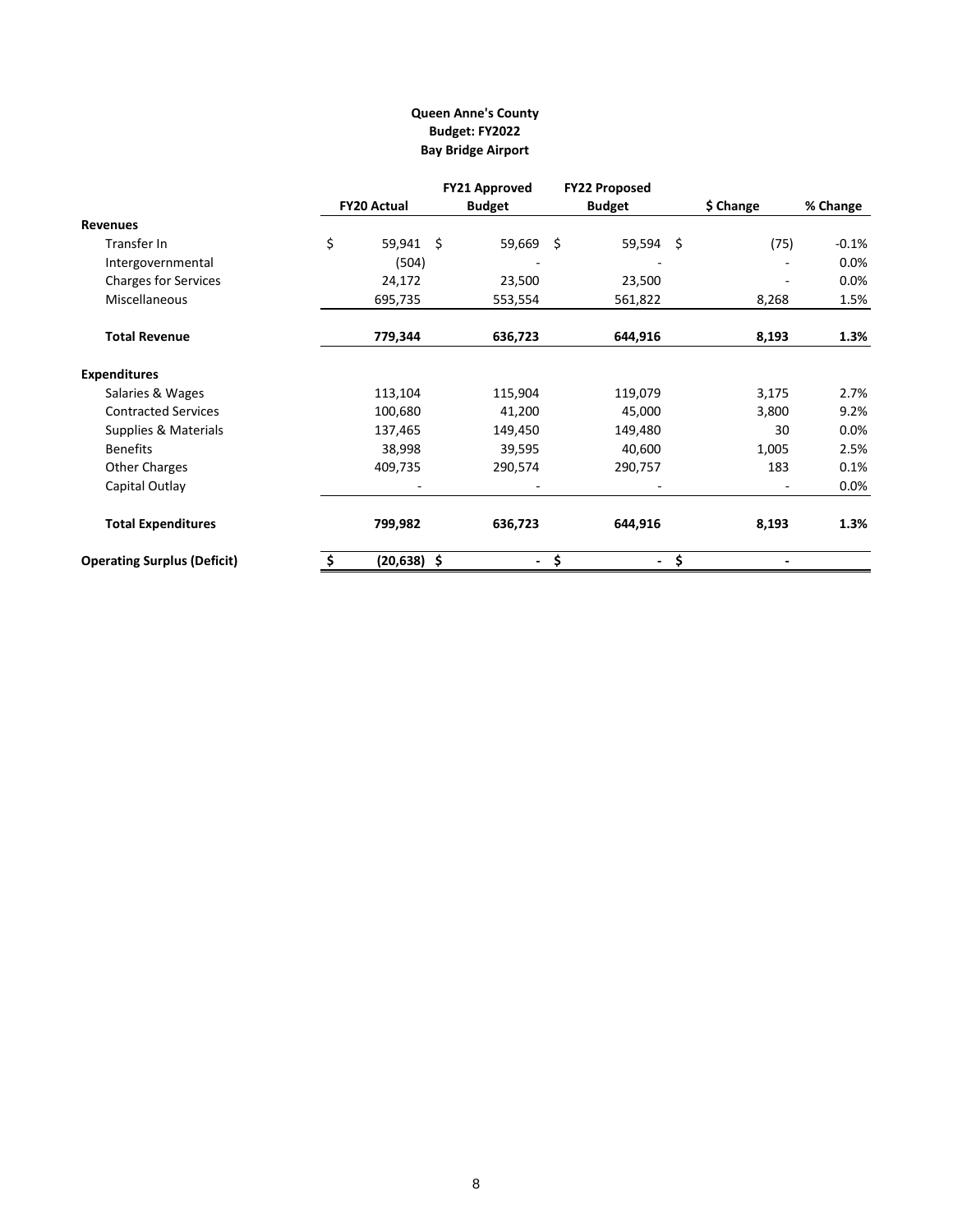## **Queen Anne's County Budget: FY2022 Blue Heron Golf Course**

|                                    |                    |      | <b>FY21 Approved</b>     | <b>FY22 Proposed</b>           |    |                          |          |
|------------------------------------|--------------------|------|--------------------------|--------------------------------|----|--------------------------|----------|
|                                    | <b>FY20 Actual</b> |      | <b>Budget</b>            | <b>Budget</b>                  |    | \$ Change                | % Change |
| <b>Revenues</b>                    |                    |      |                          |                                |    |                          |          |
| Transfer In                        | \$<br>98,117       | - \$ | 198,388                  | \$<br>195,001                  | -Ś | (3, 387)                 | $-1.7\%$ |
| <b>Charges for Services</b>        | 442,604            |      | 404,000                  | 424,000                        |    | 20,000                   | 5.0%     |
| <b>Miscellaneous</b>               | 615                |      | 1,800                    | 1,800                          |    |                          | $0.0\%$  |
| <b>Total Revenue</b>               | 541,336            |      | 604,188                  | 620,801                        |    | 16,613                   | 2.7%     |
| <b>Expenditures</b>                |                    |      |                          |                                |    |                          |          |
| Salaries & Wages                   | 120,600            |      | 162,394                  | 146,752                        |    | (15, 642)                | -9.6%    |
| <b>Contracted Services</b>         | 273,513            |      | 286,780                  | 311,880                        |    | 25,100                   | 8.8%     |
| Supplies & Materials               | 41,630             |      | 62,350                   | 67,900                         |    | 5,550                    | 8.9%     |
| <b>Benefits</b>                    | 18,100             |      | 22,231                   | 20,811                         |    | (1,420)                  | -6.4%    |
| <b>Other Charges</b>               | 135,910            |      | 70,433                   | 73,458                         |    | 3,025                    | 4.3%     |
| <b>Total Expenditures</b>          | 589,753            |      | 604,188                  | 620,801                        |    | 16,613                   | 2.7%     |
| <b>Operating Surplus (Deficit)</b> | $(48, 417)$ \$     |      | $\overline{\phantom{a}}$ | \$<br>$\overline{\phantom{a}}$ | \$ | $\overline{\phantom{0}}$ |          |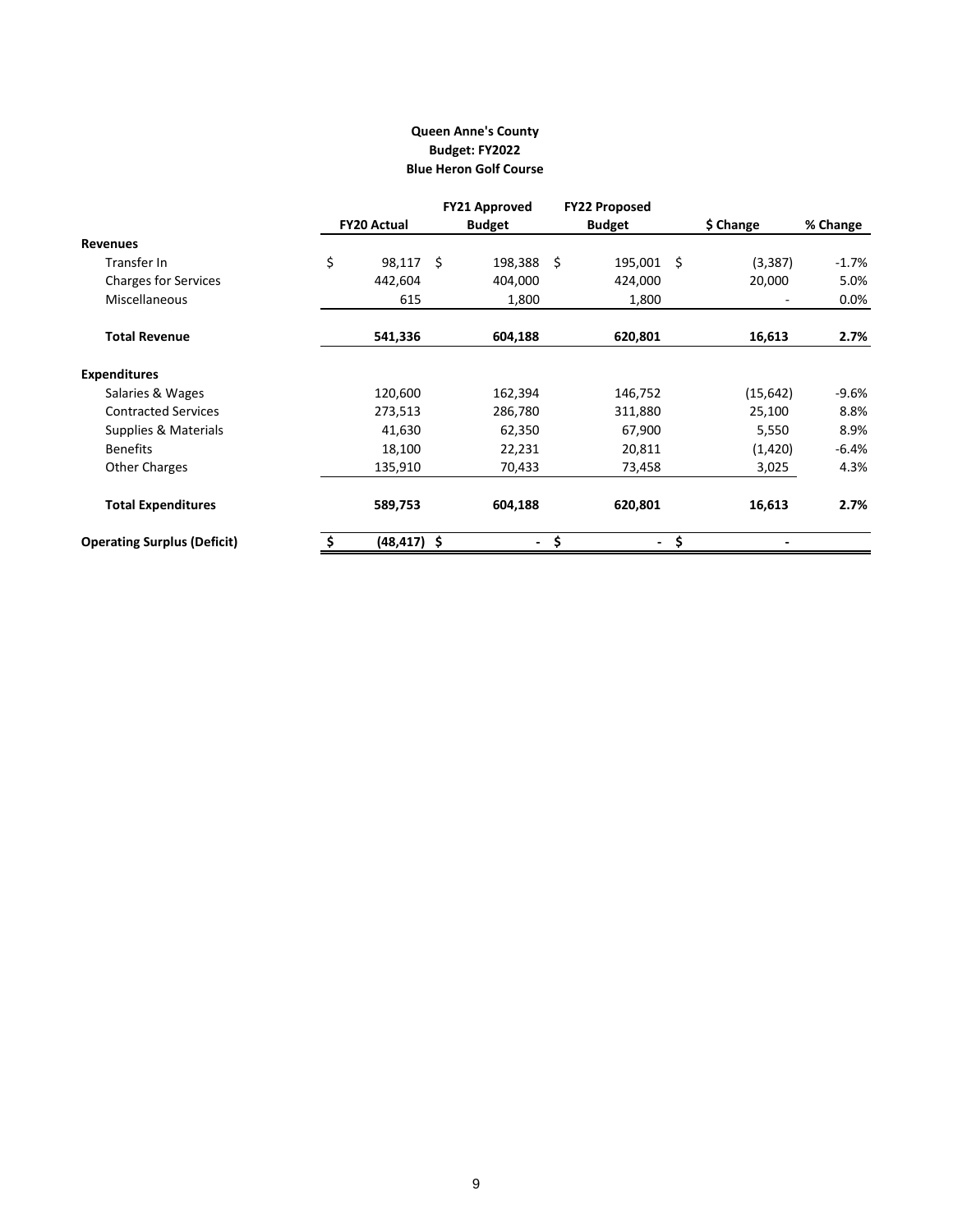# **Housing & Community Services Queen Anne's County Budget: FY2022**

|                                    |                    | <b>FY21 Approved</b>           | <b>FY22 Proposed</b> |           |            |
|------------------------------------|--------------------|--------------------------------|----------------------|-----------|------------|
|                                    | <b>FY20 Actual</b> | <b>Budget</b>                  | <b>Budget</b>        | \$ Change | % Change   |
| <b>Revenues</b>                    |                    |                                |                      |           |            |
| Transfer In                        | \$<br>743,921      | - \$<br>621,730                | \$<br>$618,612$ \$   | (3, 118)  | $-0.5\%$   |
| <b>Other Taxes</b>                 | 192,096            | 200,000                        | 200,000              |           | 0.0%       |
| Intergovernmental                  | 178,592            | 223,477                        | 408,881              | 185,404   | 83.0%      |
| <b>Charges for Services</b>        | 205,000            | 100,000                        | 400,000              | 300,000   | 300.0%     |
| <b>Miscellaneous</b>               | 13,985             |                                |                      |           | 0.0%       |
| Prior Year Fund Balance            |                    | 150,000                        |                      |           | $-100.0\%$ |
| <b>Total Revenue</b>               | 1,333,594          | 1,295,207                      | 1,627,493            | 482,286   |            |
| <b>Expenditures</b>                |                    |                                |                      |           |            |
| Salaries & Wages                   | 342,587            | 337,758                        | 343,890              | 6,132     | 1.8%       |
| <b>Contracted Services</b>         | 19,011             | 101,000                        | 113,500              | 12,500    | 12.4%      |
| <b>Supplies &amp; Materials</b>    | 2,054              | 7,074                          | 15,874               | 8,800     | 124.4%     |
| <b>Benefits</b>                    | 145,315            | 150,667                        | 141,417              | (9,250)   | $-6.1%$    |
| <b>Other Charges</b>               | 428,546            | 698,708                        | 887,612              | 188,904   | 27.0%      |
| Capital Outlay                     |                    |                                | 125,200              | 125,200   | 100.0%     |
| <b>Total Expenditures</b>          | 937,513            | 1,295,207                      | 1,627,493            | 332,286   | 25.7%      |
| <b>Operating Surplus (Deficit)</b> | \$<br>396,081      | \$<br>$\overline{\phantom{0}}$ | \$<br>$\blacksquare$ | \$        |            |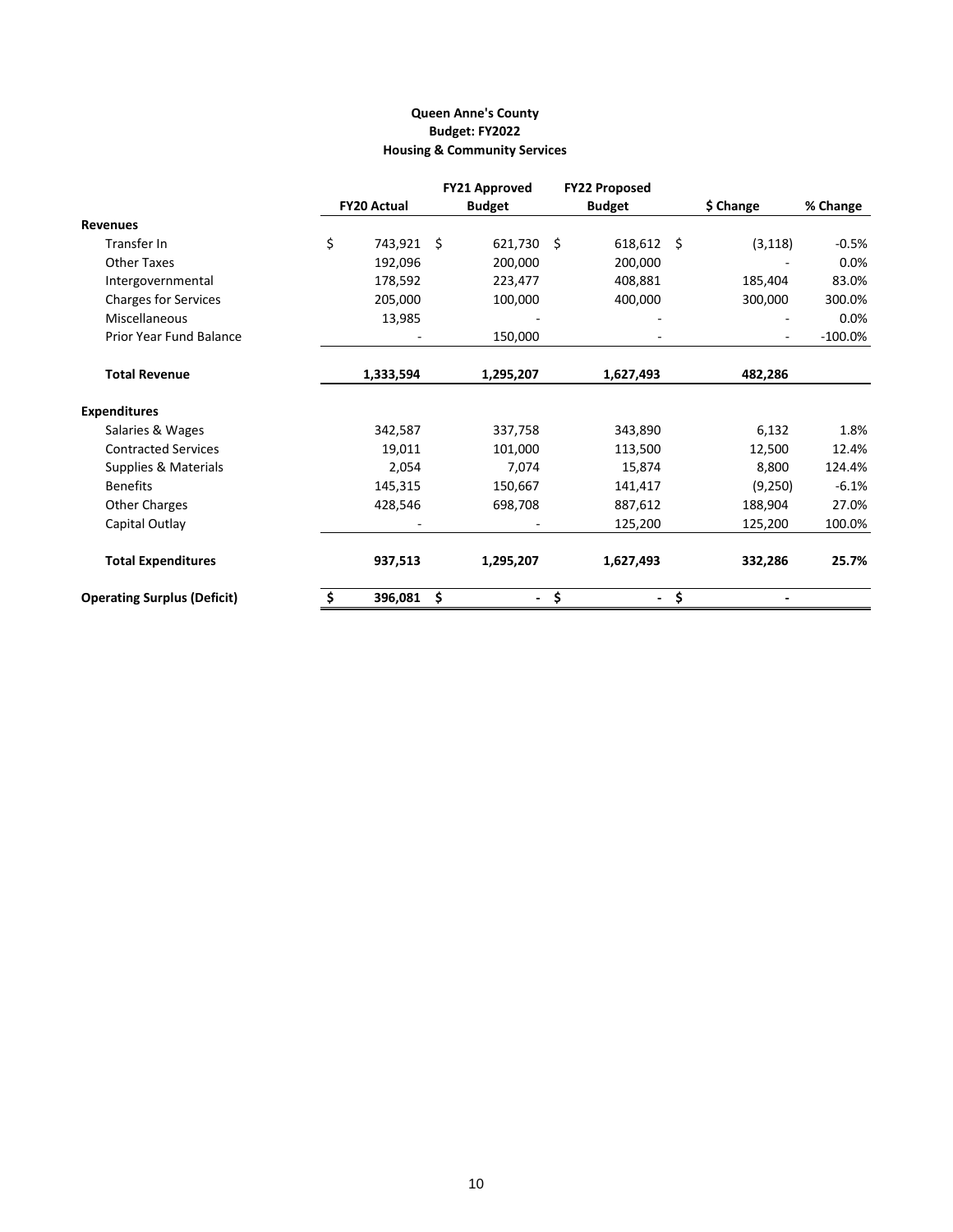# **Queen Anne's County Budget: FY2022 Community Partnerships for Children**

|                                    |                    |            | <b>FY21 Approved</b> | <b>FY22 Proposed</b> |             |          |
|------------------------------------|--------------------|------------|----------------------|----------------------|-------------|----------|
|                                    | <b>FY20 Actual</b> |            | <b>Budget</b>        | <b>Budget</b>        | \$ Change   | % Change |
| <b>Revenues</b>                    |                    |            |                      |                      |             |          |
| Transfer In                        | \$                 | 396,214 \$ | 432,045 \$           | 436,825              | -Ś<br>4,780 | 1.1%     |
| Intergovernmental                  |                    | 710,737    | 667,658              | 636,386              | (31, 272)   | -4.7%    |
| <b>Miscellaneous</b>               |                    | 8,295      |                      |                      |             |          |
| <b>Total Revenue</b>               |                    | 1,115,246  | 1,099,703            | 1,073,211            | (26, 492)   | $-2.4%$  |
| <b>Expenditures</b>                |                    |            |                      |                      |             |          |
| Salaries & Wages                   |                    | 205,815    | 203,695              | 207,317              | 3,622       | 1.8%     |
| <b>Contracted Services</b>         |                    | 426,893    | 392,141              | 347,957              | (44, 184)   | $-11.3%$ |
| Supplies & Materials               |                    | 43,533     | 27,991               | 46,902               | 18,911      | 67.6%    |
| <b>Benefits</b>                    |                    | 59,255     | 60,857               | 61,781               | 924         | 1.5%     |
| <b>Other Charges</b>               |                    | 378,683    | 415,019              | 409,254              | (5,765)     | $-1.4%$  |
| Capital Outlay                     |                    | 372        |                      |                      |             |          |
| <b>Total Expenditures</b>          |                    | 1,114,551  | 1,099,703            | 1,073,211            | (26, 492)   | $-2.4%$  |
| <b>Operating Surplus (Deficit)</b> | \$                 | 695        | - \$<br>$\sim$       | \$<br>$\sim$         | \$          |          |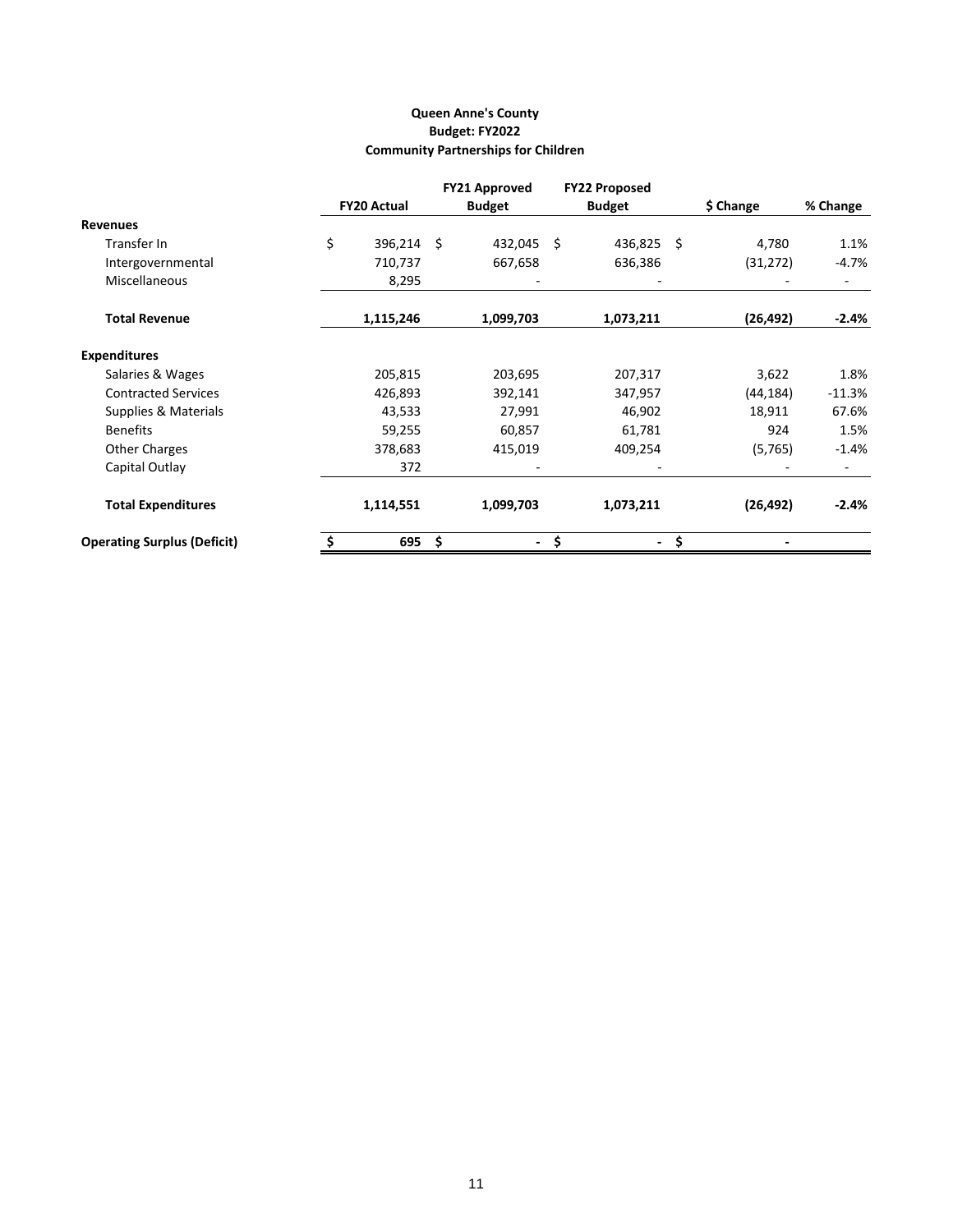# **Queen Anne's County Budget: FY2022 Public Landings & Marinas**

|                                    |    |                    |      | <b>FY21 Approved</b>     | <b>FY22 Proposed</b> |    |           |          |
|------------------------------------|----|--------------------|------|--------------------------|----------------------|----|-----------|----------|
|                                    |    | <b>FY20 Actual</b> |      | <b>Budget</b>            | <b>Budget</b>        |    | \$ Change | % Change |
| <b>Revenues</b>                    |    |                    |      |                          |                      |    |           |          |
| Intergovernmental                  | \$ | 10,447             | - \$ | 20,000 \$                | 15,000               | -Ś | (5,000)   | $-25.0%$ |
| <b>Charges for Services</b>        |    | 538,760            |      | 454,750                  | 465,750              |    | 11,000    | 2.4%     |
| <b>Miscellaneous</b>               |    | 21,694             |      | 18,500                   | 20,500               |    | 2,000     | 10.8%    |
| Transfer In                        |    |                    |      |                          |                      |    |           |          |
| Prior Year Fund Balance            |    |                    |      |                          |                      |    |           |          |
| <b>Total Revenue</b>               |    | 570,901            |      | 493,250                  | 501,250              |    | 8,000     | 1.6%     |
| <b>Expenditures</b>                |    |                    |      |                          |                      |    |           |          |
| Salaries & Wages                   |    | 175,274            |      | 182,605                  | 178,381              |    | (4, 224)  | $-2.3%$  |
| <b>Contracted Services</b>         |    | 209,733            |      | 74,239                   | 74,239               |    |           | 0.0%     |
| Supplies & Materials               |    | 17,313             |      | 34,300                   | 39,800               |    | 5,500     | 16.0%    |
| <b>Benefits</b>                    |    | 68,998             |      | 59,038                   | 61,748               |    | 2,710     | 4.6%     |
| <b>Other Charges</b>               |    | 200,598            |      | 132,768                  | 136,782              |    | 4,014     | 3.0%     |
| Capital Outlay                     |    | 7,861              |      | 10,300                   | 10,300               |    |           | 0.0%     |
| <b>Total Expenditures</b>          |    | 679,777            |      | 493,250                  | 501,250              |    | 8,000     | 1.6%     |
| <b>Operating Surplus (Deficit)</b> | -Ş | $(108, 876)$ \$    |      | $\overline{\phantom{0}}$ | \$<br>$\bullet$ .    | \$ |           |          |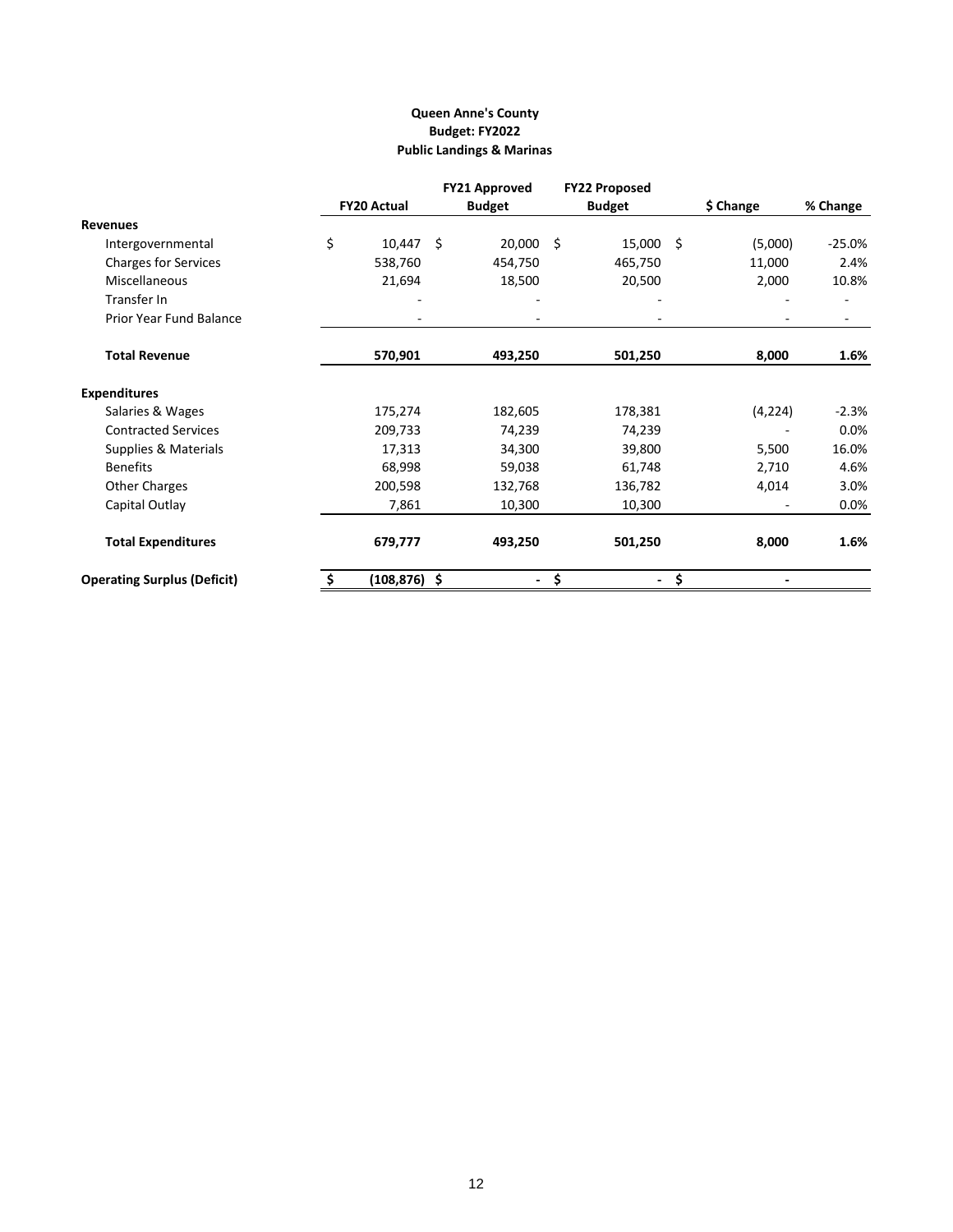# **Queen Anne's County Budget: FY2022 Grants Fund**

|                                    |                    | <b>FY21 Approved</b> | <b>FY22 Proposed</b>           |                |          |
|------------------------------------|--------------------|----------------------|--------------------------------|----------------|----------|
|                                    | <b>FY20 Actual</b> | <b>Budget</b>        | <b>Budget</b>                  | \$ Change      | % Change |
| <b>Revenues</b>                    |                    |                      |                                |                |          |
| Transfer In                        | \$<br>272,627 \$   | 29,659 \$            | $10,598$ \$                    | (19,061)       | $-64.3%$ |
| Intergovernmental                  | 1,593,499          | 794,475              | 727,189                        | (67, 286)      | $-8.5%$  |
| <b>Charges for Services</b>        | 16,558             | 27,500               | 27,500                         |                | 0.0%     |
| <b>Miscellaneous</b>               | 27,714             | 41,000               | 46,000                         | 5,000          | 12.2%    |
| <b>Total Revenue</b>               | 1,910,398          | 892,634              | 811,287                        | (81, 347)      | $-9.1%$  |
| <b>Expenditures</b>                |                    |                      |                                |                |          |
| Salaries & Wages                   | 458,016            | 401,414              | 460,803                        | 59,389         | 14.8%    |
| <b>Contracted Services</b>         | 18,902             | 1,000                | 1,000                          |                | 0.0%     |
| Supplies & Materials               | 199,571            | 26,992               | 26,994                         | $\overline{2}$ | 0.0%     |
| <b>Benefits</b>                    | 135,008            | 95,140               | 129,728                        | 34,588         | 36.4%    |
| <b>Other Charges</b>               | 637,008            | 185,330              | 83,000                         | (102,330)      | $-55.2%$ |
| Capital Outlay                     | 221,893            | 182,758              | 109,762                        | (72, 996)      | $-39.9%$ |
| <b>Total Expenditures</b>          | 1,670,398          | 892,634              | 811,287                        | (81, 347)      | $-9.1%$  |
| <b>Operating Surplus (Deficit)</b> | 240,000            | \$<br>۰.             | \$<br>$\overline{\phantom{a}}$ | \$             |          |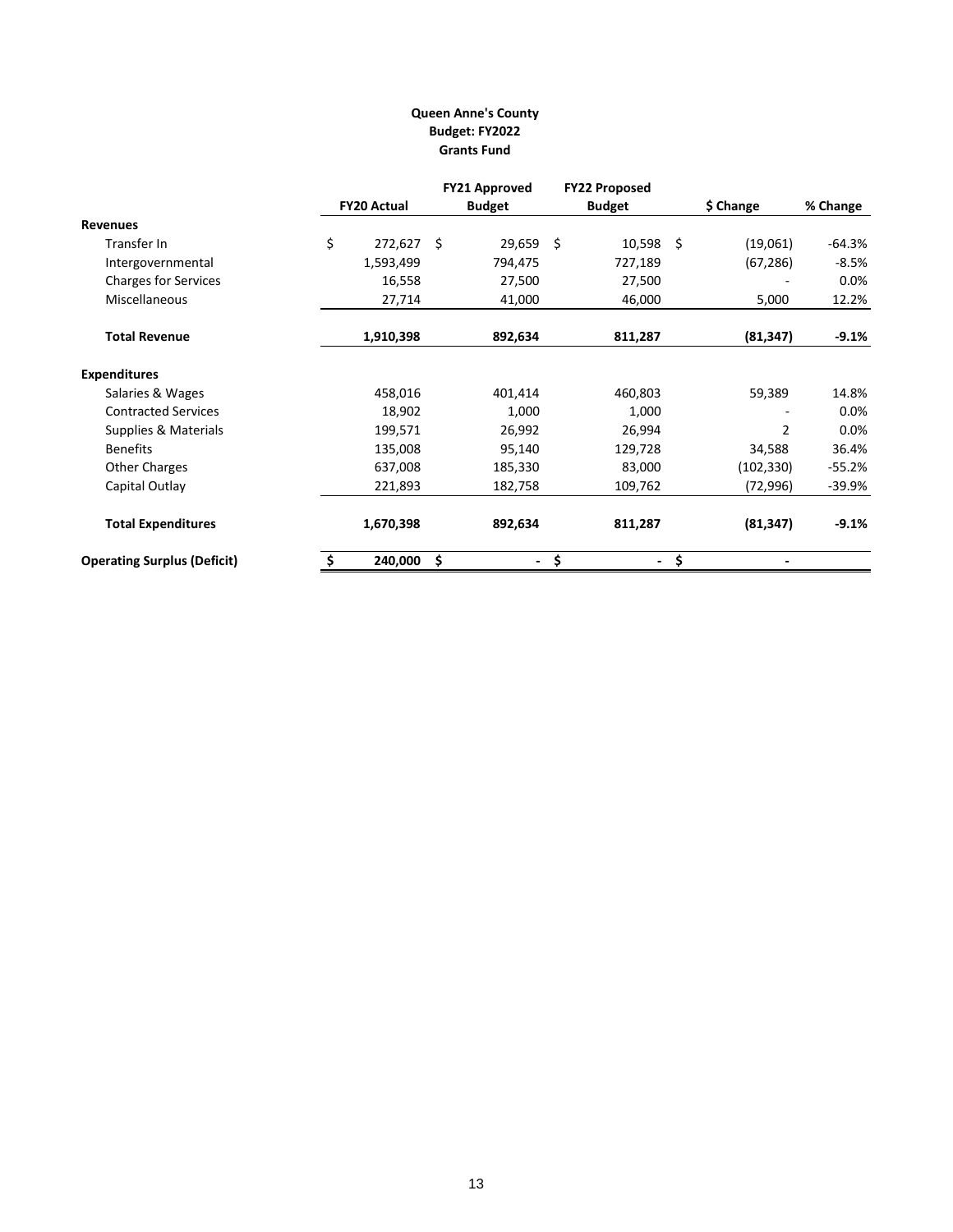# **Agricultural Transfer Tax Fund Queen Anne's County Budget: FY2022**

|                                    |                    |      | <b>FY21 Approved</b> |    | <b>FY22 Proposed</b> |     |           |            |
|------------------------------------|--------------------|------|----------------------|----|----------------------|-----|-----------|------------|
|                                    | <b>FY20 Actual</b> |      | <b>Budget</b>        |    | <b>Budget</b>        |     | \$ Change | % Change   |
| <b>Revenues</b>                    |                    |      |                      |    |                      |     |           |            |
| Ag Transfer Tax                    | \$<br>117,820      | - \$ | 250,000              | .S | 125,000              | -\$ | (125,000) | -50.0%     |
| Transfer In                        | 701,447            | -\$  | 600,000              | \$ | 300,000              |     | (300,000) | -50.0%     |
| Prior Year Fund Balance            |                    |      |                      |    |                      |     |           | ۰          |
| <b>Total Revenue</b>               | 819,267            |      | 850,000              |    | 425,000              |     | (425,000) | $-100.0\%$ |
| <b>Expenditures</b>                |                    |      |                      |    |                      |     |           |            |
| <b>Other Charges</b>               | 750,000            |      | 850,000              |    | 425,000              |     |           | -50.0%     |
| <b>Total Expenditures</b>          | 750,000            |      | 850,000              |    | 425,000              |     | (425,000) | $-50.0\%$  |
| <b>Operating Surplus (Deficit)</b> | 69,267             | Ś    | $\blacksquare$       | \$ | $\sim$               | .s  |           |            |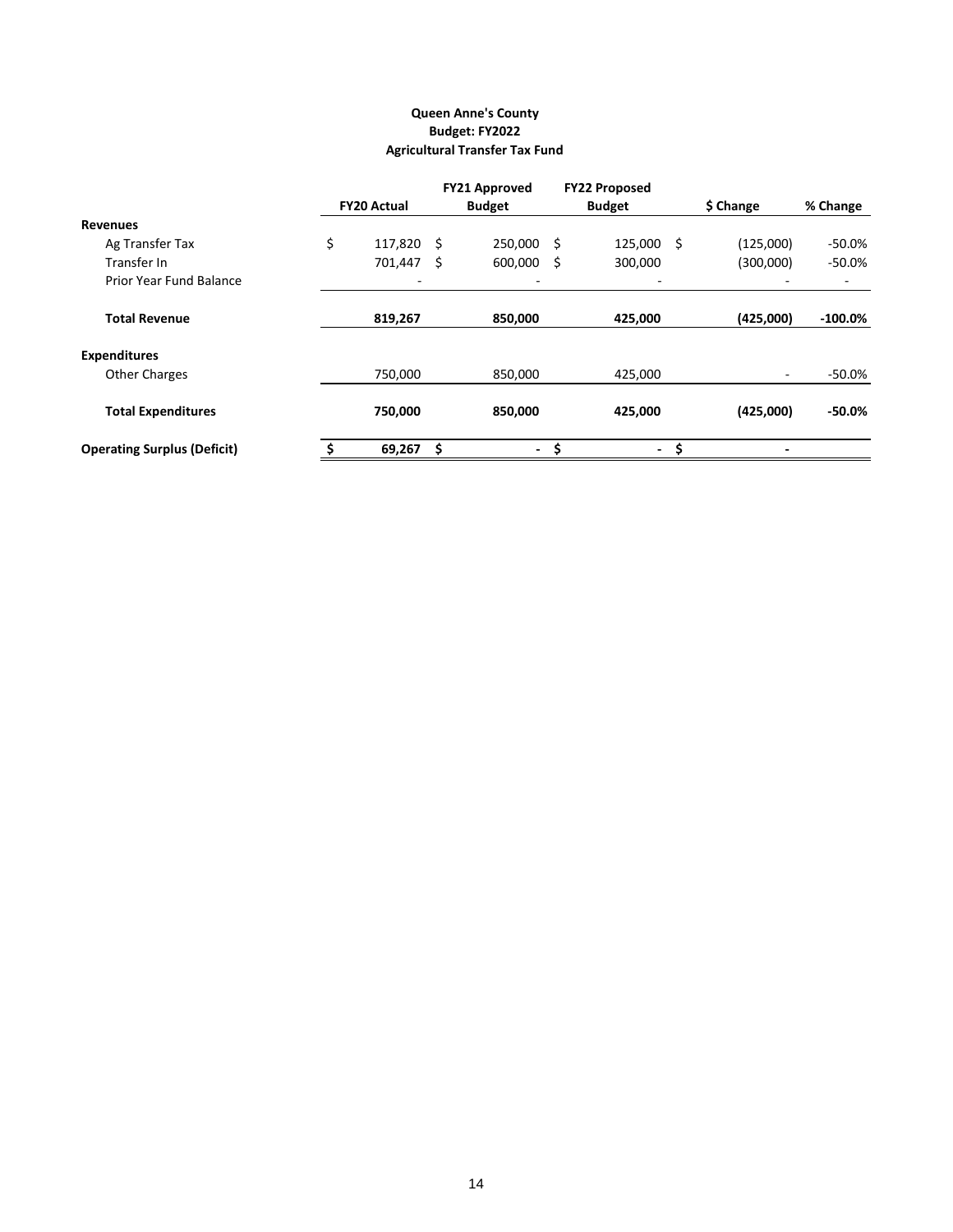# **Queen Anne's County Budget: FY2022 Law Library**

|                                    |                    | <b>FY21 Approved</b> | <b>FY22 Proposed</b> |      |           |                          |          |
|------------------------------------|--------------------|----------------------|----------------------|------|-----------|--------------------------|----------|
|                                    | <b>FY20 Actual</b> | <b>Budget</b>        | <b>Budget</b>        |      | \$ Change |                          | % Change |
| Revenues                           |                    |                      |                      |      |           |                          |          |
| <b>Charges for Services</b>        | \$<br>$12,393$ \$  | $10,000$ \$          | 10,000               | - \$ |           |                          |          |
| Miscellaneous                      | 38,797             | 15,500               | 15,500               |      |           |                          |          |
| <b>Total Revenue</b>               | 51,190             | 25,500               | 25,500               |      |           |                          |          |
| <b>Expenditures</b>                |                    |                      |                      |      |           |                          |          |
| Supplies & Materials               | 5,703              | 25,000               | 25,000               |      |           |                          |          |
| <b>Other Charges</b>               | 334                | 500                  | 500                  |      |           | $\overline{\phantom{0}}$ |          |
| <b>Total Expenditures</b>          | 6,037              | 25,500               | 25,500               |      |           |                          |          |
| <b>Operating Surplus (Deficit)</b> | $45,153$ \$        | - \$                 |                      | - \$ |           | $\overline{\phantom{0}}$ |          |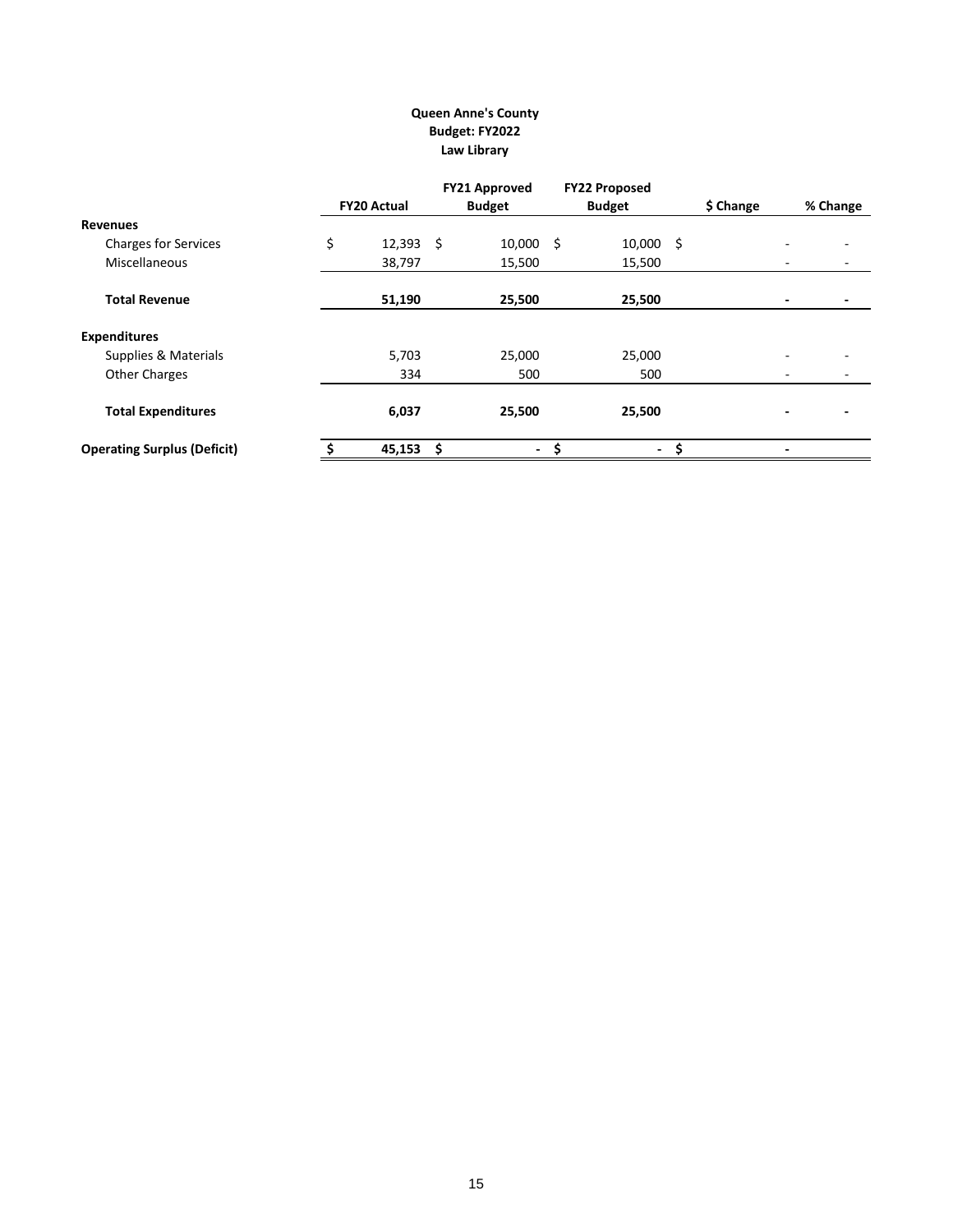## **Queen Anne's County Budget: FY2022 Inmate Welfare Fund**

|                                    |    |                    |        | <b>FY21 Approved</b> | <b>FY22 Proposed</b> |                  |    |           |          |
|------------------------------------|----|--------------------|--------|----------------------|----------------------|------------------|----|-----------|----------|
|                                    |    | <b>FY20 Actual</b> |        | <b>Budget</b>        |                      | <b>Budget</b>    |    | \$ Change | % Change |
| <b>Revenues</b>                    |    |                    |        |                      |                      |                  |    |           |          |
| Intergovernmental                  | \$ |                    | $-$ \$ | $10,890 \quad $$     |                      | $10,890 \quad $$ |    |           | $0.0\%$  |
| <b>Charges for Services</b>        |    | 84,569             |        | 125,000              |                      | 125,000          |    |           | $0.0\%$  |
| <b>Miscellaneous</b>               |    | 9,866              |        | 16,310               |                      | 16,310           |    |           | $0.0\%$  |
| Prior Year Fund Balance            |    |                    |        | 10,950               |                      | 10,950           |    |           | $0.0\%$  |
| <b>Total Revenue</b>               |    | 94,435             |        | 163,150              |                      | 163,150          |    |           | $0.0\%$  |
| <b>Expenditures</b>                |    |                    |        |                      |                      |                  |    |           |          |
| <b>Contracted Services</b>         |    | 56                 |        | 150                  |                      | 150              |    |           | $0.0\%$  |
| Supplies & Materials               |    | 102,911            |        | 140,000              |                      | 140,000          |    |           | $0.0\%$  |
| <b>Other Charges</b>               |    | 359                |        | 5,000                |                      | 5,000            |    |           | $0.0\%$  |
| Capital Outlay                     |    | 903                |        | 18,000               |                      | 18,000           |    |           | 0.0%     |
| <b>Total Expenditures</b>          |    | 104,229            |        | 163,150              |                      | 163,150          |    |           | $0.0\%$  |
| <b>Operating Surplus (Deficit)</b> |    | $(9,794)$ \$       |        | -                    | \$                   | ٠                | \$ |           |          |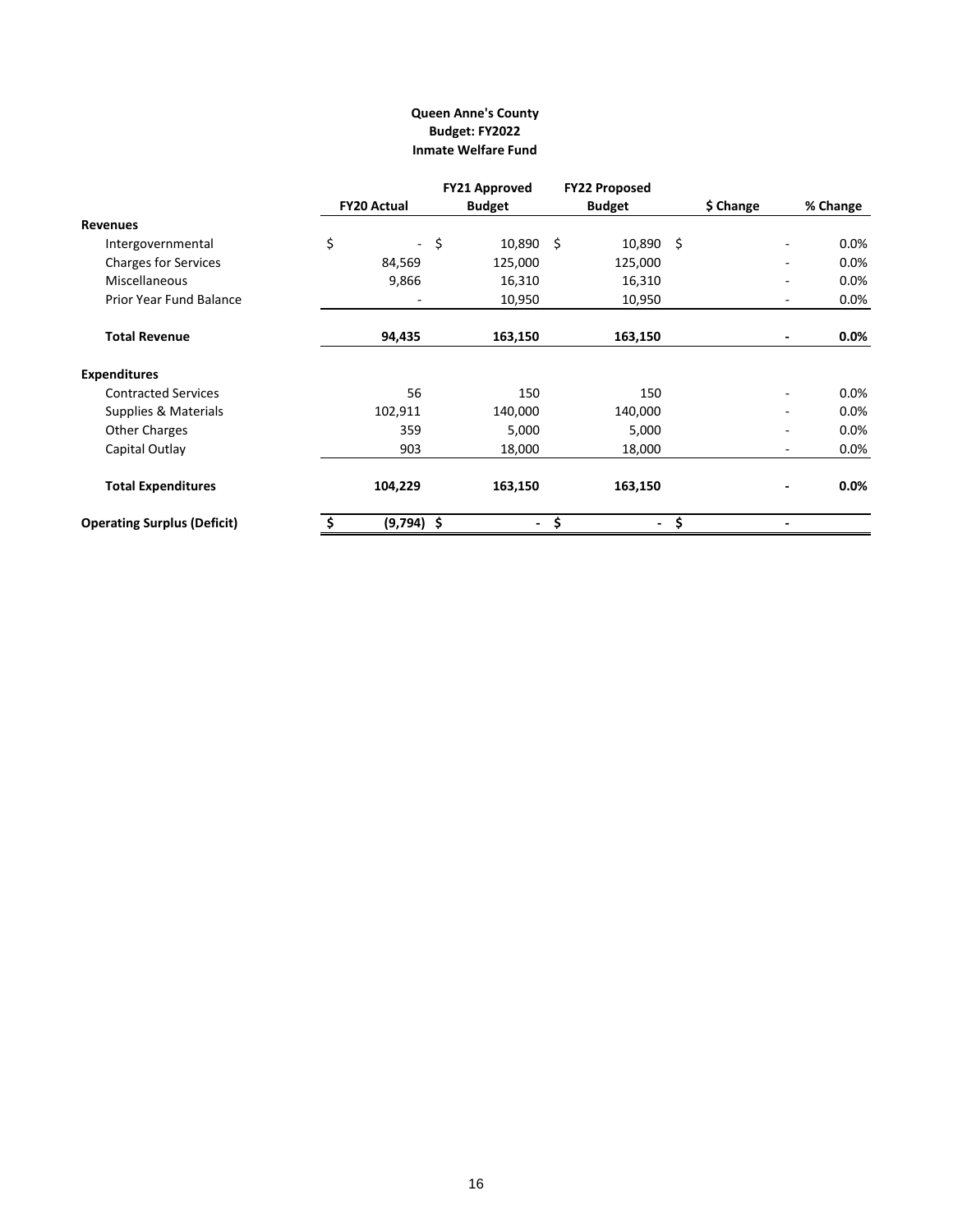# **Queen Anne's County Budget: FY2022 Kent Narrows Special Revenue Fund**

|                                    |                          | <b>FY21 Approved</b>     |    | <b>FY22 Proposed</b>     |    |           |          |
|------------------------------------|--------------------------|--------------------------|----|--------------------------|----|-----------|----------|
|                                    | <b>FY20 Actual</b>       | <b>Budget</b>            |    | <b>Budget</b>            |    | \$ Change | % Change |
| <b>Revenues</b>                    |                          |                          |    |                          |    |           |          |
| Special Assessments Property Tax   | \$<br>$37,323$ \$        | 38,000                   | Ŝ. | 38,000                   | -S |           | $0.0\%$  |
| Miscellaneous                      | 2,865                    | $\overline{\phantom{0}}$ |    | $\overline{\phantom{0}}$ |    |           | $0.0\%$  |
| <b>Prior Year Fund Balance</b>     | $\overline{\phantom{0}}$ | $\overline{\phantom{0}}$ |    | $\overline{\phantom{0}}$ |    |           | 0.0%     |
| <b>Total Revenue</b>               | 40,188                   | 38,000                   |    | 38,000                   |    |           | $0.0\%$  |
| <b>Expenditures</b>                |                          |                          |    |                          |    |           |          |
| <b>Other Charges</b>               | 35,000                   | 38,000                   |    | 38,000                   |    |           | $0.0\%$  |
| <b>Total Expenditures</b>          | 35,000                   | 38,000                   |    | 38,000                   |    |           | $0.0\%$  |
| <b>Operating Surplus (Deficit)</b> | 5,188                    | \$<br>$\sim$             | \$ | $\sim$                   | \$ |           |          |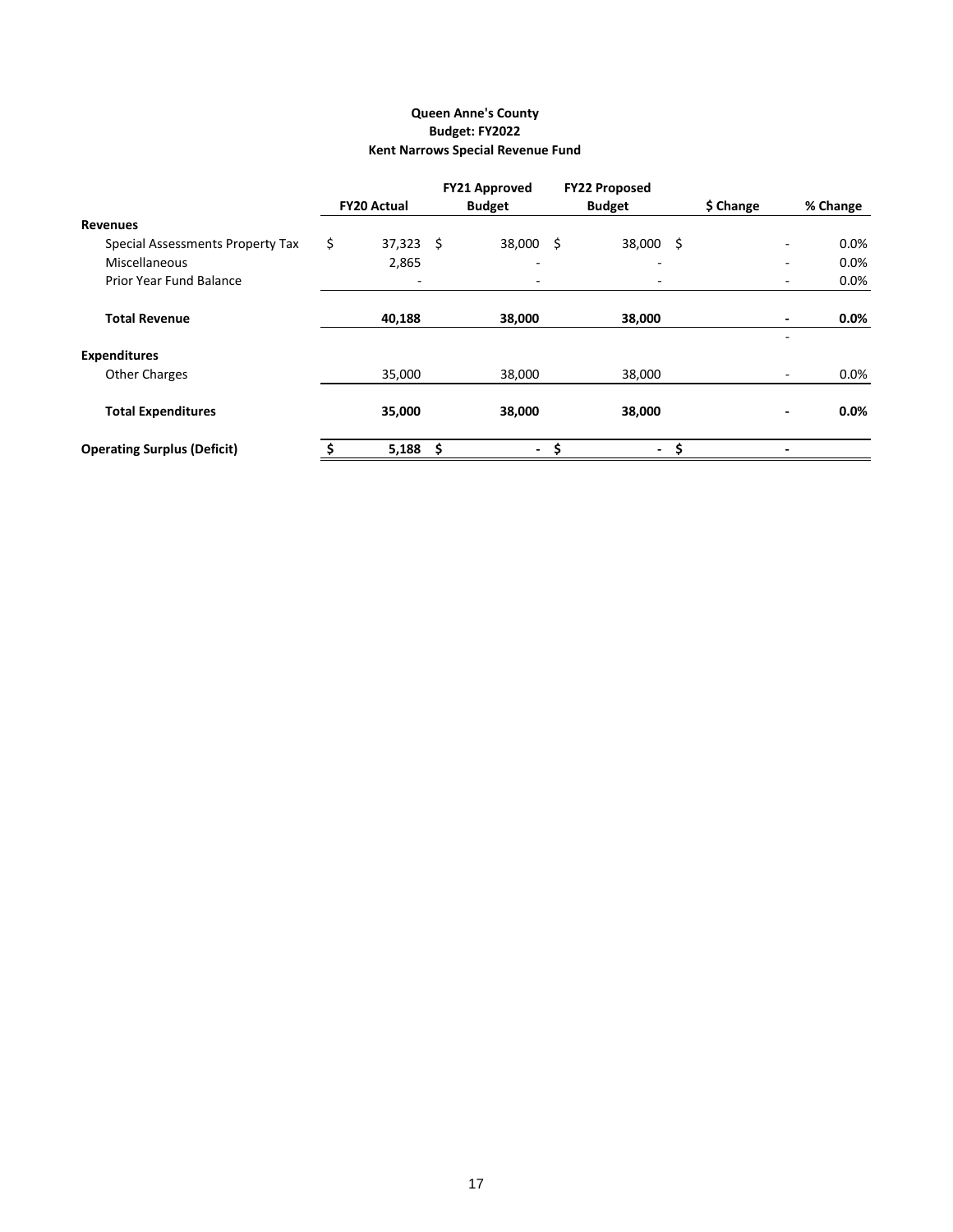## **Narrows Point Shore Erosion Queen Anne's County Budget: FY2022**

|                                    |                    | <b>FY21 Approved</b>     | <b>FY22 Proposed</b> |           |                          |          |
|------------------------------------|--------------------|--------------------------|----------------------|-----------|--------------------------|----------|
|                                    | <b>FY20 Actual</b> | <b>Budget</b>            | <b>Budget</b>        | \$ Change |                          | % Change |
| Revenues                           |                    |                          |                      |           |                          |          |
| <b>Benefit Assessment</b>          | 27,762             | 27,391                   | 27,391               |           |                          | $0.0\%$  |
| Miscellaneous                      | $291 \quad $$      | $\sim$                   | \$<br>$\sim$ $-$     | \$        | -                        | $0.0\%$  |
| <b>Total Revenue</b>               | 28,053             | 27,391                   | 27,391               |           |                          | $0.0\%$  |
| <b>Expenditures</b>                |                    |                          |                      |           |                          |          |
| Debt Service - Principal           | 27,391             | 27,391                   | 27,391               |           |                          | $0.0\%$  |
| <b>Other Charges</b>               |                    | $\overline{\phantom{0}}$ |                      |           |                          | 0.0%     |
| <b>Total Expenditures</b>          | 27,391             | 27,391                   | 27,391               |           |                          | $0.0\%$  |
| <b>Operating Surplus (Deficit)</b> | 662 \$             | $\sim$                   | \$<br>$\sim$         | \$.       | $\overline{\phantom{0}}$ |          |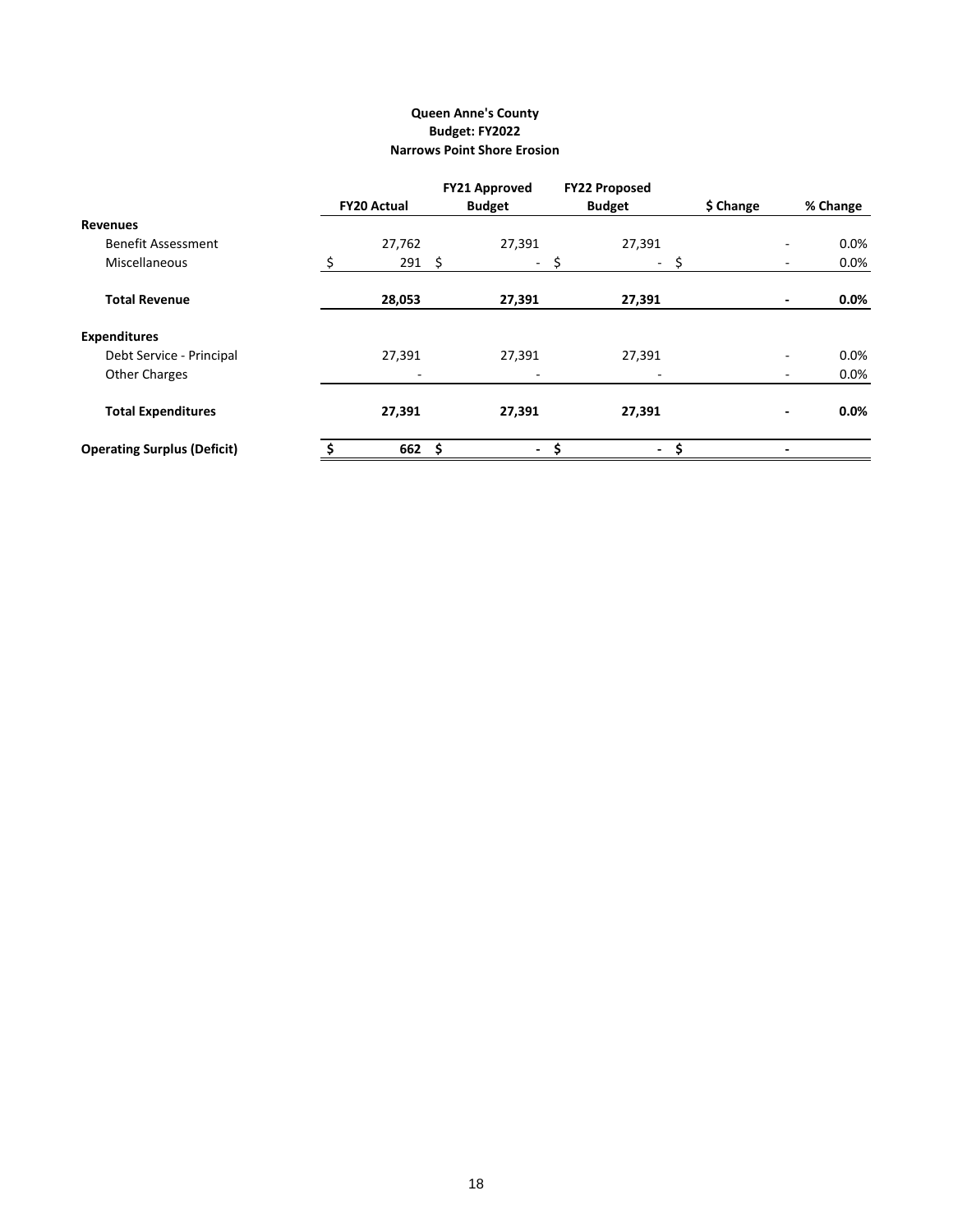# **Queen Anne's County Budget: FY2022 Price Creek Dredging Fund**

|                                    |                          | <b>FY21 Approved</b>     | <b>FY22 Proposed</b>                 |                          |            |
|------------------------------------|--------------------------|--------------------------|--------------------------------------|--------------------------|------------|
|                                    | <b>FY20 Actual</b>       | <b>Budget</b>            | <b>Budget</b>                        | \$ Change                | % Change   |
| <b>Revenues</b>                    |                          |                          |                                      |                          |            |
| <b>Benefit Assessment</b>          | \$<br>$1,589$ \$         | $24,000$ \$              | -\$                                  | (24,000)                 | $-100.0\%$ |
| Miscellaneous                      | $\overline{\phantom{a}}$ | $\overline{\phantom{a}}$ |                                      |                          | $0.0\%$    |
| <b>Total Revenue</b>               | 1,589                    | 24,000                   |                                      | (24,000)                 | $-100.0\%$ |
| <b>Expenditures</b>                |                          |                          |                                      |                          |            |
| Debt Service - Principal           | 24.000                   | 24.000                   |                                      | (24,000)                 | $-100.0\%$ |
| <b>Total Expenditures</b>          | 24,000                   | 24,000                   | -                                    | (24,000)                 | $-100.0\%$ |
| <b>Operating Surplus (Deficit)</b> | $(22, 411)$ \$           | $\blacksquare$           | \$<br>\$<br>$\overline{\phantom{0}}$ | $\overline{\phantom{0}}$ |            |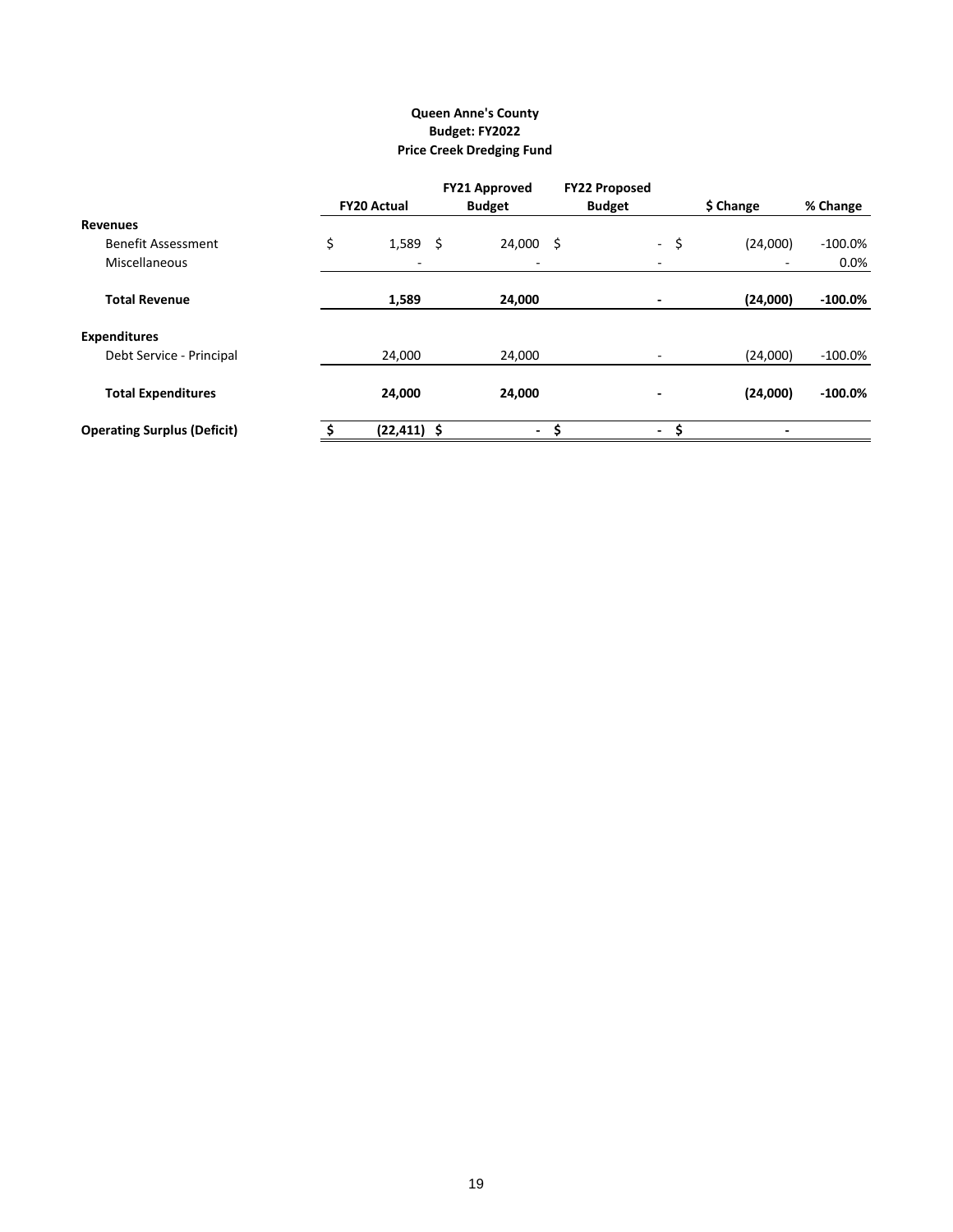# **Grove Creek Dredging Fund Queen Anne's County Budget: FY2022**

|                                    | <b>FY20 Actual</b> |      | <b>FY21 Approved</b><br><b>Budget</b> | <b>FY22 Proposed</b><br><b>Budget</b> | \$ Change | % Change |
|------------------------------------|--------------------|------|---------------------------------------|---------------------------------------|-----------|----------|
| <b>Revenues</b>                    |                    |      |                                       |                                       |           |          |
|                                    |                    |      |                                       |                                       |           |          |
| <b>Benefit Assessment</b>          | \$<br>$20,935$ \$  |      | $20,425$ \$                           | $20,425$ \$                           |           | $0.0\%$  |
| Miscellaneous                      | 82                 |      | $\overline{\phantom{0}}$              | $\overline{\phantom{0}}$              |           | $0.0\%$  |
| <b>Total Revenue</b>               | 21,017             |      | 20,425                                | 20,425                                |           | $0.0\%$  |
| <b>Expenditures</b>                |                    |      |                                       |                                       |           |          |
| Debt Service - Principal           | 20,425             |      | 20,425                                | 20,425                                |           | $0.0\%$  |
| <b>Total Expenditures</b>          | 20,425             |      | 20,425                                | 20,425                                |           | $0.0\%$  |
| <b>Operating Surplus (Deficit)</b> | 592                | - \$ | $\overline{\phantom{a}}$              | \$<br>$\blacksquare$                  | \$        |          |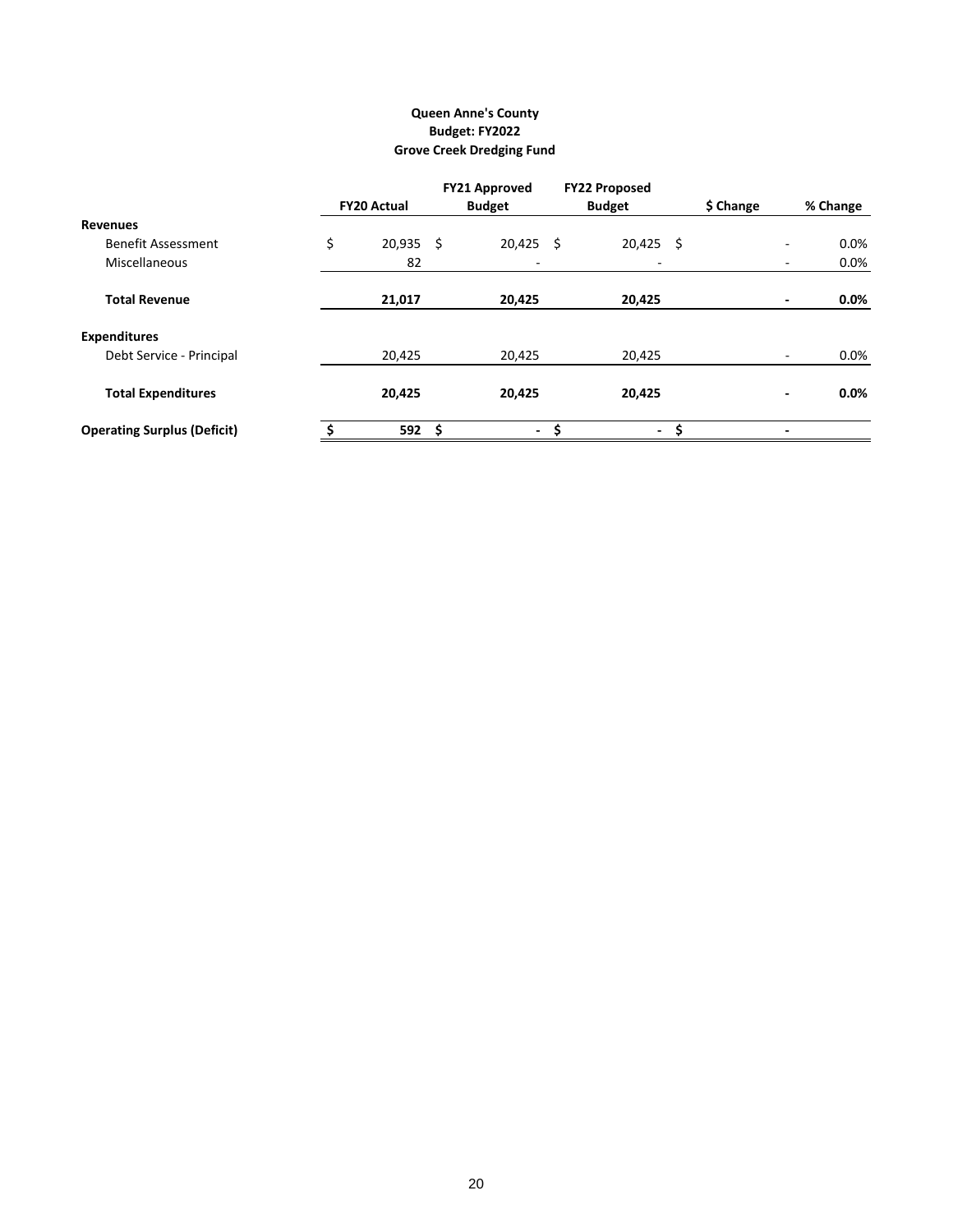# **Queen Anne's County Budget: FY2022 Economic Development Incentive Fund**

|                                    |                    | <b>FY21 Approved</b> | <b>FY22 Proposed</b> |           |          |
|------------------------------------|--------------------|----------------------|----------------------|-----------|----------|
|                                    | <b>FY20 Actual</b> | <b>Budget</b>        | <b>Budget</b>        | \$ Change | % Change |
| Revenues                           |                    |                      |                      |           |          |
| Transfer In                        | \$<br>$-$ \$       |                      | - \$                 | $-$ \$    | $0.0\%$  |
| <b>Prior Year Fund Balance</b>     |                    | 97,900               | 97,900               |           | 0.0%     |
| <b>Miscellaneous</b>               | 34,000             | 27,100               | 27,100               |           | $0.0\%$  |
| <b>Total Revenue</b>               | 34,000             | 125,000              | 125,000              |           | $0.0\%$  |
| <b>Expenditures</b>                |                    |                      |                      |           |          |
| <b>Other Charges</b>               | 81,137             | 125,000              | 125,000              |           | $0.0\%$  |
| <b>Total Expenditures</b>          | 81,137             | 125,000              | 125,000              |           | $0.0\%$  |
| <b>Operating Surplus (Deficit)</b> | $(47, 137)$ \$     | $\blacksquare$       | \$<br>$\sim$         | \$.       | -        |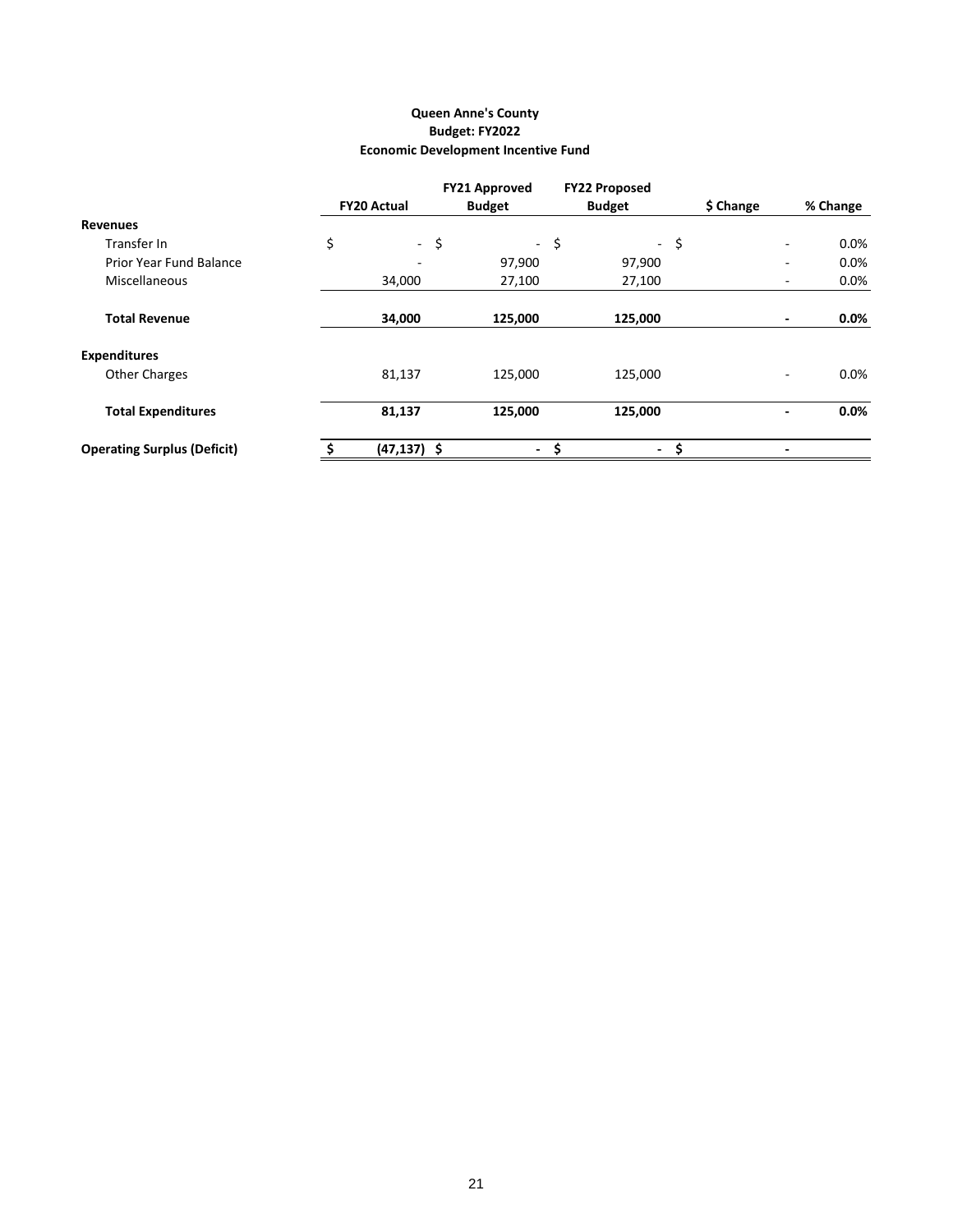# **Queen Anne's County Budget: FY2022 Rural Legacy Fund**

|                                    |                    | <b>FY21 Approved</b> |                                | <b>FY22 Proposed</b>     |                          |          |
|------------------------------------|--------------------|----------------------|--------------------------------|--------------------------|--------------------------|----------|
|                                    | <b>FY20 Actual</b> | <b>Budget</b>        |                                | <b>Budget</b>            | \$ Change                | % Change |
| Revenues                           |                    |                      |                                |                          |                          |          |
| Intergovernmental                  | \$<br>831,902 \$   |                      | -\$                            | $-$ \$                   |                          | $0.0\%$  |
| <b>Miscellaneous</b>               | 9,184              |                      |                                |                          |                          | $0.0\%$  |
| Transfer In                        | 550                |                      | $\overline{\phantom{0}}$       | $\blacksquare$           | $\overline{\phantom{0}}$ | 0.0%     |
| <b>Total Revenue</b>               | 841,636            |                      | ٠                              | ٠                        | ٠                        | $0.0\%$  |
| <b>Expenditures</b>                |                    |                      |                                |                          |                          |          |
| <b>Other Charges</b>               | 151,940            |                      | $\overline{\phantom{a}}$       | $\overline{\phantom{a}}$ | $\overline{\phantom{a}}$ | $0.0\%$  |
| <b>Total Expenditures</b>          | 151,940            |                      | $\overline{\phantom{0}}$       | $\overline{\phantom{0}}$ | ٠                        | $0.0\%$  |
| <b>Operating Surplus (Deficit)</b> | 689,696            | Ś                    | \$<br>$\overline{\phantom{0}}$ | \$<br>$\sim$             | ۰                        |          |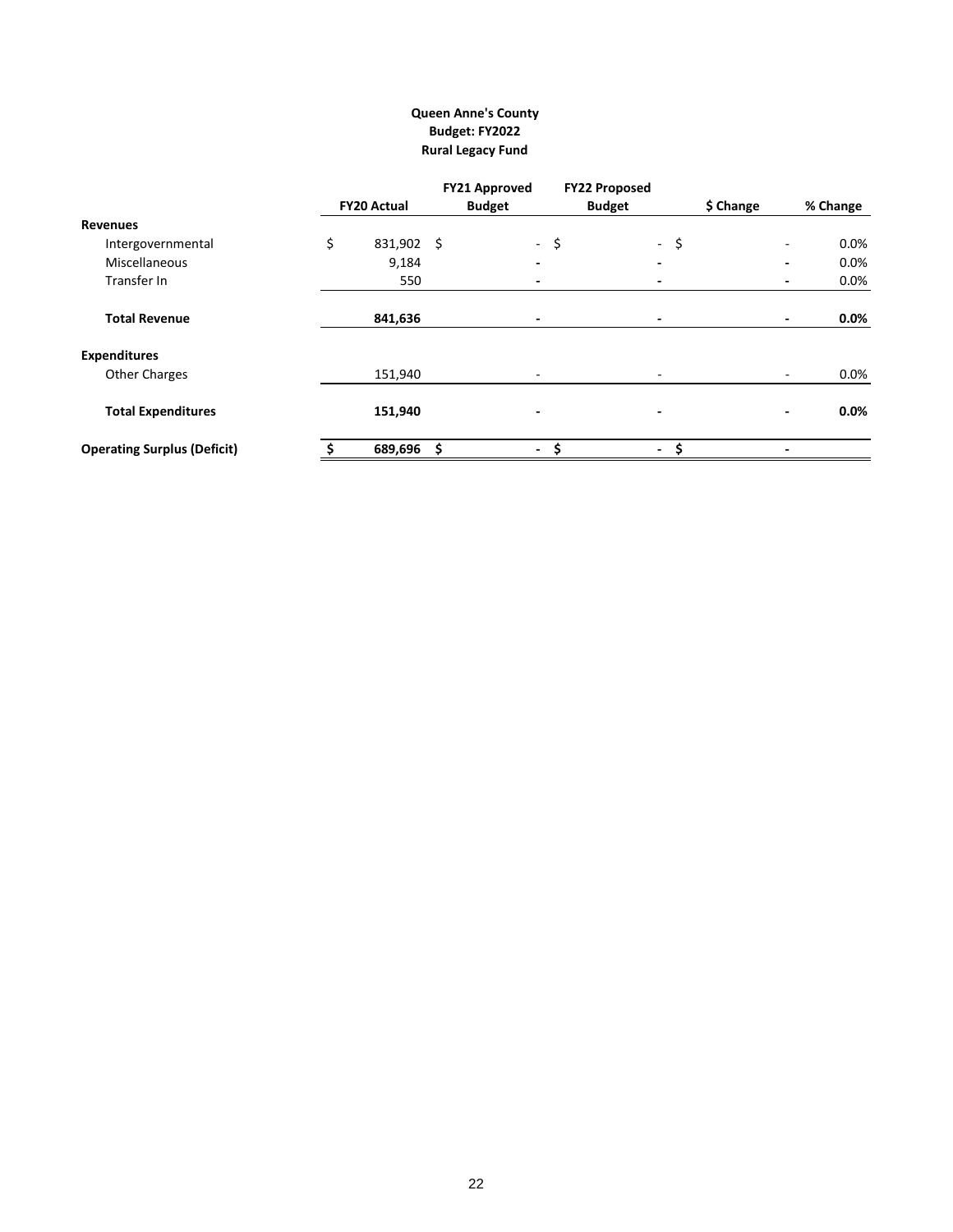## **KNS&G Wastewater Queen Anne's County Budget: FY2022**

|                                                                                 |    |                    | <b>FY22 Proposed</b><br><b>FY21 Approved</b> |                |    |               |     |              |          |
|---------------------------------------------------------------------------------|----|--------------------|----------------------------------------------|----------------|----|---------------|-----|--------------|----------|
|                                                                                 |    | <b>FY20 Actual</b> |                                              | <b>Budget</b>  |    | <b>Budget</b> |     | \$ Change    | % Change |
| <b>Revenues</b>                                                                 |    |                    |                                              |                |    |               |     |              |          |
| <b>User Revenues</b>                                                            | \$ | 6,078,501          | Ŝ.                                           | 6,046,357      | Ś. | 6,238,947     | Ś.  | 192,590      | 3.2%     |
| <b>Inspection Fees</b>                                                          |    | 78,718             |                                              | 200,000        |    | 200,000       |     |              | 0.0%     |
| Interest                                                                        |    | 39,855             |                                              | 30,000         |    | 30,000        |     |              | 0.0%     |
| User Interest<br>Transfer In (for Debt Service)<br>Developer Review & Exactions |    | 64,249             |                                              | 90,000         |    | 90,000        |     | $\mathbf{1}$ | 0.0%     |
|                                                                                 |    |                    |                                              | 1,059,710      |    | 1,059,711     |     |              | 0.0%     |
|                                                                                 |    | (2)                |                                              | 5,000          |    | 5,000         |     |              | 0.0%     |
| <b>Other Revenues</b>                                                           |    | 194,319            |                                              | 93,600         |    | 93,600        |     |              | 0.0%     |
| <b>Total Revenue</b>                                                            |    | 6,455,640          |                                              | 7,524,667      |    | 7,717,258     |     | 192,591      | 2.6%     |
| <b>Expenditures</b>                                                             |    |                    |                                              |                |    |               |     |              |          |
| Admin & Inspections                                                             |    | 1,270,798          |                                              | 2,521,233      |    | 2,614,180     |     | 92,947       | 3.7%     |
| Collection                                                                      |    | 3,340,039          |                                              | 3,258,530      |    | 3,218,981     |     | (39, 549)    | $-1.2%$  |
| Treatment                                                                       |    | 1,431,658          |                                              | 1,572,404      |    | 1,711,597     |     | 139,193      | 8.9%     |
| Shop                                                                            |    | 177,571            |                                              | 172,500        |    | 172,500       |     |              | 0.0%     |
| <b>Total Expenditures</b>                                                       | S. | 6,220,066          | \$.                                          | 7,524,667      | Ś. | 7,717,258     | \$. | 192,591      | 2.6%     |
| <b>Operating Surplus (Deficit)</b>                                              | \$ | 235,574            | - \$                                         | $\blacksquare$ | \$ |               | \$  |              |          |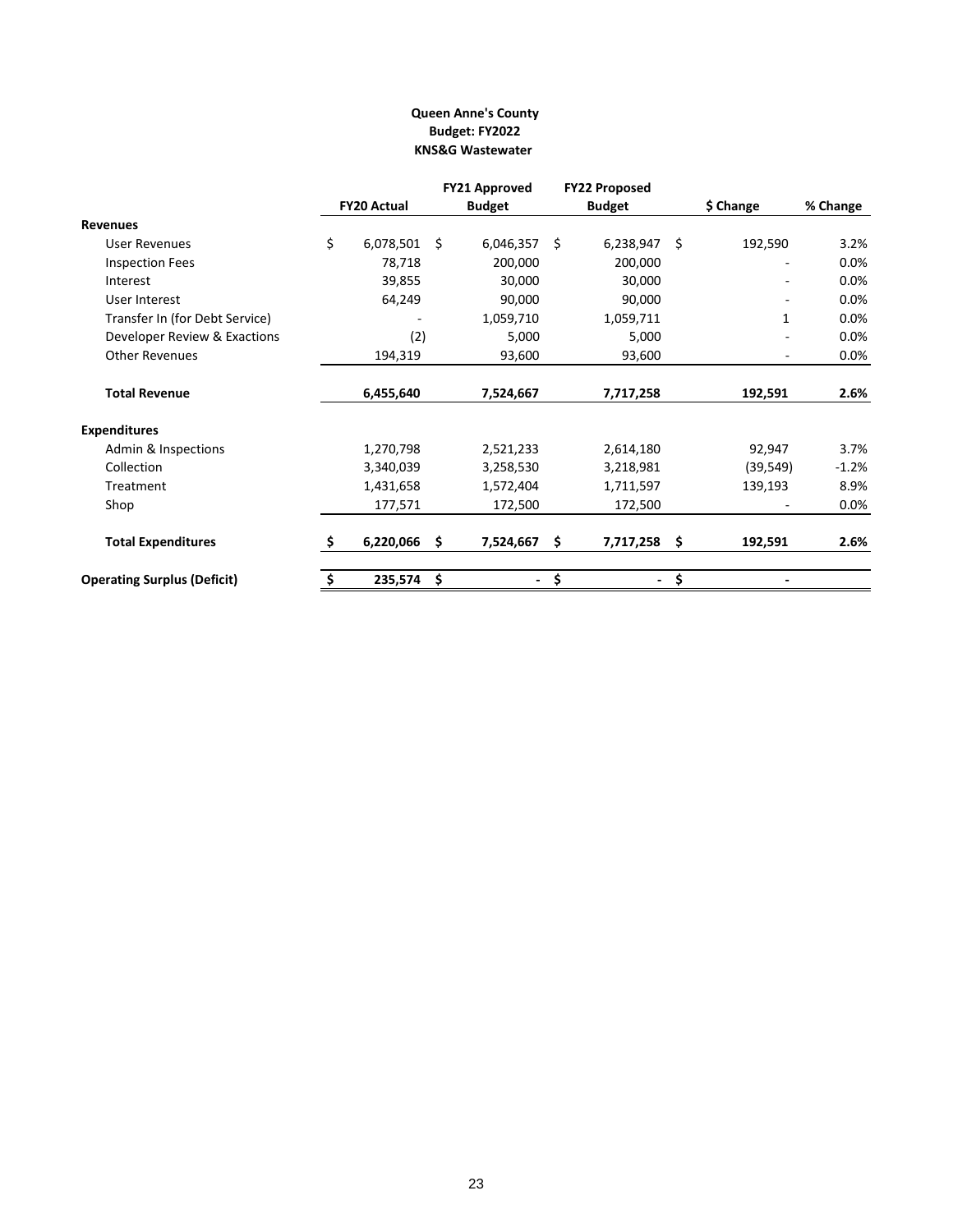## **Queen Anne's County Budget: FY2022 KNS&G Water**

|                                    |                    | <b>FY21 Approved</b> | <b>FY22 Proposed</b> |           |          |
|------------------------------------|--------------------|----------------------|----------------------|-----------|----------|
|                                    | <b>FY20 Actual</b> | <b>Budget</b>        | <b>Budget</b>        | \$ Change | % Change |
| <b>Revenues</b>                    |                    |                      |                      |           |          |
| <b>User Revenues</b>               | \$<br>2,659,386 \$ | 2,441,900            | \$<br>2,477,474 \$   | 35,574    | 1.5%     |
| <b>Inspection Fees</b>             |                    |                      |                      |           | 0.0%     |
| Interest                           | 69,114             | 55,000               | 55,000               |           | 0.0%     |
| User Interest                      | 35,320             | 55,000               | 55,000               |           | 0.0%     |
| <b>Other Revenues</b>              | 169,658            | 175,000              | 175,000              |           | 0.0%     |
| <b>County Funds</b>                |                    |                      |                      |           | $0.0\%$  |
| <b>Total Revenue</b>               | 2,933,478          | 2,726,900            | 2,762,474            | 35,574    |          |
| <b>Expenditures</b>                |                    |                      |                      |           |          |
| Admin & Inspections                | 564,602            | 431,312              | 433,808              | 2,496     | 0.6%     |
| Distribution                       | 367,199            | 347,612              | 314,450              | (33, 162) | $-9.5%$  |
| Treatment                          | 1,302,698          | 1,861,976            | 1,928,216            | 66,240    | 3.6%     |
| Shop                               | 78,375             | 86,000               | 86,000               |           | 0.0%     |
| <b>Total Expenditures</b>          | 2,312,874          | 2,726,900            | 2,762,474            | 35,574    | 1.3%     |
| <b>Operating Surplus (Deficit)</b> | 620,604            | \$<br>$\sim$         | \$<br>$\sim$         | \$        |          |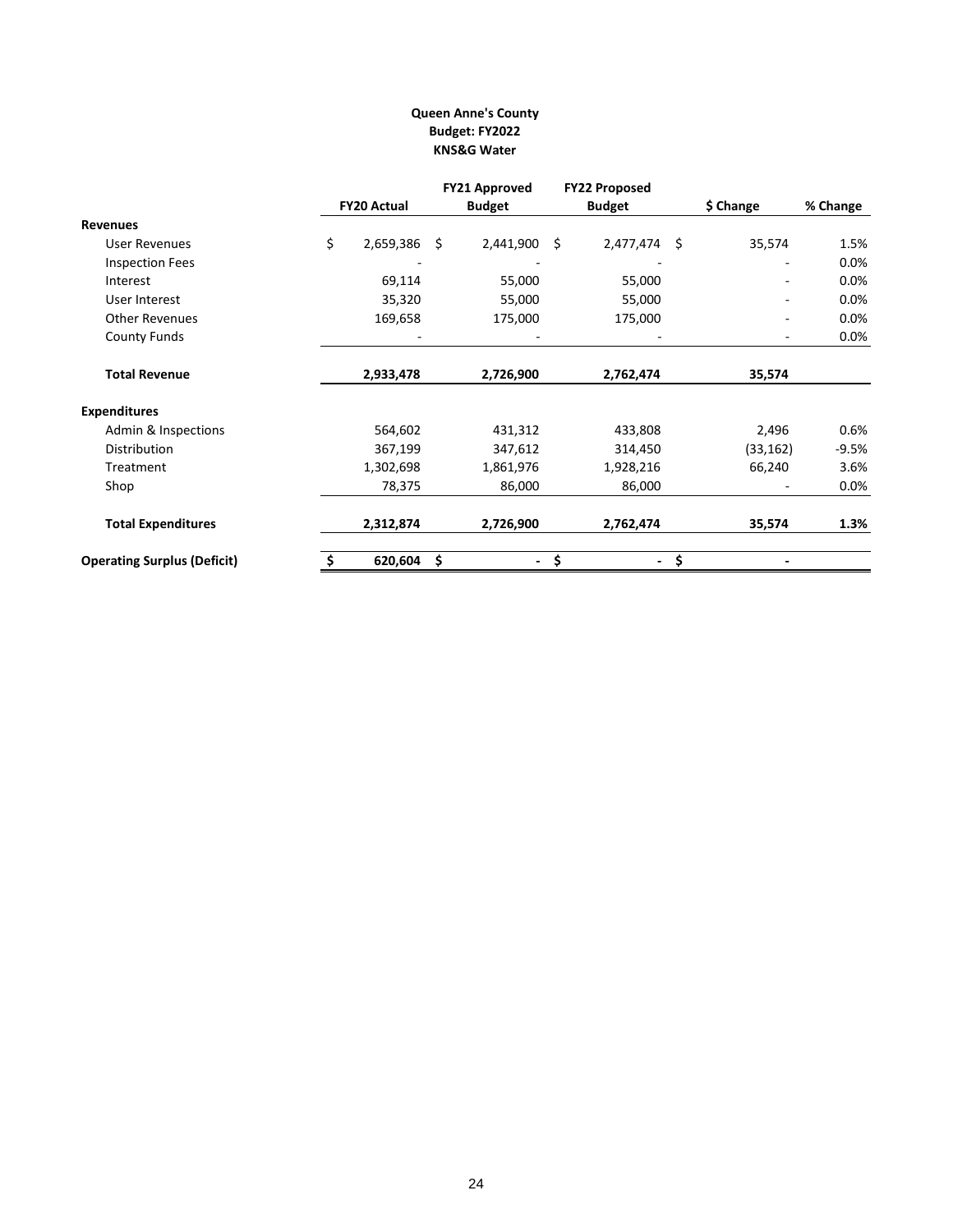## **SKI Wastewater Queen Anne's County Budget: FY2022**

|                                    |    |                    |      | <b>FY21 Approved</b> | <b>FY22 Proposed</b> |               |     |           |          |
|------------------------------------|----|--------------------|------|----------------------|----------------------|---------------|-----|-----------|----------|
|                                    |    | <b>FY20 Actual</b> |      | <b>Budget</b>        |                      | <b>Budget</b> |     | \$ Change | % Change |
| Revenues                           |    |                    |      |                      |                      |               |     |           |          |
| Transfer In (for Debt Service)     | \$ | ÷                  | \$   |                      | $-$ \$               | 1,226,459     | Ŝ.  | 1,226,459 | 100.0%   |
| User Revenues                      |    | 69,986             |      | 119,136              |                      | 232,136       |     | 113,000   | 94.8%    |
| <b>Miscellaneous</b>               |    | 1,933              |      |                      |                      |               |     |           | 0.0%     |
| <b>Total Revenue</b>               |    | 71,919             |      | 119,136              |                      | 1,458,595     |     | 1,339,459 | 1124.3%  |
| <b>Expenditures</b>                |    |                    |      |                      |                      |               |     |           |          |
| Admin & Inspections                |    |                    |      | 17,196               |                      | 1,285,469     |     | 1,268,273 | 7375.4%  |
| Collection                         |    | 200                |      | 101,940              |                      | 98,126        |     | (3,814)   | $-3.7\%$ |
| Treatment                          |    |                    |      |                      |                      | 75,000        |     | 75,000    | 100.0%   |
| Shop                               |    |                    |      | -                    |                      |               |     |           | 0.0%     |
| <b>Total Expenditures</b>          | s  | 200                | - \$ | 119,136              | \$.                  | 1,458,595     | \$. | 1,339,459 | 1124.3%  |
| <b>Operating Surplus (Deficit)</b> |    | 71,719             | - \$ | $\blacksquare$       | \$                   | ۰             | \$  |           |          |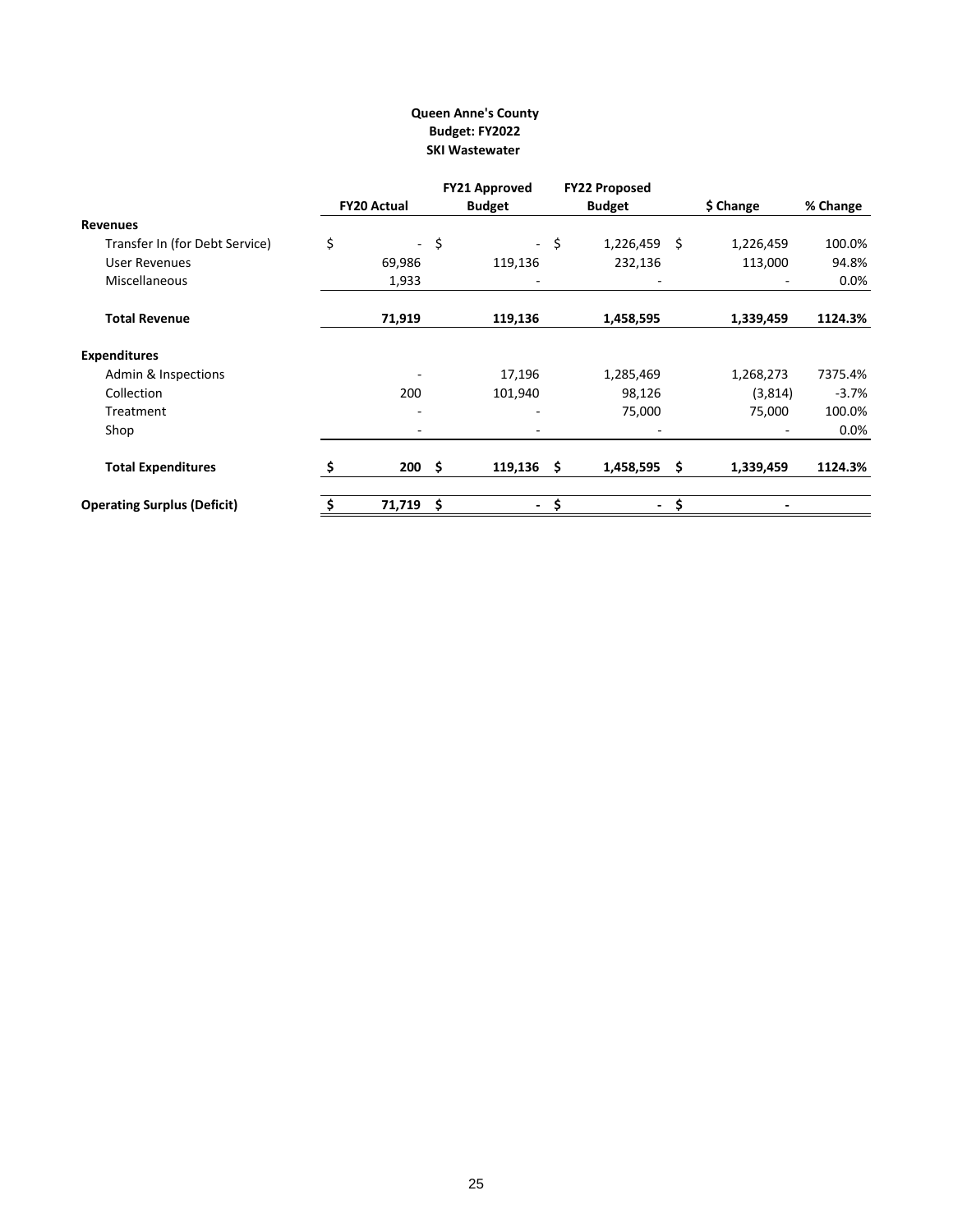## **Sudlersville Wastewater Queen Anne's County Budget: FY2022**

|                                    |    |                     | <b>FY21 Approved</b>     |      | <b>FY22 Proposed</b> |                 |          |
|------------------------------------|----|---------------------|--------------------------|------|----------------------|-----------------|----------|
|                                    |    | <b>FY20 Actual</b>  | <b>Budget</b>            |      | <b>Budget</b>        | \$ Change       | % Change |
| <b>Revenues</b>                    |    |                     |                          |      |                      |                 |          |
| Miscellaneous                      | \$ | $-5$                |                          | $-5$ | $152, 175$ \$        | 152,175         | 100.0%   |
| <b>Total Revenue</b>               |    | ٠                   | ٠                        |      | 152,175              | 152,175         | 100.0%   |
| <b>Expenditures</b>                |    |                     |                          |      |                      |                 |          |
| Treatment                          |    | $\sim$              | $\overline{\phantom{a}}$ |      | 152,175              | 152,175         | 100.0%   |
| <b>Total Expenditures</b>          |    | Ś<br>$\blacksquare$ |                          |      | 152,175              | 152,175<br>- \$ | 100.0%   |
| <b>Operating Surplus (Deficit)</b> | Ŝ. | \$<br>$\sim$        | $\sim$                   | - \$ | - \$                 | ٠               |          |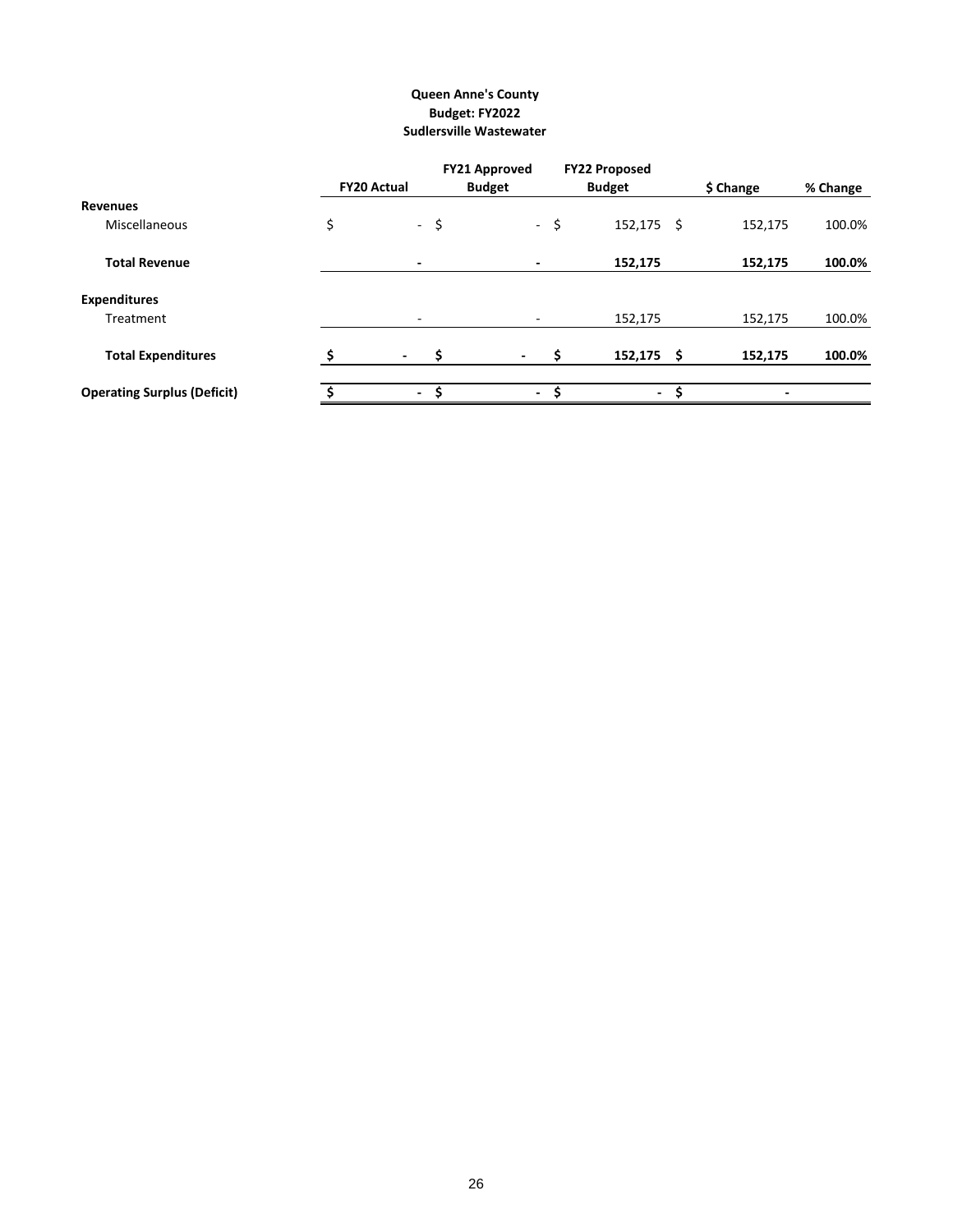# **Queen Anne's County Budget: FY2022 Sudlersville Water**

|                                    |                               | <b>FY21 Approved</b> |     | <b>FY22 Proposed</b> |           |          |
|------------------------------------|-------------------------------|----------------------|-----|----------------------|-----------|----------|
|                                    | <b>FY20 Actual</b>            | <b>Budget</b>        |     | <b>Budget</b>        | \$ Change | % Change |
| Revenues                           |                               |                      |     |                      |           |          |
| Miscellaneous                      | \$<br>$-5$                    | $\sim$               | -\$ | 48,896 \$            | 48,896    | 100.0%   |
| <b>Total Revenue</b>               | $\overline{\phantom{0}}$      | ٠                    |     | 48,896               | 48,896    | 100.0%   |
| <b>Expenditures</b>                |                               |                      |     |                      |           |          |
| Treatment                          | ۰                             | ٠                    |     | 48,896               | 48,896    | 100.0%   |
| <b>Total Expenditures</b>          | Ś<br>$\overline{\phantom{a}}$ |                      |     | 48,896<br>- \$       | 48,896    | 100.0%   |
| <b>Operating Surplus (Deficit)</b> | - \$                          | $\blacksquare$       | Ŝ   | -S<br>$\sim$         |           |          |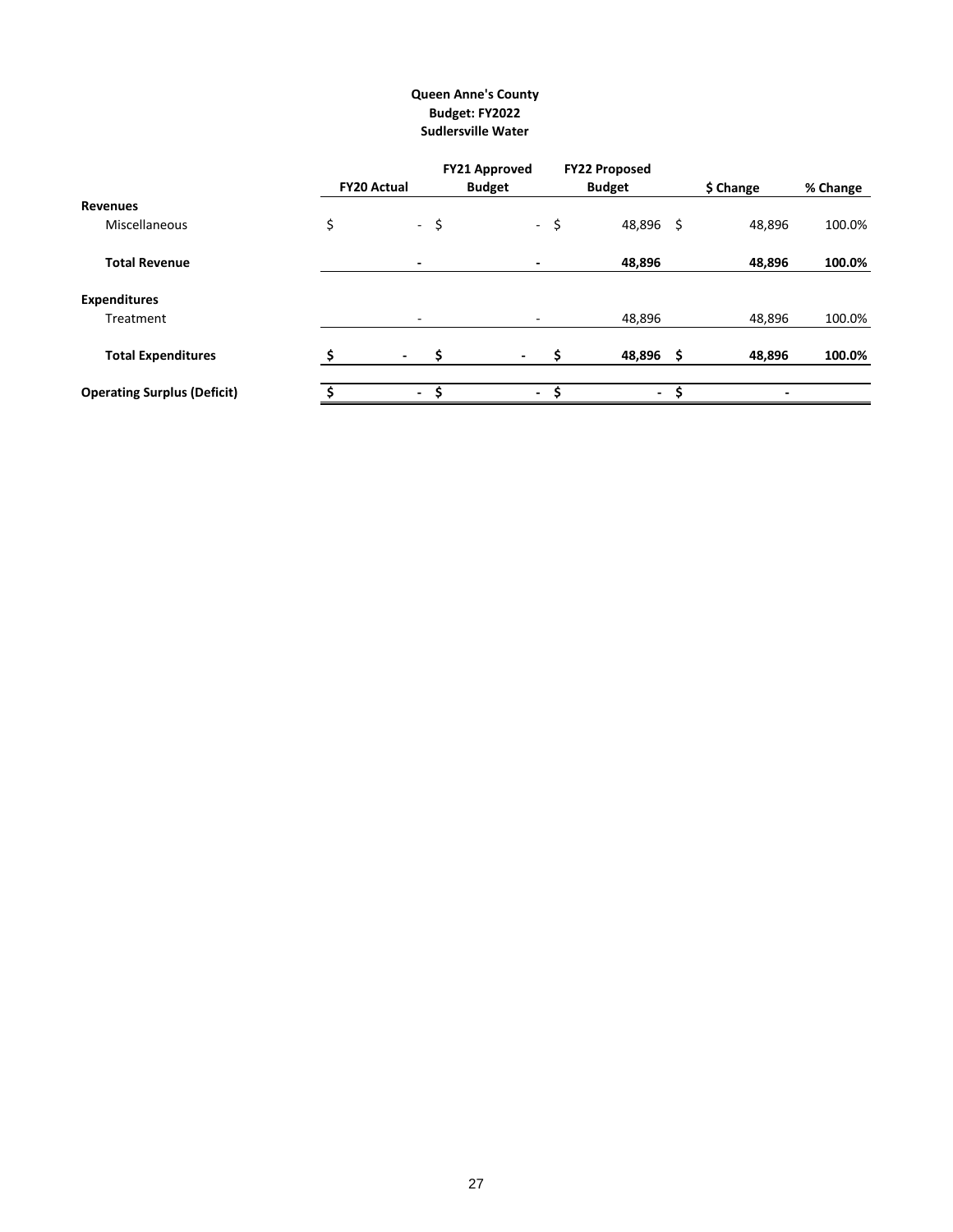#### **QUEEN ANNE'S COUNTY IMPACT FEE FUND FISCAL 2022 BUDGET**

|                                     |               | <b>BOARD OF EDUCATION</b> |                 |               | <b>VOLUNTEER FIRE DEPARTMENT</b> |                 |               | <b>PARKS &amp; RECREATION</b> |                 |
|-------------------------------------|---------------|---------------------------|-----------------|---------------|----------------------------------|-----------------|---------------|-------------------------------|-----------------|
|                                     | <b>FY20</b>   | <b>FY21</b>               | <b>FY22</b>     | <b>FY20</b>   | <b>FY21</b>                      | <b>FY22</b>     | <b>FY20</b>   | <b>FY21</b>                   | <b>FY22</b>     |
|                                     | <b>PRIOR</b>  | <b>APPROVED</b>           | <b>PROPOSED</b> | <b>PRIOR</b>  | <b>APPROVED</b>                  | <b>PROPOSED</b> | <b>PRIOR</b>  | <b>APPROVED</b>               | <b>PROPOSED</b> |
|                                     | <b>ACTUAL</b> | <b>BUDGET</b>             | <b>BUDGET</b>   | <b>ACTUAL</b> | <b>BUDGET</b>                    | <b>BUDGET</b>   | <b>ACTUAL</b> | <b>BUDGET</b>                 | <b>BUDGET</b>   |
| <b>REVENUES</b>                     |               |                           |                 |               |                                  |                 |               |                               |                 |
| <b>IMPACT FEE REVENUE</b>           | 1,593,201     | 1,833,980                 | 1,500,000       | 330,253       | 200,000                          | 200,000         | 200,606       | 150,000                       | 199,600         |
| <b>INTEREST</b>                     | 131,522       |                           |                 | 5,151         | 500                              | 500             | 2,206         | 400                           | 400             |
| PRIOR YEAR FUND BALANCE             |               | ٠                         | 447,088         |               |                                  |                 |               |                               |                 |
| TRANSFER IN FROM GENERAL FUND       |               |                           |                 | 85,112        | 90,000                           | 90,000          |               |                               |                 |
| <b>TOTAL REVENUE</b>                | 1,724,723     | 1,833,980                 | 1,947,088       | 420,516       | 290,500                          | 290,500         | 202,812       | 150,400                       | 200,000         |
| <b>EXPENDITURES</b>                 |               |                           |                 |               |                                  |                 |               |                               |                 |
| <b>TRANSFER TO GENERAL FUND</b>     | $\sim$        | 1,833,980                 | 1,947,088       |               |                                  |                 |               |                               |                 |
| <b>TRANSFER TO CAPITAL PROJECTS</b> |               |                           |                 |               |                                  |                 | ٠             | 150,400                       | 200,000         |
| <b>VOLUNTEER FIRE DEPARTMENTS</b>   |               |                           |                 | 285,527       | 290,500                          | 290,500         |               |                               |                 |
| <b>TOTAL EXPENDITURES</b>           |               | 1.833.980                 | 1.947.088       | 285.527       | $-290.500$                       | $-290.500$      |               | 150.400                       | 200.000         |
| <b>NET INCOME/(LOSS)</b>            | 1,724,723     |                           |                 | 134,989       |                                  |                 | 202,812       |                               |                 |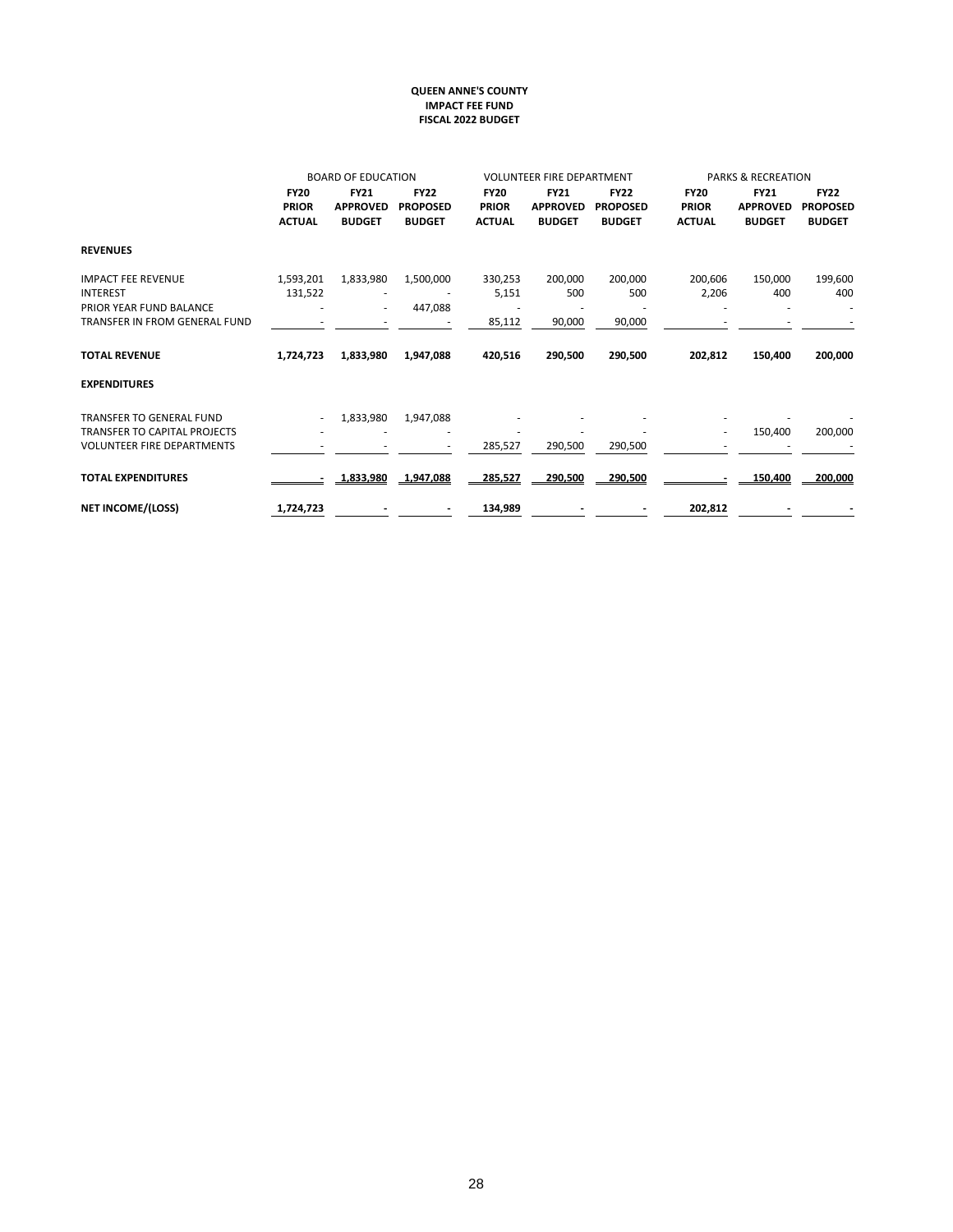| <b>QUEEN ANNE'S COUNTY</b><br><b>CAPITAL BUDGET BY YEAR</b><br>FY 2022 |              |                |                |                  |                     |              |                                    |  |  |  |
|------------------------------------------------------------------------|--------------|----------------|----------------|------------------|---------------------|--------------|------------------------------------|--|--|--|
| <b>DESCRIPTION</b>                                                     | <b>PAYGO</b> | <b>GRANTS</b>  | <b>BONDS</b>   | <b>OPERATING</b> | <b>FUND BALANCE</b> | <b>OTHER</b> | <b>CC PROPOSED</b><br><b>TOTAL</b> |  |  |  |
| ALLOCATION TO VOLUNTEER FIRE DEPARTMENTS                               |              |                |                |                  | 625,000             |              | 625,000                            |  |  |  |
| 4-H PARK IMPROVEMENTS (QAC Park Board)                                 | 150,000      |                |                |                  |                     |              | 150,000                            |  |  |  |
| <b>QACTV EQUIPMENT</b>                                                 |              |                |                |                  |                     | 52,560       | 52,560                             |  |  |  |
| CHESAPEAKE HERITAGE & VISITORS CENTER                                  |              |                | 55,000         |                  |                     |              | 55,000                             |  |  |  |
| BLUE HERON GOLF COURSE IMPROVEMENTS                                    |              |                |                |                  | 100,000             |              | 100,000                            |  |  |  |
| TOTAL OUTSIDE AGENCIES AND OTHER                                       | 150,000      |                | 55,000         |                  | 725,000             | 52,560       | 982,560                            |  |  |  |
| <b>HISTORIC COURTHOUSE</b>                                             |              | $\blacksquare$ | 300,000        |                  |                     |              | 300,000                            |  |  |  |
| <b>COUNTY FACILITIES</b>                                               |              |                | 350,000        |                  |                     |              | 350,000                            |  |  |  |
| LIBERTY BUILDING RENOVATION                                            |              |                | 200,000        |                  |                     |              | 200,000                            |  |  |  |
| <b>WETLAND MITIGATION</b>                                              | 50,000       |                |                |                  |                     |              | 50,000                             |  |  |  |
| PUBLIC DRAINAGE & STORMWATER MANAGEMENT                                |              |                | 200,000        |                  |                     |              | 200,000                            |  |  |  |
| <b>TRAFFIC STUDY</b>                                                   | 50,000       |                |                |                  |                     |              | 50,000                             |  |  |  |
| <b>EMS STATON 100 RENOVATIONS</b>                                      |              |                | 30,000         |                  |                     |              | 30,000                             |  |  |  |
| HOUSING AUTHORITY FACILITY RECAP                                       |              |                | 250,000        |                  |                     |              | 250,000                            |  |  |  |
| <b>YMCA</b>                                                            |              |                | 500,000        |                  |                     |              | 500,000                            |  |  |  |
| SUDLERSVILLE TO BARCLAY SEWER EXTENSION                                |              | 4,093,000      |                |                  |                     | 821,000      | 4,914,000                          |  |  |  |
| <b>BOE ATHLETIC TRACKS</b>                                             |              |                | $\blacksquare$ |                  |                     |              |                                    |  |  |  |
| <b>TOTAL ADMINISTRATION &amp; GENERAL SERVICES</b>                     | 100,000      | 4,093,000      | 1,830,000      |                  |                     | 821,000      | 6,844,000                          |  |  |  |
| CLOVERFIELD DRAINAGE ENHANCEMENT STUDY                                 | 50,000       |                | 50,000         |                  |                     |              | 100,000                            |  |  |  |
| <b>TOTAL PROPERTY MANAGEMENT</b>                                       | 50,000       |                | 50,000         |                  |                     |              | 100,000                            |  |  |  |
| ANIMAL SERVICES TRANSPORT VEHICLE                                      |              |                |                |                  |                     |              |                                    |  |  |  |
| <b>TOTAL ANIMAL SERVICES</b>                                           |              |                |                |                  |                     |              |                                    |  |  |  |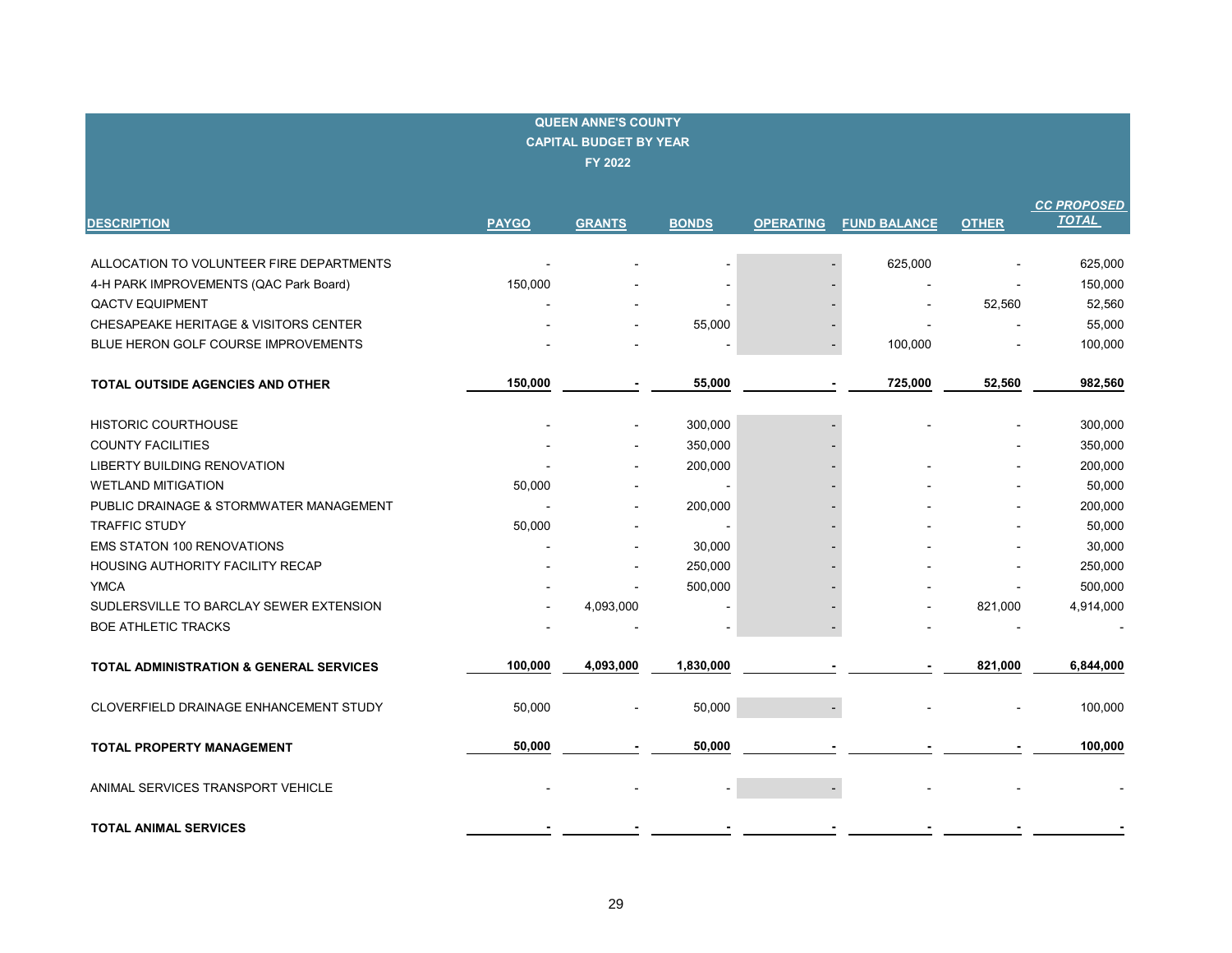| <b>QUEEN ANNE'S COUNTY</b><br><b>CAPITAL BUDGET BY YEAR</b><br>FY 2022 |                          |               |              |                  |                          |              |                                    |  |  |  |  |
|------------------------------------------------------------------------|--------------------------|---------------|--------------|------------------|--------------------------|--------------|------------------------------------|--|--|--|--|
| <b>DESCRIPTION</b>                                                     | <b>PAYGO</b>             | <b>GRANTS</b> | <b>BONDS</b> | <b>OPERATING</b> | <b>FUND BALANCE</b>      | <b>OTHER</b> | <b>CC PROPOSED</b><br><b>TOTAL</b> |  |  |  |  |
|                                                                        |                          |               |              |                  |                          |              |                                    |  |  |  |  |
|                                                                        |                          |               |              |                  |                          |              |                                    |  |  |  |  |
| <b>SHERIFF CARS</b>                                                    |                          |               |              |                  |                          |              |                                    |  |  |  |  |
| <b>STORAGE BUILDING</b>                                                |                          |               |              |                  |                          |              |                                    |  |  |  |  |
| IN-CAR/BODY WORN/INTERVIEW ROOM CAMERAS                                |                          |               |              |                  |                          |              |                                    |  |  |  |  |
| <b>TOTAL SHERIFF</b>                                                   |                          |               |              |                  |                          |              |                                    |  |  |  |  |
| <b>DES - ADMINISTRATIVE VEHICLES</b>                                   |                          |               |              |                  |                          |              |                                    |  |  |  |  |
| FIRE MARSHALL VEHICLE                                                  |                          |               |              |                  |                          |              |                                    |  |  |  |  |
| <b>EMERGENCY PLAN UPDATES</b>                                          |                          | 10,500        |              |                  | 50,000                   |              | 60,500                             |  |  |  |  |
| ANIMAL CONTROL VEHICLE                                                 |                          |               |              |                  |                          |              | $\overline{\phantom{a}}$           |  |  |  |  |
| QUICK RESPONSE SUPERVISOR VEHICLE                                      |                          |               |              |                  |                          |              |                                    |  |  |  |  |
| <b>SCBA &amp; PROTECTIVE GEAR</b>                                      |                          |               |              |                  | 92,577                   |              | 92,577                             |  |  |  |  |
| <b>CARDIAC CARE EQUIPMENT</b>                                          |                          |               |              |                  | 71,496                   |              | 71,496                             |  |  |  |  |
| CAD REPLACEMENT                                                        |                          |               | 300,000      |                  | $\overline{\phantom{a}}$ |              | 300,000                            |  |  |  |  |
| PUBLIC SAFETY NETWORK                                                  |                          |               |              |                  | 190,000                  |              | 190,000                            |  |  |  |  |
|                                                                        |                          |               |              |                  |                          |              |                                    |  |  |  |  |
| <b>TOTAL DEPARTMENT OF EMERGENCY SERVICES</b>                          |                          | 10,500        | 300,000      |                  | 404,073                  |              | 714,573                            |  |  |  |  |
| KITCHEN APPLIANCE REPLACEMENT                                          |                          |               |              |                  | 25,000                   |              | 25,000                             |  |  |  |  |
| <b>TRANSPORT VEHICLE</b>                                               |                          |               |              |                  |                          |              |                                    |  |  |  |  |
| <b>COMMERCIAL WASHER &amp; DRYER</b>                                   | 20,000                   |               |              |                  |                          |              | 20,000                             |  |  |  |  |
| DETENTION CENTER RENOVATION                                            | $\overline{\phantom{a}}$ | 4,250,000     |              |                  |                          |              | 4,250,000                          |  |  |  |  |
| <b>TOTAL DETENTION CENTER</b>                                          | 20,000                   | 4,250,000     |              |                  | 25,000                   |              | 4,295,000                          |  |  |  |  |
| <b>VEHICLE REPLACEMENT</b>                                             |                          |               |              |                  |                          |              |                                    |  |  |  |  |
| STRATEGIC PLANNING INITIATIVES                                         |                          |               |              |                  | 50,000                   |              | 50.000                             |  |  |  |  |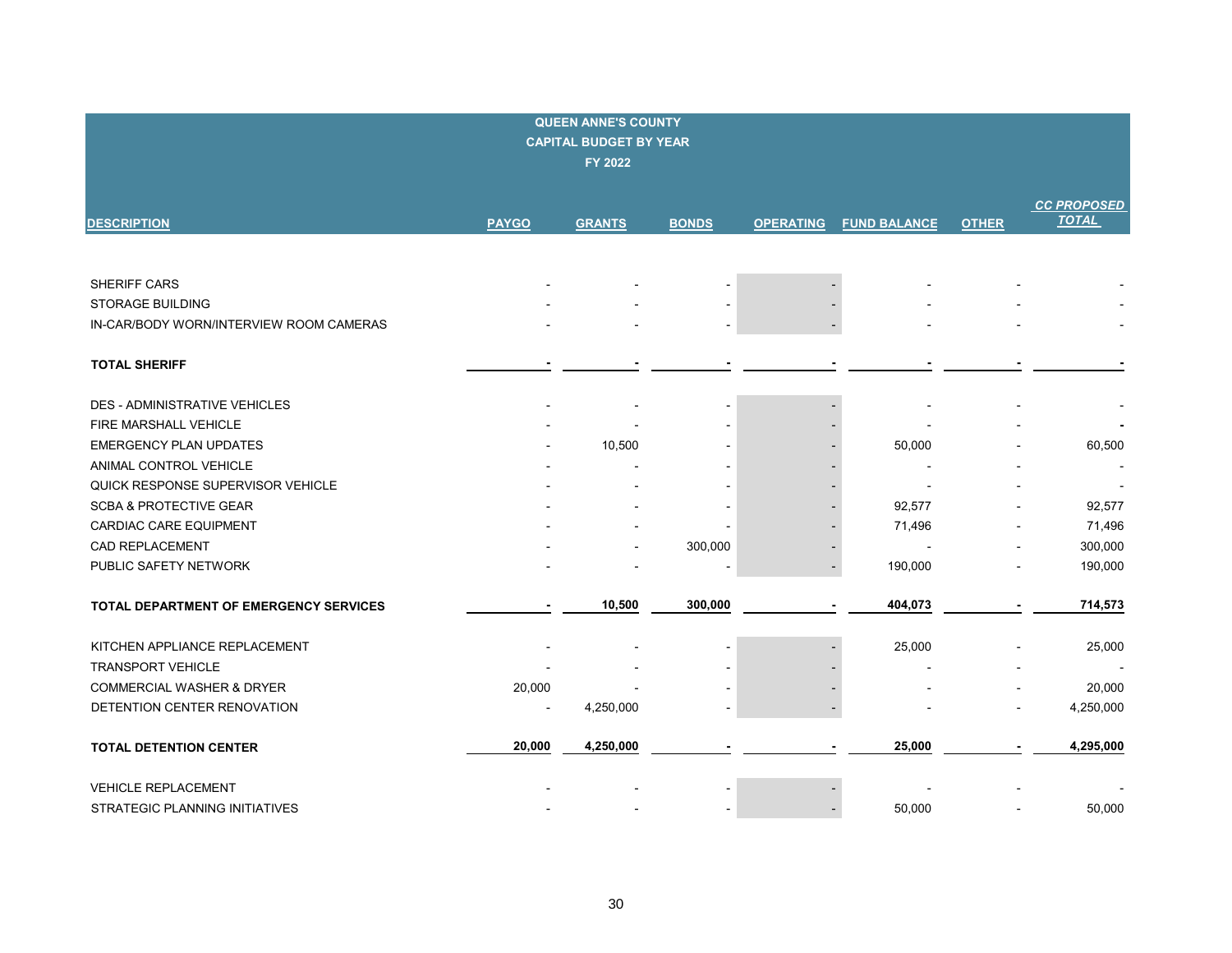| <b>QUEEN ANNE'S COUNTY</b><br><b>CAPITAL BUDGET BY YEAR</b><br>FY 2022 |              |               |              |                          |                     |              |                                    |  |  |  |
|------------------------------------------------------------------------|--------------|---------------|--------------|--------------------------|---------------------|--------------|------------------------------------|--|--|--|
| <b>DESCRIPTION</b>                                                     | <b>PAYGO</b> | <b>GRANTS</b> | <b>BONDS</b> | <b>OPERATING</b>         | <b>FUND BALANCE</b> | <b>OTHER</b> | <b>CC PROPOSED</b><br><b>TOTAL</b> |  |  |  |
| <b>TOTAL PLANNING &amp; ZONING</b>                                     |              |               |              |                          | 50,000              |              | 50,000                             |  |  |  |
| IT INFRASTRUCTURE                                                      |              |               | 370,000      |                          |                     |              | 370,000                            |  |  |  |
| CENTRALIZED HARDWARE AND APPLICATIONS<br>COUNTY FIBER INFRASTRUCTURE   |              |               | 100,000      |                          |                     |              | $\blacksquare$<br>100,000          |  |  |  |
| PUBLIC FIBER INFRASTRUCTURE                                            |              |               | 400,000      |                          |                     |              | 400,000                            |  |  |  |
| <b>ERP PROJECT</b>                                                     |              |               |              |                          | 100,000             |              | 100,000                            |  |  |  |
| <b>TOTAL IT</b>                                                        |              |               | 870,000      |                          | 100,000             |              | 970,000                            |  |  |  |
| <b>TRANSFER STATION - MAINTENANCE</b>                                  | 50,000       |               |              |                          |                     |              | 50,000                             |  |  |  |
| CAPITAL EQUIPMENT - HEAVY & CONSTRUCTION                               | 75,000       |               |              |                          |                     | 75,000       | 150,000                            |  |  |  |
| CAPITAL EQUIPMENT - SMALL & NON-MOTORIZED                              | 28,000       |               |              |                          |                     |              | 28,000                             |  |  |  |
| <b>TOTAL SOLID WASTE</b>                                               | 153,000      |               |              |                          |                     | 75,000       | 228,000                            |  |  |  |
| <b>KENT ISLAND EXPANSION</b>                                           |              |               | 1,700,000    |                          |                     |              | 1,700,000                          |  |  |  |
| TOTAL PUBLIC LIBRARY SYSTEM                                            |              |               | 1,700,000    |                          |                     |              | 1,700,000                          |  |  |  |
| <b>TOTAL RECREATION</b>                                                |              |               |              |                          |                     |              |                                    |  |  |  |
| <b>LARGE TRANSIT VEHICLE</b>                                           | 60,000       | 240,000       |              |                          |                     |              | 300,000                            |  |  |  |
| KRAMER CENTER RENOVATIONS                                              |              |               | 200,000      |                          |                     |              | 200,000                            |  |  |  |
| KENT ISLAND SENIOR CENTER                                              |              |               | 200,000      |                          |                     |              | 200,000                            |  |  |  |
| <b>TOTAL AGING</b>                                                     | 60,000       | 240,000       | 400,000      |                          |                     |              | 700,000                            |  |  |  |
| ATHLETICS REPLACEMENT                                                  |              |               |              | $\overline{\phantom{a}}$ |                     |              |                                    |  |  |  |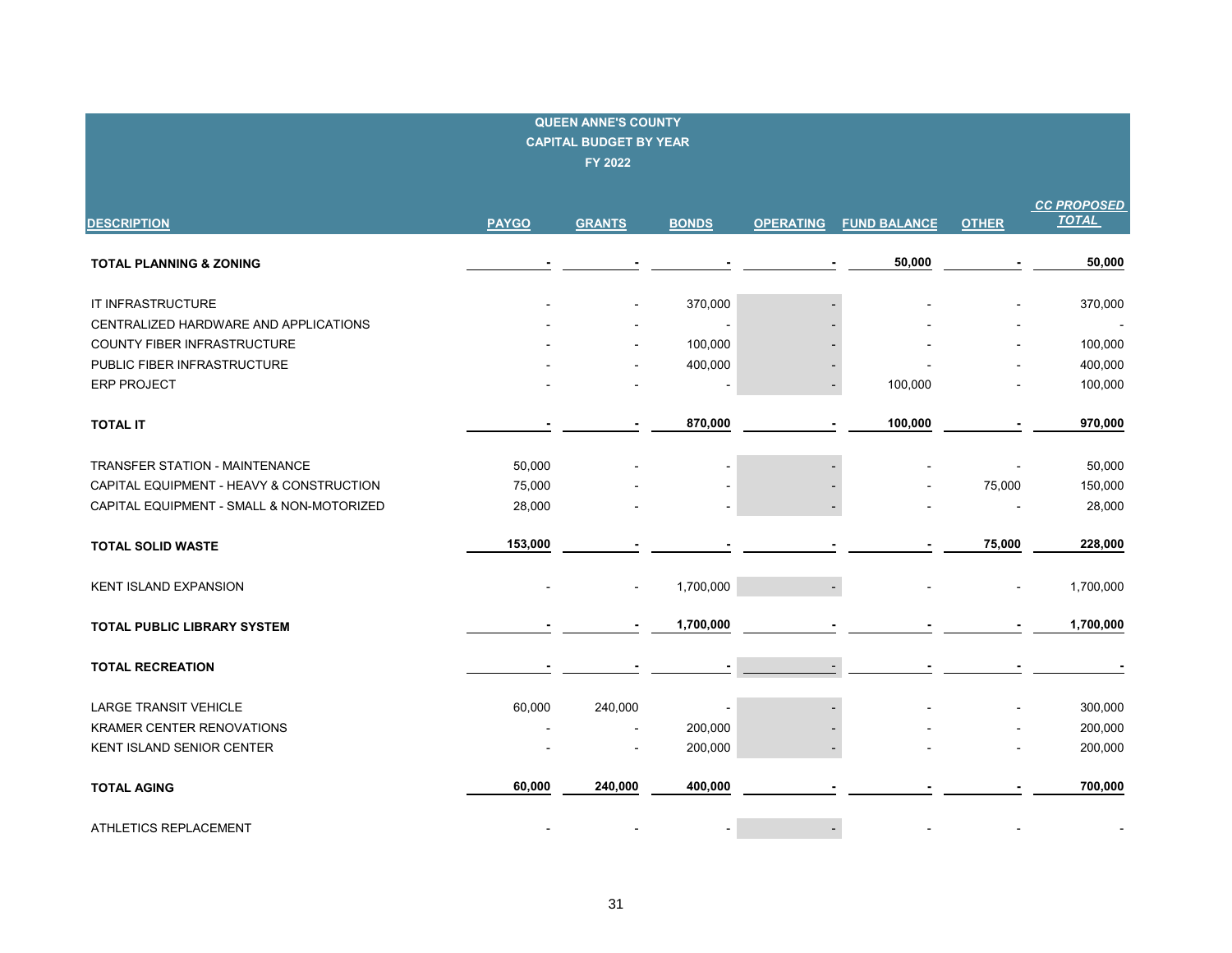| <b>QUEEN ANNE'S COUNTY</b><br><b>CAPITAL BUDGET BY YEAR</b><br><b>FY 2022</b> |              |                |                          |                  |                     |              |                                    |  |  |  |  |
|-------------------------------------------------------------------------------|--------------|----------------|--------------------------|------------------|---------------------|--------------|------------------------------------|--|--|--|--|
| <b>DESCRIPTION</b>                                                            | <b>PAYGO</b> | <b>GRANTS</b>  | <b>BONDS</b>             | <b>OPERATING</b> | <b>FUND BALANCE</b> | <b>OTHER</b> | <b>CC PROPOSED</b><br><b>TOTAL</b> |  |  |  |  |
| <b>CENTRAL OFFICE</b>                                                         |              |                |                          |                  | 500,000             | 1,500,000    | 2,000,000                          |  |  |  |  |
| CENTRAL OFFICE ROOF REPLACEMENT                                               |              |                |                          |                  | $\blacksquare$      |              |                                    |  |  |  |  |
| CENTRAL OFFICE HVAC REPLACEMENT                                               |              |                |                          |                  |                     |              |                                    |  |  |  |  |
| CENTRAL OFFICE WINDOW & DOOR REPLACEMENT                                      |              |                |                          |                  |                     |              |                                    |  |  |  |  |
| <b>CLASSROOM TECHNOLOGY</b>                                                   |              |                |                          |                  | 70,000              |              | 70,000                             |  |  |  |  |
| COMPREHENSIVE BUILDING ASSESSMENT                                             |              |                | 700,000                  |                  |                     |              | 700,000                            |  |  |  |  |
| CUSTODIAL REPLACEMENT EQUIPMENT                                               |              | $\overline{a}$ | $\overline{\phantom{a}}$ |                  |                     |              |                                    |  |  |  |  |
| FLEET VEHICLES REPLACEMENT                                                    |              |                | 250,000                  |                  |                     |              | 250,000                            |  |  |  |  |
| FOOD SERVICES REPLACEMENT                                                     |              |                |                          |                  |                     |              |                                    |  |  |  |  |
| <b>FURNITURE REPLACEMENT</b>                                                  | 200,000      |                |                          |                  |                     |              | 200,000                            |  |  |  |  |
| GES & KES - HEALTH SUITE EXPANSIONS                                           | 150,000      |                |                          |                  |                     |              | 150,000                            |  |  |  |  |
| KENNARD ES - PARTIAL ROOF REPLACEMENT                                         |              |                | 852,000                  |                  |                     |              | 852,000                            |  |  |  |  |
| PLAYGROUND REPLACEMENT                                                        | 50,000       |                | 200,000                  |                  |                     |              | 250,000                            |  |  |  |  |
| <b>PORTABLES</b>                                                              |              |                |                          |                  |                     |              |                                    |  |  |  |  |
| <b>SECURITY</b>                                                               | 193,000      |                |                          |                  |                     |              | 193,000                            |  |  |  |  |
| <b>TECHNOLOGY PLAN</b>                                                        |              |                |                          |                  | 1,200,000           |              | 1,200,000                          |  |  |  |  |
| INSTRUCTIONAL MATERIALS * PREVIOUSLY TEXTBOOKS                                | 500,000      |                |                          |                  |                     |              | 500,000                            |  |  |  |  |
| <b>TRANSPORTATION REPLACEMENT</b>                                             |              |                | 107,000                  |                  |                     |              | 107,000                            |  |  |  |  |
| TOTAL BOARD OF EDUCATION                                                      | 1,093,000    |                | 2,109,000                |                  | 1,770,000           | 1,500,000    | 6,472,000                          |  |  |  |  |
| TRAIL DEV/MAINT/AMENITIES                                                     | 68,038       | 248,189        |                          |                  |                     | 17,474       | 333,701                            |  |  |  |  |
| CROSS ISLAND TRAIL REPAIRS                                                    |              |                |                          |                  |                     | 8,763        | 8,763                              |  |  |  |  |
| <b>TERRAPIN TRAILHEAD</b>                                                     |              |                |                          |                  |                     | 585,000      | 585,000                            |  |  |  |  |
| ATHLETIC FIELD WORK                                                           | 51,378       |                |                          |                  | 197,346             | 407,378      | 656,102                            |  |  |  |  |
| <b>PARKS LANDSCAPING</b>                                                      |              |                |                          |                  | $\blacksquare$      | 74,000       | 74,000                             |  |  |  |  |
| PARKS PREVANTIVE MAINTENANCE - EXP                                            |              |                |                          |                  |                     | 150,000      | 150,000                            |  |  |  |  |
| MAJOR MAINTENANCE - CAP                                                       |              |                |                          |                  |                     | 80,000       | 80,000                             |  |  |  |  |
| <b>COURT WORK</b>                                                             |              | 150,000        |                          |                  |                     |              | 150,000                            |  |  |  |  |

ŀ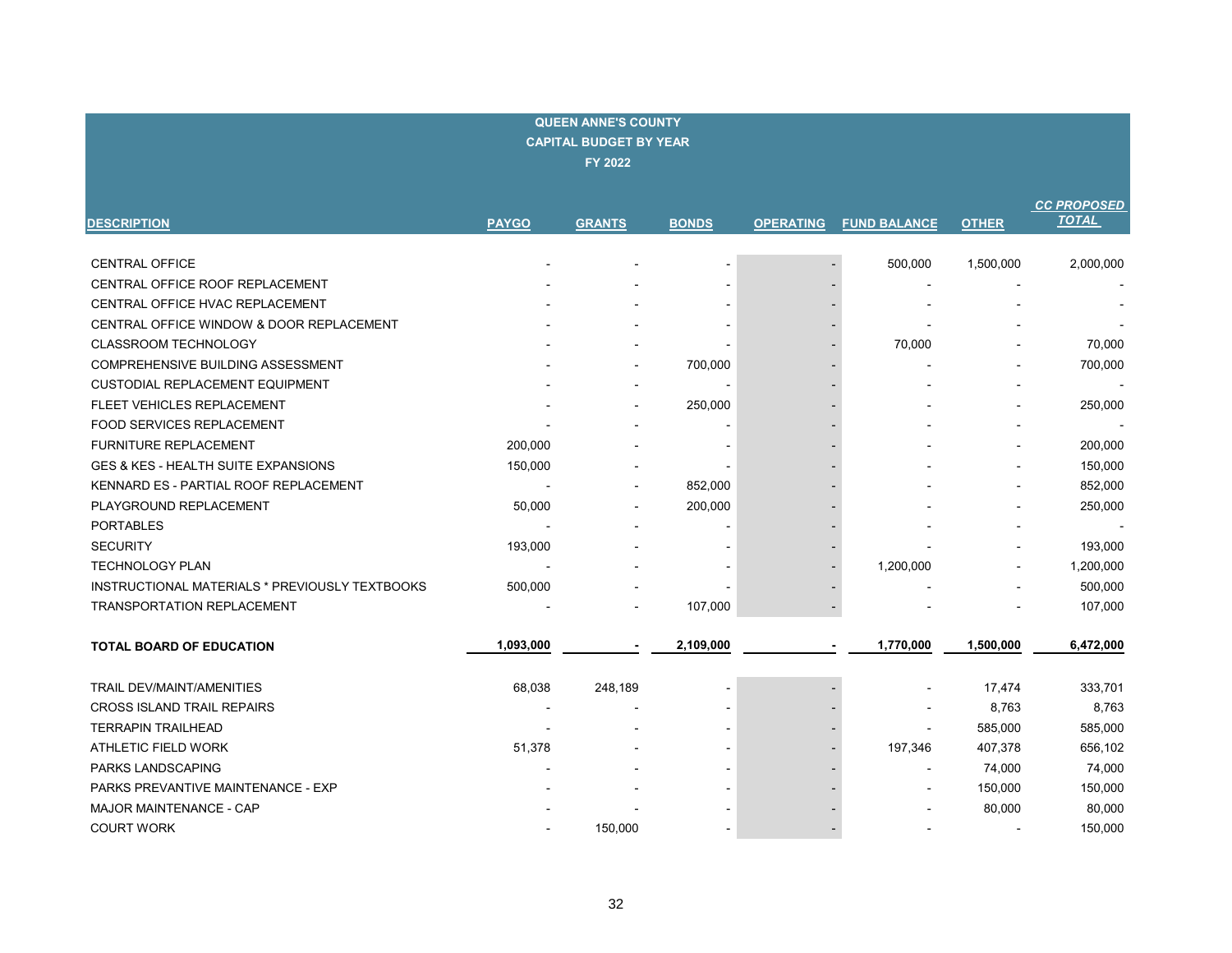| <b>QUEEN ANNE'S COUNTY</b><br><b>CAPITAL BUDGET BY YEAR</b><br><b>FY 2022</b> |              |               |              |                  |                     |              |                                    |  |  |  |  |
|-------------------------------------------------------------------------------|--------------|---------------|--------------|------------------|---------------------|--------------|------------------------------------|--|--|--|--|
| <b>DESCRIPTION</b>                                                            | <b>PAYGO</b> | <b>GRANTS</b> | <b>BONDS</b> | <b>OPERATING</b> | <b>FUND BALANCE</b> | <b>OTHER</b> | <b>CC PROPOSED</b><br><b>TOTAL</b> |  |  |  |  |
|                                                                               |              |               |              |                  |                     |              |                                    |  |  |  |  |
| OLD LOVE POINT PHASE II                                                       |              |               |              |                  |                     | 5,816        | 5,816                              |  |  |  |  |
| PAVILION/CONCESSION/COMFORT                                                   |              |               |              |                  |                     | 150,000      | 150,000                            |  |  |  |  |
| <b>CAPITAL EQUIPMENT - PARKS</b>                                              | 151,419      |               |              |                  |                     | 28,581       | 180,000                            |  |  |  |  |
| PLAYGROUND                                                                    |              |               |              |                  |                     | 110,000      | 110,000                            |  |  |  |  |
| WHITE MARSH SEWER                                                             | 75,000       |               |              |                  |                     |              | 75,000                             |  |  |  |  |
| <b>TOTAL PARKS</b>                                                            | 345,835      | 398,189       |              |                  | 197,346             | 1,617,012    | 2,558,382                          |  |  |  |  |
| TOTAL GENERAL CAPITAL PROJECTS                                                | 1,971,835    | 8,991,689     | 7,314,000    |                  | 3,271,419           | 4,065,572    | 25,614,515                         |  |  |  |  |
|                                                                               |              |               |              |                  |                     |              |                                    |  |  |  |  |
| CHESAPEAKE HERITAGE & VISITORS CENTER RAMP & PIER                             |              | 250,000       |              |                  |                     |              | 250,000                            |  |  |  |  |
| CENTREVILLE LANDINGS BULKHEAD & PARKING LOT PAVING                            |              | 250,000       |              |                  |                     |              | 250,000                            |  |  |  |  |
| CRUMPTON LANDING RAMP & BULKHEAD                                              |              | 250,000       |              |                  |                     |              | 250,000                            |  |  |  |  |
| PUBLIC LANDINGS LAND - UNDESIGNATED                                           |              |               |              |                  |                     | 10,000       | 10,000                             |  |  |  |  |
| SOUTHEAST CREEK LANDING DREDGING                                              |              | 100,000       |              |                  |                     |              | 100,000                            |  |  |  |  |
| <b>TOTAL PUBLIC LANDINGS ENTERPRISE</b>                                       |              | 850,000       |              |                  |                     | 10,000       | 860,000                            |  |  |  |  |
| BAY BRIDGE AIRPORT FUEL DEPOT                                                 |              |               |              |                  |                     |              |                                    |  |  |  |  |
| RUNWAY 11-29 REHABILITATION                                                   | 51,500       | 463,500       |              |                  |                     |              | 515,000                            |  |  |  |  |
| TOTAL BAY BRIDGE AIRPORT ENTERPRISE                                           | 51,500       | 463,500       |              |                  |                     |              | 515,000                            |  |  |  |  |
| CAPITAL EQUIPMENT - LIGHT VEHICLES                                            |              |               |              |                  | 170,000             |              | 170,000                            |  |  |  |  |
| CAPITAL EQUIPMENT - HEAVY & CONSTRUCTION                                      |              |               |              |                  | 550,000             |              | 550,000                            |  |  |  |  |
| CAPITAL EQUIPMENT - MISC. EQUIPMENT                                           | 60,000       |               |              |                  |                     |              | 60,000                             |  |  |  |  |
| PARKING LOT OVERLAYS                                                          | 50,000       |               |              |                  |                     |              | 50,000                             |  |  |  |  |
| <b>ASPHALT OVERLAYS</b>                                                       |              |               | 428,000      |                  |                     |              | 428,000                            |  |  |  |  |
| <b>KENT NARROWS PUBLIC PARKING</b>                                            |              |               |              |                  |                     |              |                                    |  |  |  |  |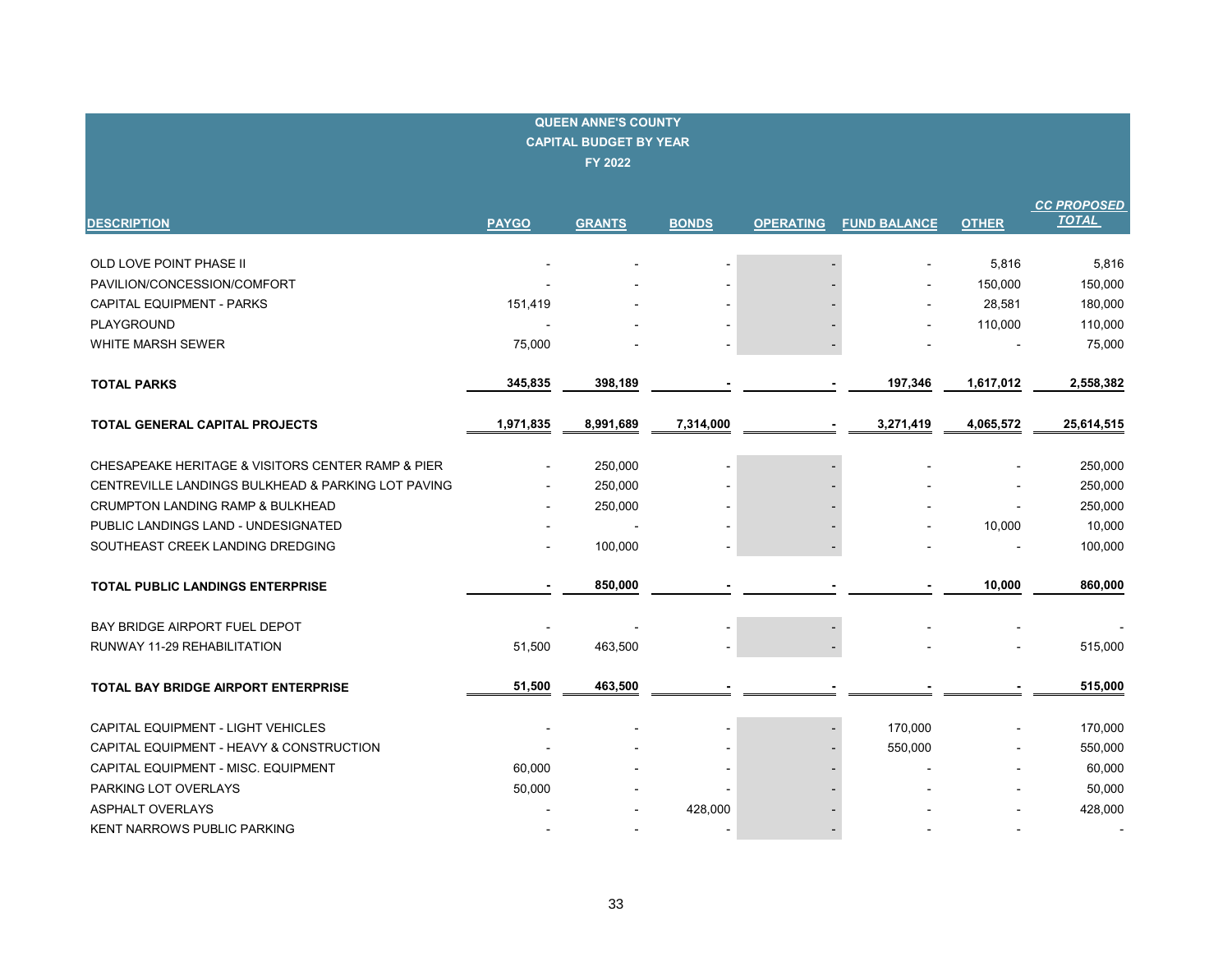| <b>QUEEN ANNE'S COUNTY</b><br><b>CAPITAL BUDGET BY YEAR</b><br><b>FY 2022</b> |              |                          |                          |                  |                          |              |                                    |  |  |  |
|-------------------------------------------------------------------------------|--------------|--------------------------|--------------------------|------------------|--------------------------|--------------|------------------------------------|--|--|--|
| <b>DESCRIPTION</b>                                                            | <b>PAYGO</b> | <b>GRANTS</b>            | <b>BONDS</b>             | <b>OPERATING</b> | <b>FUND BALANCE</b>      | <b>OTHER</b> | <b>CC PROPOSED</b><br><b>TOTAL</b> |  |  |  |
| <b>TOTAL ROADS BOARD CAPITAL PROJECTS</b>                                     | 110,000      |                          | 428,000                  |                  | 720,000                  |              | 1,258,000                          |  |  |  |
| CAPITAL EQUIPMENT REPLACEMENT                                                 |              |                          |                          | 205,000          |                          |              | 205,000                            |  |  |  |
| <b>DISCHARGE PUMP</b>                                                         |              |                          |                          | 72,000           |                          |              | 72,000                             |  |  |  |
| SYSTEMIC REPLACEMENT OF MECHANICAL COMPONENTS                                 |              |                          |                          | 100,000          |                          |              | 100,000                            |  |  |  |
| SOUTHERN KENT ISLAND - PHASE II STEP                                          |              |                          |                          |                  | ٠                        | 3,000,000    | 3,000,000                          |  |  |  |
| SOUTHERN KENT ISLAND - PHASE III STEP                                         |              | $\overline{\phantom{a}}$ |                          |                  | $\overline{\phantom{a}}$ | 200,000      | 200,000                            |  |  |  |
| SOUTHERN KENT ISLAND - PHASE III COMMUNITY                                    |              |                          |                          |                  |                          | 125,000      | 125,000                            |  |  |  |
| COUNTY WIDE ORTHO/PLANIMETRIC MAPPING                                         |              |                          |                          | 5,000            |                          |              | 5,000                              |  |  |  |
| <b>TOTAL SEWER ENTERPRISE</b>                                                 |              |                          |                          | 382,000          |                          | 3,325,000    | 3,707,000                          |  |  |  |
| PERRY'S CORNER ROAD WATER SERVICES                                            |              |                          |                          | 250,000          |                          |              | 250,000                            |  |  |  |
| COUNTY WIDE ORTHO/PLANIMETRIC MAPPING                                         |              |                          | $\overline{\phantom{a}}$ | 5,000            |                          |              | 5,000                              |  |  |  |
| <b>TOTAL WATER ENTERPRISE</b>                                                 |              |                          |                          | 255,000          |                          |              | 255,000                            |  |  |  |
| <b>TOTAL ALL CAPITAL PROJECTS</b>                                             | 2,133,335    | 10,305,189               | 7,742,000                | 637,000          | 3,991,419                | 7,400,572    | 32,209,515                         |  |  |  |

*\*Note: FY22 Capital Budget for all projects (excluding Enterprise Funds) = \$25.6 million*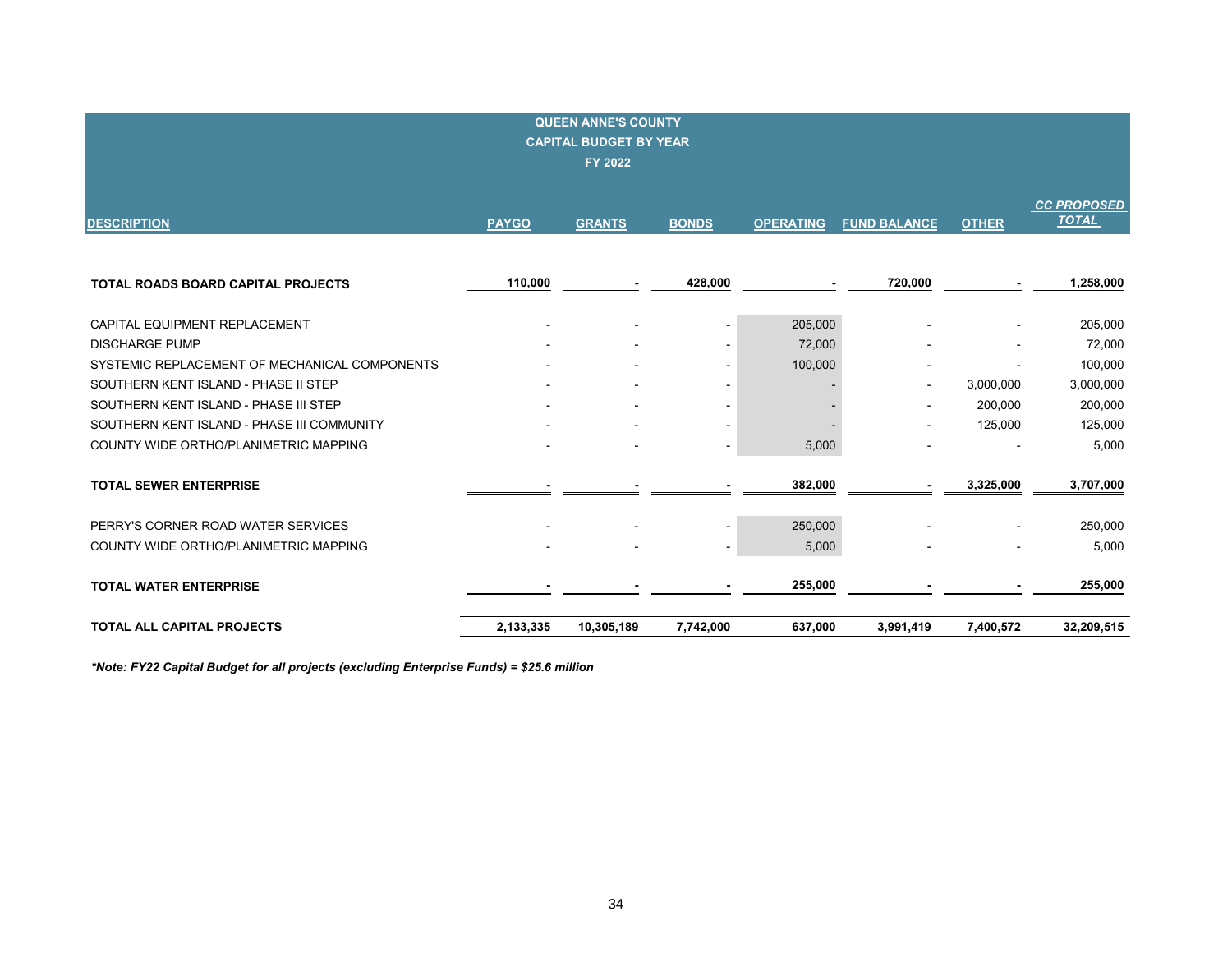| <b>DESCRIPTION</b>                                         | <b>FY22</b> | <b>FY23</b> | <b>FY24</b> | <b>FY25</b> | <b>FY26</b> | <b>FY27</b> | <b>TOTAL</b> |
|------------------------------------------------------------|-------------|-------------|-------------|-------------|-------------|-------------|--------------|
|                                                            |             |             |             |             |             |             |              |
| ALLOCATION TO VOLUNTEER FIRE DEPARTMENTS                   | 625,000     |             |             |             |             |             | 625,000      |
| 4-H PARK IMPROVEMENTS (QAC Park Board)                     | 150,000     | 163,000     | 101,000     | 102,000     | 118,000     | 100,000     | 734,000      |
| <b>QACTV EQUIPMENT</b>                                     | 52,560      | 52,560      | 52,560      | 52,560      | 52,560      | 52,560      | 315,360      |
| CHESAPEAKE HERITAGE & VISITORS CENTER                      | 55,000      | 80,000      | 20,000      | 30,000      |             |             | 185,000      |
| BLUE HERON GOLF COURSE IMPROVEMENTS                        | 100,000     | 100,000     | 100,000     | 100,000     |             |             | 400,000      |
|                                                            |             |             |             |             |             |             |              |
| <b>TOTAL OUTSIDE AGENCIES AND OTHER</b>                    | 982,560     | 395,560     | 273,560     | 284,560     | 170,560     | 152,560     | 2,259,360    |
|                                                            |             |             |             |             |             |             |              |
| <b>HISTORIC COURTHOUSE</b>                                 | 300,000     | 1,500,000   | 2,000,000   | 1,000,000   | 800,000     |             | 5,600,000    |
| <b>COUNTY FACILITIES</b>                                   | 350,000     | 360,000     | 370,000     | 380,000     | 390,000     | 400,000     | 2,250,000    |
| <b>CRUMPTON BUILDING</b>                                   |             | 75,000      | 75,000      | 75,000      |             |             | 225,000      |
| LIBERTY BUILDING RENOVATION                                | 200,000     | 225,000     |             |             |             |             | 425,000      |
| <b>WETLAND MITIGATION</b>                                  | 50,000      | 200,000     | 250,000     | 50,000      | 50,000      | 50,000      | 650,000      |
| PUBLIC DRAINAGE & STORMWATER MANAGEMENT                    | 200,000     | 200,000     | 200,000     | 200,000     | 300,000     | 300,000     | 1,400,000    |
| <b>TRAFFIC STUDY</b>                                       | 50,000      |             |             |             |             |             | 50,000       |
| CAPITAL EQUIP - ENGR & GS VEHICLE - SYSTEMATIC REPLACEMENT |             |             |             | 38,000      | 40,000      |             | 78,000       |
| RAILROAD AVE BUILDING RENO                                 |             | 70,000      |             |             |             |             | 70,000       |
| <b>EMS STATON 100 RENOVATIONS</b>                          | 30,000      | 35,000      |             | 50,000      |             |             | 115,000      |
| HOUSING AUTHORITY FACILITY RECAP                           | 250,000     | 250,000     | 250,000     | 250,000     | 250,000     | 250,000     | 1,500,000    |
| <b>YMCA</b>                                                | 500,000     | 1,000,000   | 1,000,000   |             |             |             | 2,500,000    |
| SUDLERSVILLE SENIOR CENTER RENOVATION                      |             |             | 165,000     |             |             |             | 165,000      |
| SUDLERSVILLE TO BARCLAY SEWER EXTENSION                    | 4,914,000   |             |             |             |             |             | 4,914,000    |
| <b>BOE ATHLETIC TRACKS</b>                                 |             | 322,000     | 300,000     |             |             |             | 622,000      |
| <b>TOTAL ADMINISTRATION &amp; GENERAL SERVICES</b>         | 6,844,000   | 4,237,000   | 4,610,000   | 2,043,000   | 1,830,000   | 1,000,000   | 20,564,000   |
|                                                            |             |             |             |             |             |             |              |
| <b>WEED CONTROL EQUIPMENT</b>                              |             | 20,000      |             | 20,000      |             |             | 40,000       |
| CLOVERFIELD DRAINAGE ENHANCEMENT STUDY                     | 100,000     |             |             |             |             |             | 100,000      |
|                                                            |             |             |             |             |             |             |              |
| <b>TOTAL PROPERTY MANAGEMENT</b>                           | 100,000     | 20,000      |             | 20,000      |             |             | 140,000      |
|                                                            |             |             |             |             |             |             |              |
| <b>TOTAL ANIMAL SERVICES</b>                               |             |             |             |             |             |             |              |
|                                                            |             |             |             |             |             |             |              |
| <b>TOTAL SHERIFF</b>                                       |             |             |             |             |             |             |              |
|                                                            |             |             |             |             |             |             |              |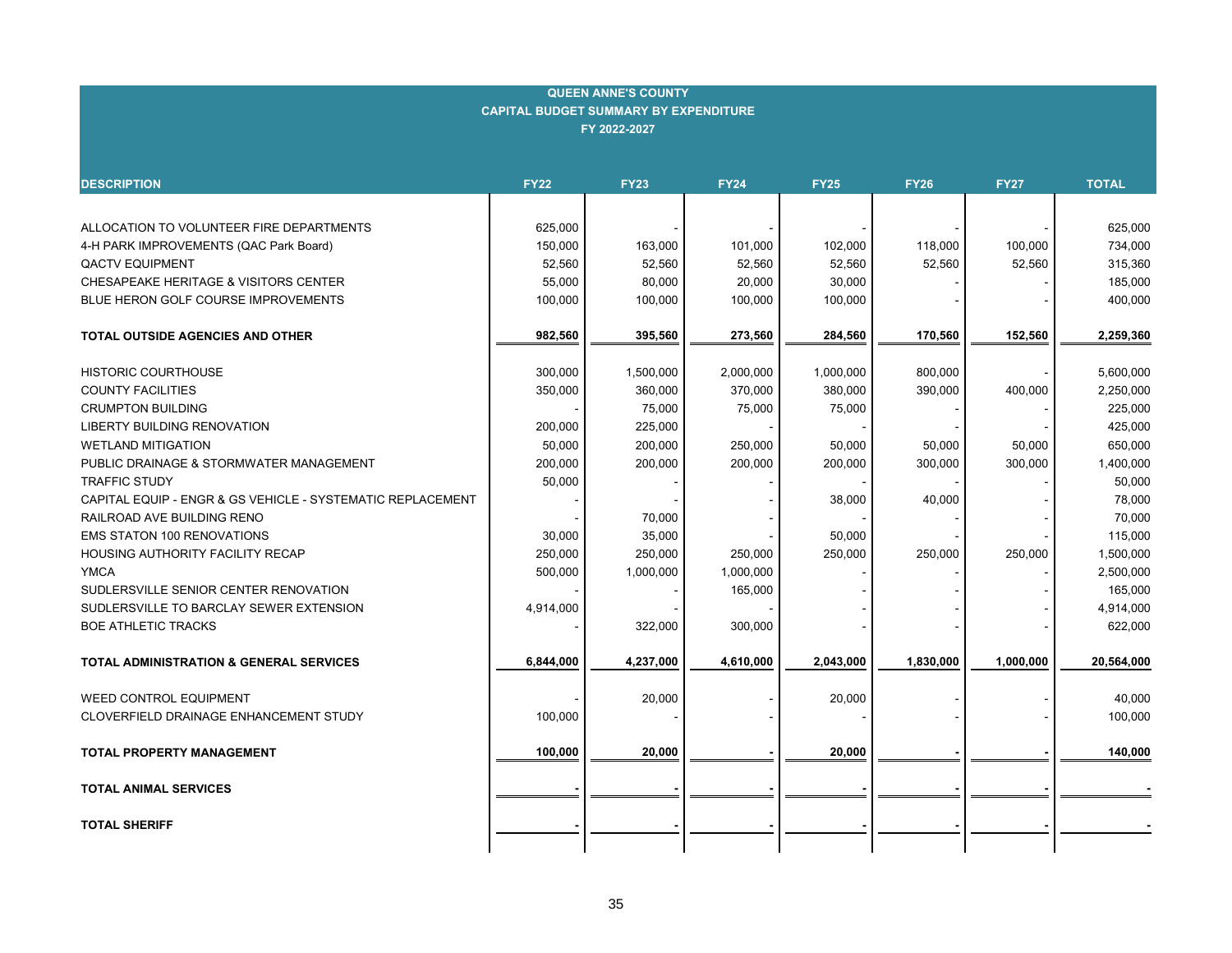| <b>DESCRIPTION</b>                             | <b>FY22</b> | <b>FY23</b> | <b>FY24</b> | <b>FY25</b> | <b>FY26</b> | <b>FY27</b> | <b>TOTAL</b> |
|------------------------------------------------|-------------|-------------|-------------|-------------|-------------|-------------|--------------|
|                                                |             |             |             |             |             |             |              |
| <b>EMERGENCY PLAN UPDATES</b>                  | 60,500      | 70,000      | 30,000      | 30,000      |             | 75,000      | 265,500      |
| <b>AMBULANCE</b>                               |             |             | 353,697     | 371,381     | 389,950     | 397,749     | 1,512,777    |
| <b>SCBA &amp; PROTECTIVE GEAR</b>              | 92,577      | 97,577      | 102,067     | 107,170     | 112,528     | 114,780     | 626,699      |
| <b>CARDIAC CARE EQUIPMENT</b>                  | 71,496      | 71,496      | 71,496      | 71,496      | 71,496      | 71,496      | 428,976      |
| <b>EMS ULTRASOUND</b>                          |             |             |             | 21,000      |             |             | 21,000       |
| <b>CAD REPLACEMENT</b>                         | 300,000     |             |             |             |             |             | 300,000      |
| ROUTE 50/301 TOWER                             |             |             | 500,000     |             |             |             | 500,000      |
| PUBLIC SAFETY NETWORK                          | 190,000     | 205,000     | 180,000     | 180,000     | 190,000     | 190,000     | 1,135,000    |
| RADIO SUBSCRIBER REPLACEMENT                   |             |             | 200,000     | 200,000     | 200,000     | 200,000     | 800,000      |
| RADIO TOWER INSPECTION/REPAIR                  |             |             |             | 10,000      | 147,000     |             | 157,000      |
| <b>SS VEHICLE REPLACEMENT</b>                  |             |             |             |             |             | 30,000      | 30,000       |
| <b>EMERGENCY SERVICES BUILDING RENOVATIONS</b> |             |             |             | 3,450,000   |             |             | 3,450,000    |
| <b>TOTAL DEPARTMENT OF EMERGENCY SERVICES</b>  | 714,573     | 444,073     | 1,437,260   | 4,441,047   | 1,110,974   | 1,079,025   | 9,226,952    |
| KITCHEN APPLIANCE REPLACEMENT                  | 25,000      |             |             |             |             |             | 25,000       |
| <b>COMMERCIAL WASHER &amp; DRYER</b>           | 20,000      |             |             |             |             |             | 20,000       |
| DETENTION CENTER RENOVATION                    | 4,250,000   | 7,340,000   | 8,063,000   | 7,000,000   | 2,000,000   | 2,090,000   | 30,743,000   |
|                                                |             |             |             |             |             |             |              |
| <b>TOTAL DETENTION CENTER</b>                  | 4,295,000   | 7,340,000   | 8,063,000   | 7,000,000   | 2,000,000   | 2,090,000   | 30,788,000   |
| STRATEGIC PLANNING INITIATIVES                 | 50,000      | 50,000      | 50,000      | 50,000      | 50,000      | 50,000      | 300,000      |
| COMMUNITY & COMPREHENSIVE PLAN UPDATES         |             | 50,000      | 350,000     | 50,000      | 50,000      | 50,000      | 550,000      |
| <b>TOTAL PLANNING &amp; ZONING</b>             | 50,000      | 100,000     | 400,000     | 100,000     | 100,000     | 100,000     | 850,000      |
|                                                |             |             |             |             |             |             |              |
| IT INFRASTRUCTURE                              | 370,000     | 250,000     | 250,000     | 250,000     | 250,000     | 250,000     | 1,620,000    |
| CENTRALIZED HARDWARE AND APPLICATIONS          |             | 150,000     | 150,000     | 150,000     | 150,000     | 150,000     | 750,000      |
| <b>COUNTY FIBER INFRASTRUCTURE</b>             | 100,000     | 100,000     | 100,000     | 100,000     | 100,000     | 100,000     | 600,000      |
| PUBLIC FIBER INFRASTRUCTURE                    | 400,000     | 600,000     | 600,000     | 600,000     | 600,000     | 600,000     | 3,400,000    |
| <b>ERP PROJECT</b>                             | 100,000     | 100,000     | 50,000      | 50,000      | 50,000      | 50,000      | 400,000      |
| <b>GIS &amp; CURRENT PLANNING INITIATIVES</b>  |             | 50,000      | 50,000      | 50,000      | 50,000      | 50,000      | 250,000      |
| COUNTY WIDE ORTHO/PLANIMETRIC MAPPING          |             | 90,000      | 90,000      | 90,000      | 90,000      | 90,000      | 450,000      |
| <b>TOTAL IT</b>                                | 970,000     | 1,340,000   | 1,290,000   | 1,290,000   | 1,290,000   | 1,290,000   | 7,470,000    |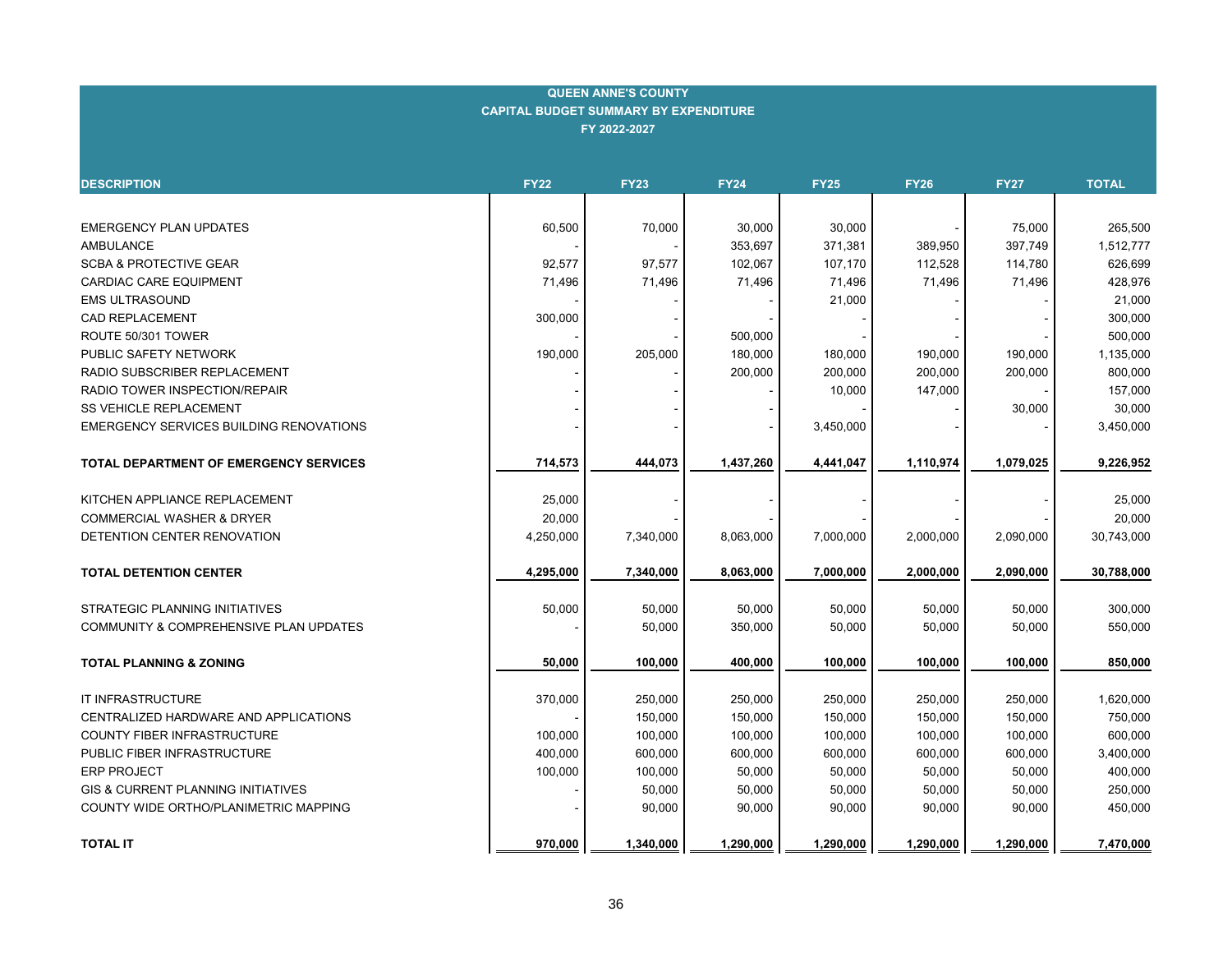| <b>QUEEN ANNE'S COUNTY</b><br><b>CAPITAL BUDGET SUMMARY BY EXPENDITURE</b><br>FY 2022-2027                                     |                             |                             |                             |                             |                             |                  |                               |  |  |
|--------------------------------------------------------------------------------------------------------------------------------|-----------------------------|-----------------------------|-----------------------------|-----------------------------|-----------------------------|------------------|-------------------------------|--|--|
| <b>DESCRIPTION</b>                                                                                                             | <b>FY22</b>                 | <b>FY23</b>                 | <b>FY24</b>                 | <b>FY25</b>                 | <b>FY26</b>                 | <b>FY27</b>      | <b>TOTAL</b>                  |  |  |
| <b>TRANSFER STATION - MAINTENANCE</b><br>CAPITAL EQUIPMENT - HEAVY & CONSTRUCTION<br>CAPITAL EQUIPMENT - SMALL & NON-MOTORIZED | 50,000<br>150,000<br>28,000 | 50,000<br>235,000<br>88,000 | 50,000<br>235,000<br>88,000 | 50,000<br>150,000<br>88,000 | 50,000<br>150,000<br>88,000 | 50,000<br>88,000 | 300,000<br>920,000<br>468,000 |  |  |
| <b>TOTAL SOLID WASTE</b>                                                                                                       | 228,000                     | 373,000                     | 373,000                     | 288,000                     | 288,000                     | 138,000          | 1,688,000                     |  |  |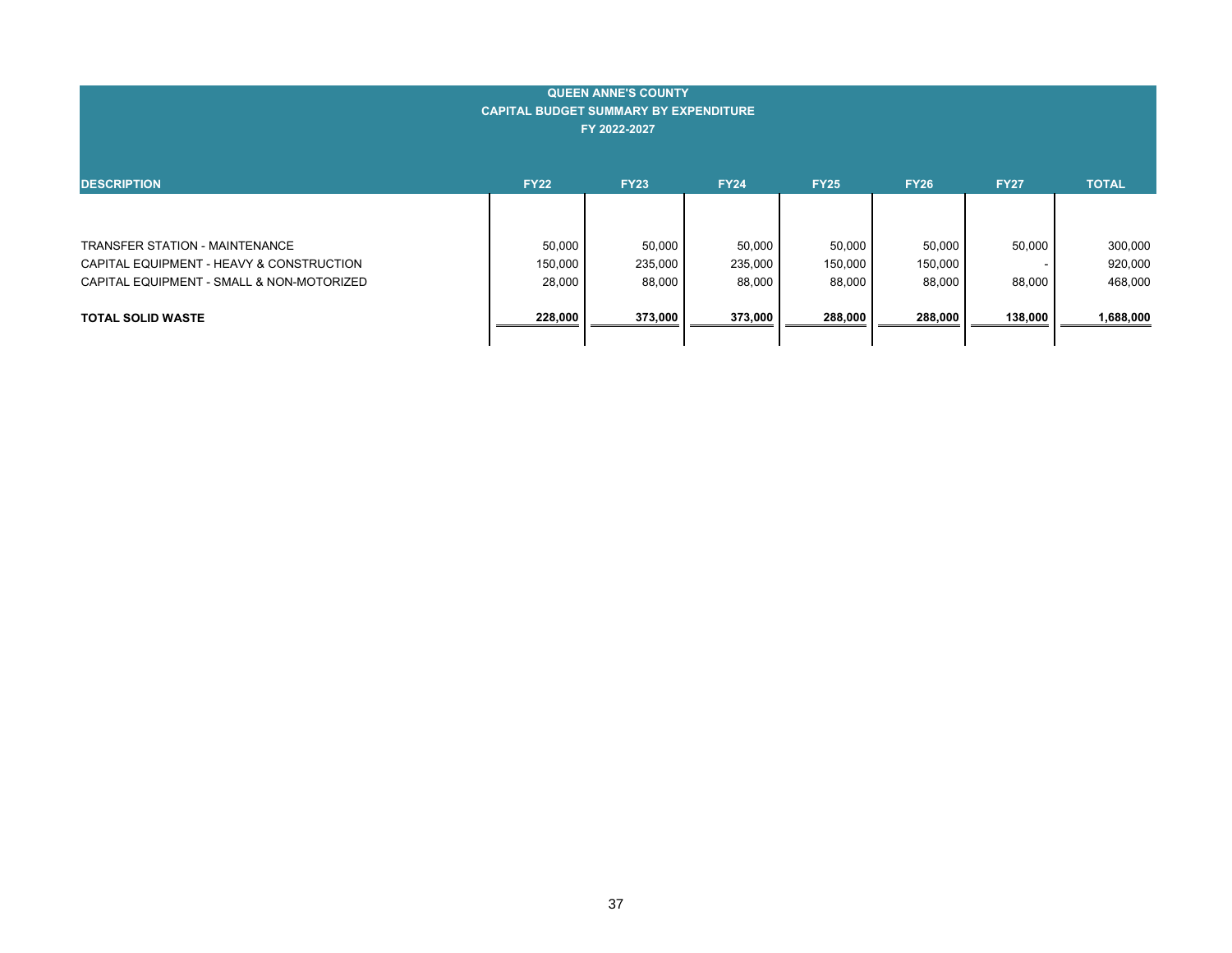| <b>DESCRIPTION</b>                                    | <b>FY22</b> | <b>FY23</b> | <b>FY24</b> | <b>FY25</b> | <b>FY26</b> | <b>FY27</b> | <b>TOTAL</b> |
|-------------------------------------------------------|-------------|-------------|-------------|-------------|-------------|-------------|--------------|
|                                                       |             |             |             |             |             |             |              |
| <b>KENT ISLAND EXPANSION</b>                          | 1,700,000   |             |             |             |             |             | 1,700,000    |
|                                                       |             |             |             |             |             |             |              |
| <b>TOTAL PUBLIC LIBRARY SYSTEM</b>                    | 1,700,000   |             |             |             |             |             | 1,700,000    |
| <b>TOTAL RECREATION</b>                               |             |             |             |             |             |             |              |
|                                                       |             |             |             |             |             |             |              |
| <b>LARGE TRANSIT VEHICLE</b>                          | 300,000     | 150,000     | 150,000     | 150,000     | 300,000     | 300,000     | 1,350,000    |
| <b>KRAMER CENTER RENOVATIONS</b>                      | 200,000     | 150,000     |             |             |             |             | 350,000      |
| KENT ISLAND SENIOR CENTER                             | 200,000     |             | 265,000     | 262,000     |             |             | 727,000      |
| <b>TOTAL AGING</b>                                    | 700,000     | 300,000     | 415,000     | 412,000     | 300,000     | 300,000     | 2,427,000    |
|                                                       |             |             |             |             |             |             |              |
| <b>CENTRAL OFFICE</b>                                 | 2,000,000   | 7,500,000   | 7,500,000   |             |             |             | 17,000,000   |
| CENTRAL OFFICE ROOF REPLACEMET                        |             |             |             |             |             |             |              |
| CENTRAL OFFICE HVAC REPLACEMENT                       |             |             |             |             |             |             |              |
| CENTRAL OFFICE WINDOW & DOOR REPLACEMENT              |             |             |             |             |             |             |              |
| CENTREVILLE MIDDLE SCHOOL                             |             |             |             | 8,750,000   | 8,750,000   | 17,500,000  | 35,000,000   |
| CLASSROOM TECHNOLOGY                                  | 70,000      |             |             |             |             |             | 70,000       |
| COMPREHENSIVE BUILDING ASSESSMENT                     | 700,000     |             |             |             |             |             | 700,000      |
| FLEET VEHICLES REPLACEMENT                            | 250,000     |             |             |             |             |             | 250,000      |
| <b>FURNITURE REPLACEMENT</b>                          | 200,000     |             |             |             |             |             | 200,000      |
| GES & KES - HEALTH SUITE EXPANSIONS                   | 150,000     |             |             |             |             |             | 150,000      |
| KENNARD ES - PARTIAL ROOF REPLACEMENT                 | 852,000     |             |             |             |             |             | 852,000      |
| KENT ISLAND HS - ADDITION                             |             |             |             |             | 1,000,000   | 1,000,000   | 2,000,000    |
| PLAYGROUND REPLACEMENT                                | 250,000     |             |             |             |             |             | 250,000      |
| QUEEN ANNE'S HS - ADDITION                            |             |             |             |             | 1,000,000   | 1,000,000   | 2,000,000    |
| <b>SECURITY</b>                                       | 193,000     |             |             |             |             |             | 193,000      |
| <b>TECHNOLOGY PLAN</b>                                | 1,200,000   |             |             |             |             |             | 1,200,000    |
| <b>INSTRUCTIONAL MATERIALS * PREVIOUSLY TEXTBOOKS</b> | 500,000     |             |             |             |             |             | 500,000      |
| <b>TRANSPORTATION REPLACEMENT</b>                     | 107,000     |             |             |             |             |             | 107,000      |
| <b>TOTAL BOARD OF EDUCATION</b>                       | 6,472,000   | 7,500,000   | 7,500,000   | 8,750,000   | 10,750,000  | 19,500,000  | 60,472,000   |
| TRAIL DEV/MAINT/AMENITIES                             | 333,701     | 1,250,000   | 300,000     | 300,000     | 700,000     | 300,000     | 3,183,701    |
| <b>CROSS ISLAND TRAIL REPAIRS</b>                     | 8,763       |             |             |             |             |             | 8,763        |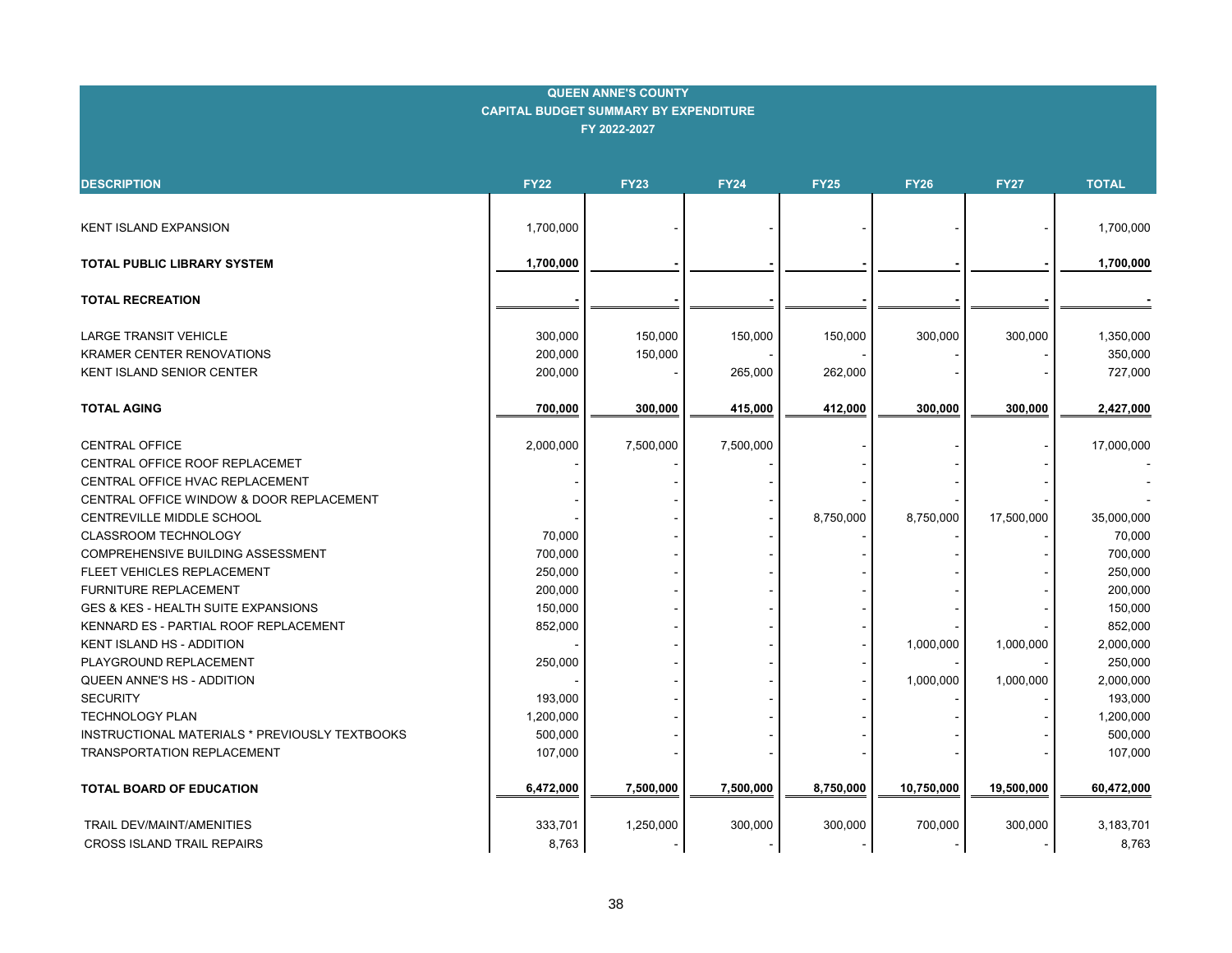| <b>DESCRIPTION</b>                        | <b>FY22</b> | <b>FY23</b> | <b>FY24</b> | <b>FY25</b> | <b>FY26</b> | <b>FY27</b> | <b>TOTAL</b> |
|-------------------------------------------|-------------|-------------|-------------|-------------|-------------|-------------|--------------|
|                                           |             |             |             |             |             |             |              |
| <b>TERRAPIN TRAILHEAD</b>                 | 585,000     |             |             |             |             |             | 585,000      |
| ATHLETIC FIELD WORK                       | 656,102     | 1,110,000   | 1,200,000   | 15,000      | 18,000      | 460,000     | 3,459,102    |
| <b>ARTIFICAL TURF</b>                     |             |             |             |             | 1,450,000   | 1,450,000   | 2,900,000    |
| PARKS LANDSCAPING                         | 74,000      |             |             |             |             |             | 74,000       |
| PARKS PREVANTIVE MAINTENANCE - EXP        | 150,000     |             |             |             | 40,000      | 330,000     | 520,000      |
| MAJOR MAINTENANCE - CAP                   | 80,000      |             | 80,000      |             | 40,000      |             | 200,000      |
| <b>COURT WORK</b>                         | 150,000     |             |             | 340,000     |             |             | 490,000      |
| <b>OLD LOVE POINT PHASE II</b>            | 5,816       |             |             |             |             |             | 5,816        |
| PARKS PARKING LOT PAVING                  |             | 100,000     |             | 50,000      | 70,000      | 70,000      | 290,000      |
| PAVILION/CONCESSION/COMFORT               | 150,000     | 90,000      | 100,000     | 150,000     |             | 580,000     | 1,070,000    |
| <b>CAPITAL EQUIPMENT - PARKS</b>          | 180,000     | 315,000     | 258,000     | 273,000     | 362,000     |             | 1,388,000    |
| PLAYGROUND                                | 110,000     |             |             | 507,556     | 507,556     |             | 1,125,112    |
| <b>LAND PRESERVATION P&amp;R PLAN-POS</b> |             |             |             |             | 35,000      |             | 35,000       |
| <b>BLUE HERON NATURE PRESERVE</b>         |             |             | 250,000     | 250,000     | 40,000      | 150,000     | 690,000      |
| WHITE MARSH SEWER                         | 75,000      | 500,000     |             |             |             |             | 575,000      |
| <b>TOTAL PARKS</b>                        | 2,558,382   | 3,365,000   | 2,188,000   | 1,885,556   | 3,262,556   | 3,340,000   | 16,599,494   |
| TOTAL GENERAL CAPITAL PROJECTS            | 25,614,515  | 25,414,633  | 26,549,820  | 26,514,163  | 21,102,090  | 28,989,585  | 154,184,806  |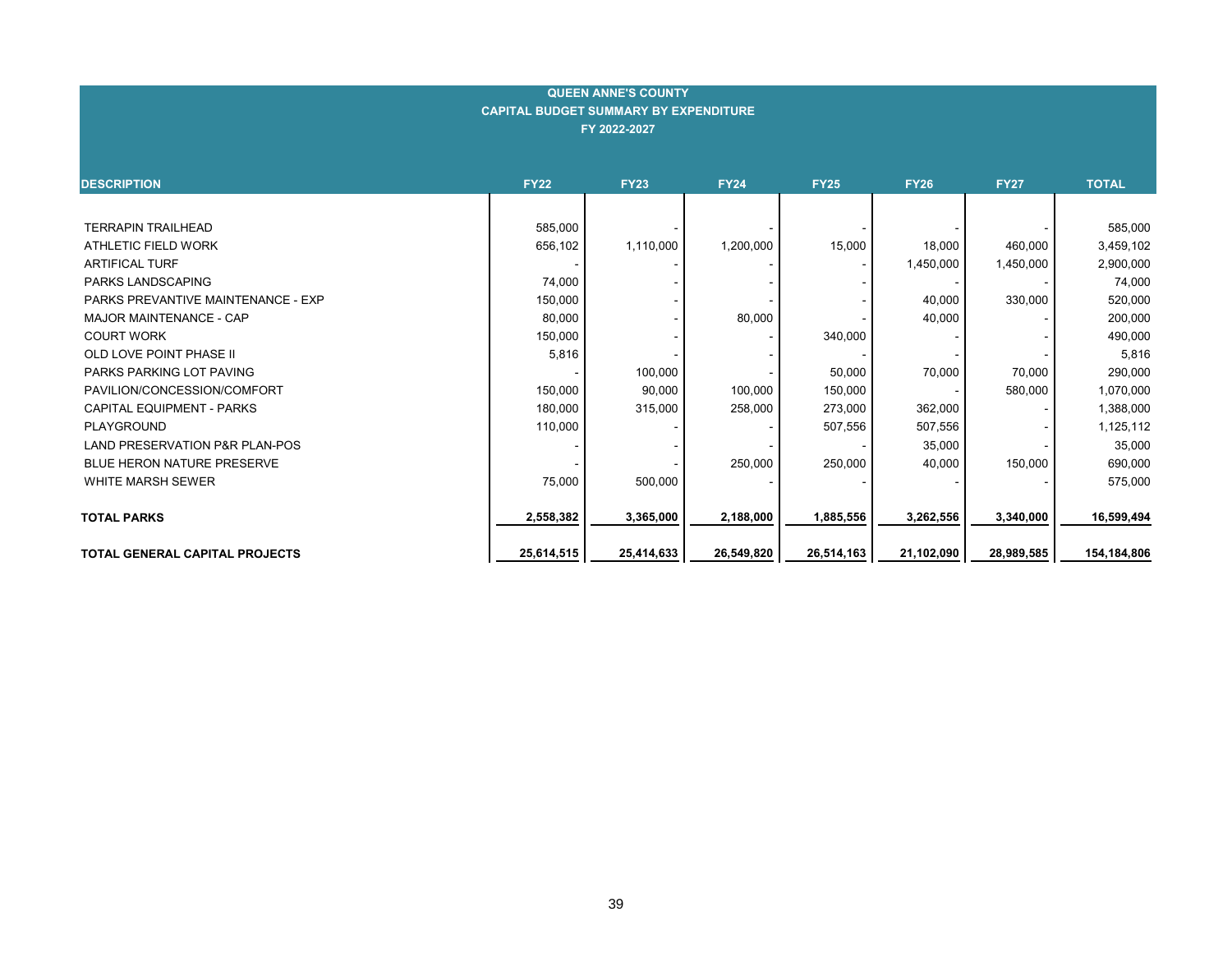| <b>QUEEN ANNE'S COUNTY</b><br><b>CAPITAL BUDGET SUMMARY BY EXPENDITURE</b><br>FY 2022-2027 |             |             |             |             |             |             |                        |  |  |  |  |  |
|--------------------------------------------------------------------------------------------|-------------|-------------|-------------|-------------|-------------|-------------|------------------------|--|--|--|--|--|
|                                                                                            |             |             |             |             |             |             |                        |  |  |  |  |  |
| <b>DESCRIPTION</b>                                                                         | <b>FY22</b> | <b>FY23</b> | <b>FY24</b> | <b>FY25</b> | <b>FY26</b> | <b>FY27</b> | <b>TOTAL</b>           |  |  |  |  |  |
|                                                                                            |             |             |             |             |             |             |                        |  |  |  |  |  |
|                                                                                            |             |             |             |             |             |             |                        |  |  |  |  |  |
| CHESAPEAKE HERITAGE & VISITORS CENTER RAMP & PIER                                          | 250,000     |             |             |             |             |             | 250,000                |  |  |  |  |  |
| CENTREVILLE LANDINGS BULKHEAD & PARKING LOT PAVING                                         | 250,000     | 250,000     |             |             |             |             | 500,000                |  |  |  |  |  |
| CRUMPTON LANDING RAMP & BULKHEAD                                                           | 250,000     |             |             |             |             |             | 250,000                |  |  |  |  |  |
| PUBLIC LANDINGS LAND - UNDESIGNATED                                                        | 10,000      | 10,000      | 10,000      | 10,000      | 10,000      | 10,000      | 60,000                 |  |  |  |  |  |
| SOUTHEAST CREEK LANDING DREDGING                                                           | 100,000     |             |             |             |             |             | 100,000                |  |  |  |  |  |
| THOMPSON CREEK BULKHEAD                                                                    |             | 250,000     |             |             |             |             | 250,000                |  |  |  |  |  |
|                                                                                            | 860,000     | 510,000     | 10,000      | 10,000      | 10,000      | 10,000      | 1,410,000              |  |  |  |  |  |
| <b>TOTAL PUBLIC LANDINGS ENTERPRISE</b>                                                    |             |             |             |             |             |             |                        |  |  |  |  |  |
| S APRON SAFETY ENHANCEMENT                                                                 |             |             | 250,000     | 3,150,000   |             |             | 3,400,000              |  |  |  |  |  |
| RUNWAY 11-29 REHABILITATION                                                                | 515,000     | 5,760,000   |             |             |             |             | 6,275,000              |  |  |  |  |  |
| 5 YEAR CAPITAL IMPROVEMENT PROGRAM                                                         |             |             |             |             | 325,000     |             | 325,000                |  |  |  |  |  |
| PKG 4 N APRON EXPANSION                                                                    |             |             |             |             |             | 265,000     | 265,000                |  |  |  |  |  |
|                                                                                            |             |             |             |             |             |             |                        |  |  |  |  |  |
| <b>TOTAL BAY BRIDGE AIRPORT ENTERPRISE</b>                                                 | 515,000     | 5,760,000   | 250,000     | 3,150,000   | 325,000     | 265,000     | 10,265,000             |  |  |  |  |  |
|                                                                                            |             |             |             |             |             |             |                        |  |  |  |  |  |
| CAPITAL EQUIPMENT - LIGHT VEHICLES                                                         | 170,000     | 180,000     | 40,000      | 180,000     | 40,000      | 180,000     | 790,000                |  |  |  |  |  |
| CAPITAL EQUIPMENT - HEAVY & CONSTRUCTION                                                   | 550,000     | 510,000     | 285,000     | 250,000     | 280,000     | 385,000     | 2,260,000              |  |  |  |  |  |
| CAPITAL EQUIPMENT - MISC. EQUIPMENT                                                        | 60,000      | 60,000      | 60,000      | 60,000      | 60,000      | 60,000      | 360,000                |  |  |  |  |  |
| PARKING LOT OVERLAYS                                                                       | 50,000      | 50,000      | 50,000      | 50,000      | 50,000      | 50,000      | 300,000                |  |  |  |  |  |
| <b>ASPHALT OVERLAYS</b><br><b>TAYLOR MILL ROAD BRIDGE</b>                                  | 428,000     | 2,295,000   | 2,364,000   | 2,435,000   | 2,508,000   | 2,583,000   | 12,613,000             |  |  |  |  |  |
| THOMPSON CREEK CONNECTOR                                                                   |             | 200,000     | 200,000     | 1,500,000   | 550,000     | 850,000     | 1,900,000<br>1,400,000 |  |  |  |  |  |
| CROSS COUNTY CONNECTOR - PHASE II                                                          |             | 200,000     | 200,000     | 2,500,000   | 2,500,000   |             | 5,400,000              |  |  |  |  |  |
| LITTLE KIDWELL EXTENDED                                                                    |             |             |             | 25,000      | 150,000     |             | 175,000                |  |  |  |  |  |
| KENT NARROWS PUBLIC PARKING                                                                |             | 300,000     | 1,000,000   | 1,600,000   | 3,000,000   | 2,000,000   | 7,900,000              |  |  |  |  |  |
|                                                                                            |             |             |             |             |             |             |                        |  |  |  |  |  |
| TOTAL ROADS BOARD CAPITAL PROJECTS                                                         | 1,258,000   | 3,795,000   | 4,199,000   | 8,600,000   | 9,138,000   | 6,108,000   | 33,098,000             |  |  |  |  |  |
|                                                                                            |             |             |             |             |             |             |                        |  |  |  |  |  |
| CAPITAL EQUIPMENT REPLACEMENT                                                              | 205,000     |             |             | 180,000     |             |             | 385,000                |  |  |  |  |  |
| SKI - UTILITY TRUCK                                                                        |             | 75,000      |             |             |             | 100,000     | 175,000                |  |  |  |  |  |
| <b>VACUUM PUMP</b>                                                                         |             | 60,000      |             | 60,000      |             | 60,000      | 180,000                |  |  |  |  |  |
| <b>DISCHARGE PUMP</b>                                                                      | 72,000      |             | 72,000      |             | 72,000      |             | 216,000                |  |  |  |  |  |
| PROSPECT LIFE STATION REHABS                                                               |             |             |             | 100,000     |             | 100,000     | 200,000                |  |  |  |  |  |